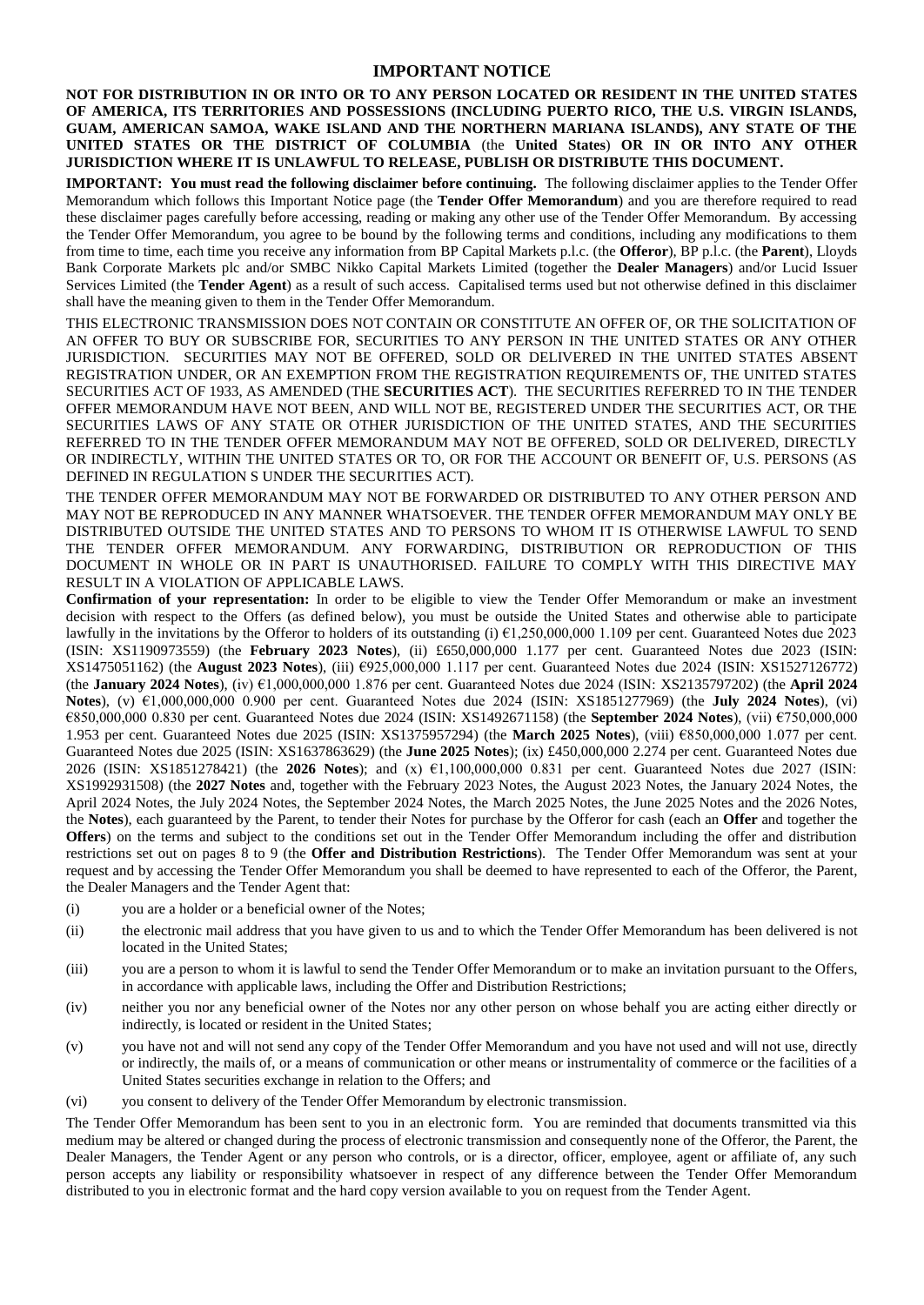You are also reminded that the Tender Offer Memorandum has been sent to you on the basis that you are a person into whose possession the Tender Offer Memorandum may be lawfully delivered in accordance with the laws of the jurisdiction in which you are located or resident and you may not, nor are you authorised to, deliver the Tender Offer Memorandum to any other person.

The Tender Offer Memorandum contains important information which should be read carefully before any decision is made with respect to the Offers. If any Noteholder is in any doubt as to the action it should take, it is recommended to seek its own financial and legal advice, including in respect of tax consequences, immediately from its broker, bank, solicitor, accountant or other independent financial, tax or legal adviser. Any individual or company whose Notes are held on its behalf by a broker, dealer, bank, custodian, trust company or other nominee or intermediary must contact such entity if it wishes to tender such Notes pursuant to the relevant Offer.

Any materials relating to the Offers do not constitute, and may not be used in connection with, any form of offer or solicitation in any place where such offers or solicitations are not permitted by law. If a jurisdiction requires that an Offer be made by a licensed broker or dealer and any Dealer Manager or any of the Dealer Managers' respective affiliates is such a licensed broker or dealer in that jurisdiction, such Offer shall be deemed to be made by such Dealer Manager or such affiliate, as the case may be, on behalf of the Offeror in such jurisdiction.

The Tender Offer Memorandum may only be communicated to persons in the United Kingdom in circumstances where section 21(1) of the Financial Services and Markets Act 2000 does not apply.

**Restrictions:** Nothing in this electronic transmission constitutes an offer to buy or the solicitation of an offer to sell securities in the United States or any other jurisdiction in which such offer or solicitation would be unlawful. The Offers are subject to offer and distribution restrictions in, amongst other countries, the United Kingdom, United States, Italy and France.

**The distribution of the Tender Offer Memorandum in certain jurisdictions may be restricted by law. Persons into whose possession the Tender Offer Memorandum comes are required by the Offeror, the Parent, the Dealer Managers and the Tender Agent to inform themselves about, and to observe, any such restrictions.**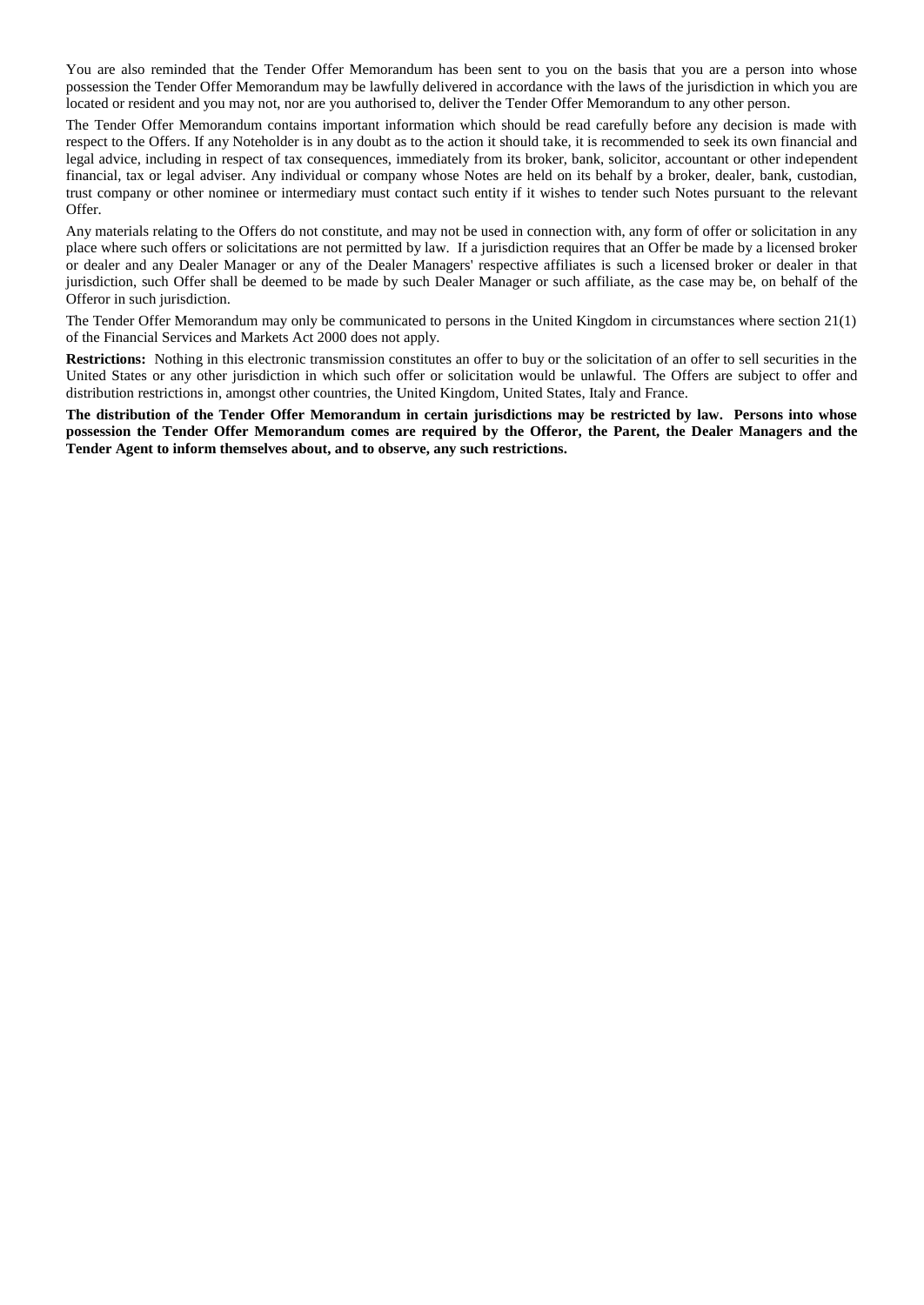**NOT FOR DISTRIBUTION IN OR INTO OR TO ANY PERSON LOCATED OR RESIDENT IN THE UNITED STATES OF AMERICA, ITS TERRITORIES AND POSSESSIONS (INCLUDING PUERTO RICO, THE U.S. VIRGIN ISLANDS, GUAM, AMERICAN SAMOA, WAKE ISLAND AND THE NORTHERN MARIANA ISLANDS), ANY STATE OF THE UNITED STATES OR THE DISTRICT OF COLUMBIA (the United States) OR IN OR INTO ANY OTHER JURISDICTION WHERE IT IS UNLAWFUL TO RELEASE, PUBLISH OR DISTRIBUTE THIS DOCUMENT.**

**TENDER OFFER MEMORANDUM dated 16 September 2021 THIS DOCUMENT IS IMPORTANT AND REQUIRES IMMEDIATE ATTENTION.**



Invitations by

# **BP CAPITAL MARKETS p.l.c.**

*(incorporated with limited liability in England with registered number 01290444)*

(the **Offeror**)

to the holders of its outstanding

**€1,250,000,000 1.109 per cent. Guaranteed Notes due 2023** (the **February 2023 Notes**) **£650,000,000 1.177 per cent. Guaranteed Notes due 2023** (the **August 2023 Notes**) **€925,000,000 1.117 per cent. Guaranteed Notes due 2024** (the **January 2024 Notes**) **€1,000,000,000 1.876 per cent. Guaranteed Notes due 2024** (the **April 2024 Notes**) **€1,000,000,000 0.900 per cent. Guaranteed Notes due 2024** (the **July 2024 Notes**) **€850,000,000 0.830 per cent. Guaranteed Notes due 2024** (the **September 2024 Notes**) **€750,000,000 1.953 per cent. Guaranteed Notes due 2025** (the **March 2025 Notes**) **€850,000,000 1.077 per cent. Guaranteed Notes due 2025** (the **June 2025 Notes**) **£450,000,000 2.274 per cent. Guaranteed Notes due 2026** (the **2026 Notes**) **€1,100,000,000 0.831 per cent. Guaranteed Notes due 2027** (the **2027 Notes** and, together with the February

2023 Notes, the August 2023 Notes, the January 2024 Notes, the April 2024 Notes, the July 2024 Notes, the September 2024 Notes, the March 2025 Notes, the June 2025 Notes and the 2026 Notes, the **Notes** and each a **Series**)

> to tender such Notes for purchase by the Offeror for cash subject to the conditions described in this Tender Offer Memorandum (each such invitation an **Offer** and, together, the **Offers**)

**EACH OFFER BEGINS ON THE DATE OF THIS TENDER OFFER MEMORANDUM AND WILL EXPIRE AT 4.00 P.M. (LONDON TIME) ON 22 SEPTEMBER 2021, UNLESS AMENDED, EXTENDED, RE-OPENED OR TERMINATED AS PROVIDED IN THIS TENDER OFFER MEMORANDUM. THE DEADLINES SET BY ANY INTERMEDIARY OR CLEARING SYSTEM WILL BE EARLIER THAN THIS DEADLINE.**

*Dealer Managers*

**Lloyds Bank Corporate Markets SMBC Nikko**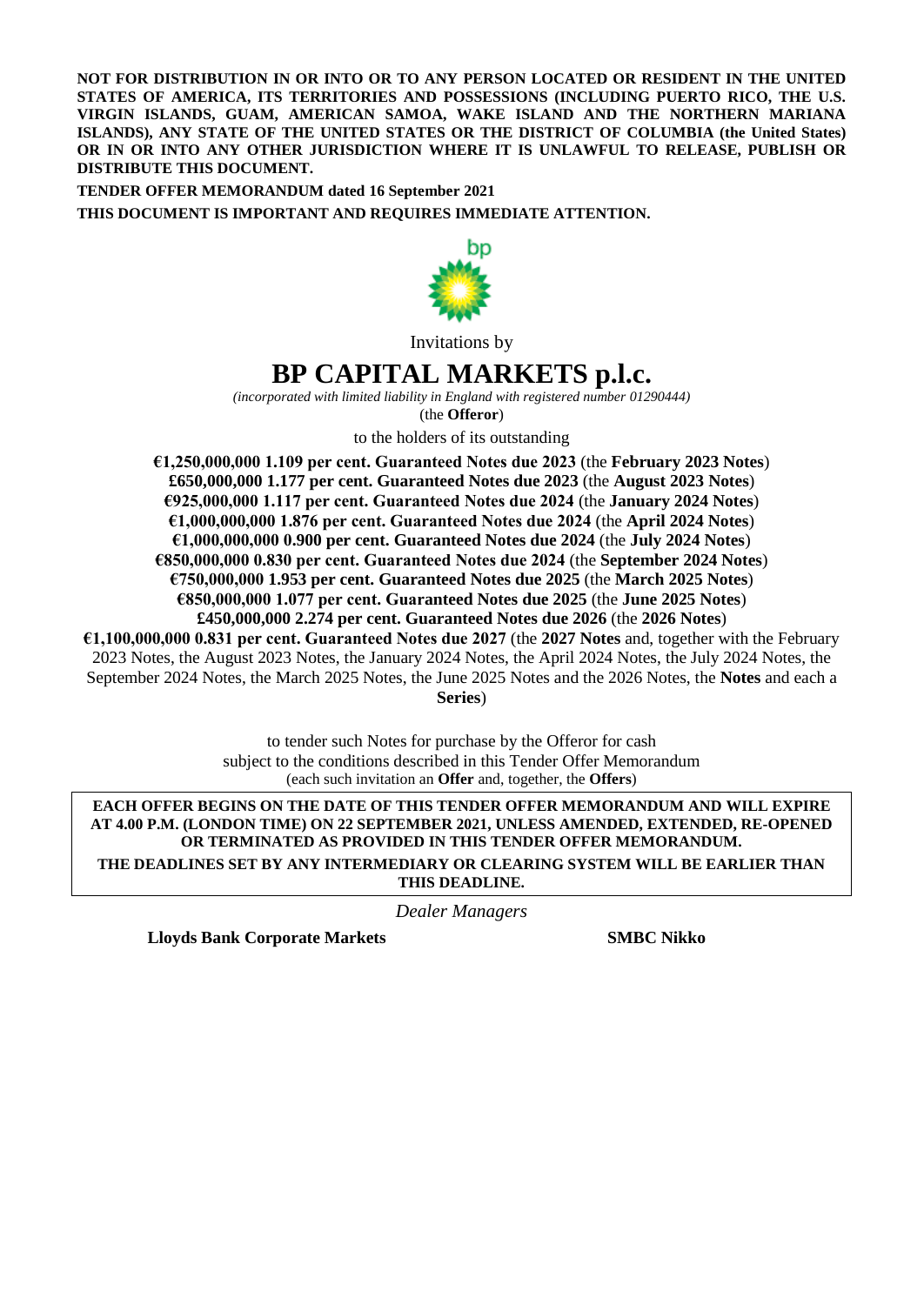# **THE NOTES**

| Priority<br>Level | <b>Notes</b>                     | Coupon | <b>ISIN / Common</b><br>Code | Outstanding<br><b>Nominal Amount</b> | <b>First Optional</b><br><b>Call Date</b> | <b>Relevant Benchmark</b><br><b>Rate or Benchmark</b><br><b>Security</b>      | <b>Purchase</b><br><b>Spread</b> | <b>Purchase</b><br>Yield <sup>1</sup> | <b>Target</b><br><b>Consideration</b><br><b>Amount</b>                                            |
|-------------------|----------------------------------|--------|------------------------------|--------------------------------------|-------------------------------------------|-------------------------------------------------------------------------------|----------------------------------|---------------------------------------|---------------------------------------------------------------------------------------------------|
|                   | August 2023<br><b>Notes</b>      | 1.177% | XS1475051162/<br>147505116   | £204,825,000                         | 12 May 2023                               | $0.75$ per cent. UK<br>Treasury Gilt due July<br>2023 (ISIN:<br>GB00BF0HZ991) | 10 <sub>bps</sub>                | N/A                                   |                                                                                                   |
|                   | January 2024<br><b>Notes</b>     | 1.117% | XS1527126772/<br>152712677   | €379,744,000                         | 25 October<br>2023                        | January 2024 Notes<br>Interpolated Mid-Swap<br>Rate                           | $-5$ bps                         | N/A                                   |                                                                                                   |
| -1                | <b>July 2024</b><br><b>Notes</b> | 0.900% | XS1851277969 /<br>185127796  | €369,621,000                         | N/A                                       | July 2024 Notes<br>Interpolated Mid-Swap<br>Rate                              | 5 bps                            | N/A                                   | Subject as set out<br>herein, an<br>aggregate nominal                                             |
| $\overline{1}$    | 2026 Notes                       | 2.274% | XS1851278421 /<br>185127842  | £450,000,000                         | N/A                                       | 1.50 per cent. UK<br>Treasury Gilt due July<br>2026 (ISIN:<br>GB00BYZW3G56)   | 50 bps                           | N/A                                   | amount of Notes<br>such that the total<br>amount payable<br>for such Notes<br>(converted into the |
|                   | 2027 Notes                       | 0.831% | XS1992931508/<br>199293150   | €1,100,000,000                       | N/A                                       | 2027 Notes Interpolated<br>Mid-Swap Rate                                      | 25 bps                           | N/A                                   | <b>US</b> Dollar<br>Equivalent) is up<br>to                                                       |
| 2                 | February<br>2023 Notes           | 1.109% | XS1190973559/<br>119097355   | €671,029,000                         | N/A                                       | N/A                                                                           | N/A                              | $-0.55$ per cent.                     | US\$1,500,000,000<br>(excluding for                                                               |
| 2                 | April 2024<br><b>Notes</b>       | 1.876% | XS2135797202 /<br>213579720  | €1,000,000,000                       | N/A                                       | April 2024 Notes<br>Interpolated Mid-Swap<br>Rate                             | 10 <sub>bps</sub>                | N/A                                   | payment of<br><b>Accrued Interest</b><br>(as defined below)<br>in respect of Notes                |
| 2                 | September<br>2024 Notes          | 0.830% | XS1492671158/<br>149267115   | €470,921,000                         | 19 June 2024                              | September 2024 Notes<br>Interpolated Mid-Swap<br>Rate                         | 5 bps                            | N/A                                   | accepted for<br>purchase)                                                                         |
| 2                 | March 2025<br><b>Notes</b>       | 1.953% | XS1375957294 /<br>137595729  | €750,000,000                         | N/A                                       | March 2025 Notes<br>Interpolated Mid-Swap<br>Rate                             | 20 bps                           | N/A                                   |                                                                                                   |
| 2                 | June 2025<br><b>Notes</b>        | 1.077% | XS1637863629 /<br>163786362  | €495,294,000                         | 26 March 2025                             | June 2025 Notes<br>Interpolated Mid-Swap<br>Rate                              | 10 <sub>bps</sub>                | N/A                                   |                                                                                                   |

1. For information purposes only, the Purchase Price in respect of any February 2023 Notes accepted for purchase pursuant to the relevant Offer, when determined in the manner described in this Tender Offer Memorandum on the basis of a Settlement Date of 24 September 2021, will be 102.334 per cent. Should the Settlement Date in respect of any February 2023 Notes accepted for purchase pursuant to the relevant Offer differ from 24 September 2021, the Purchase Price in respect of such February 2023 Notes will be recalculated, all as further described in this Tender Offer Memorandum.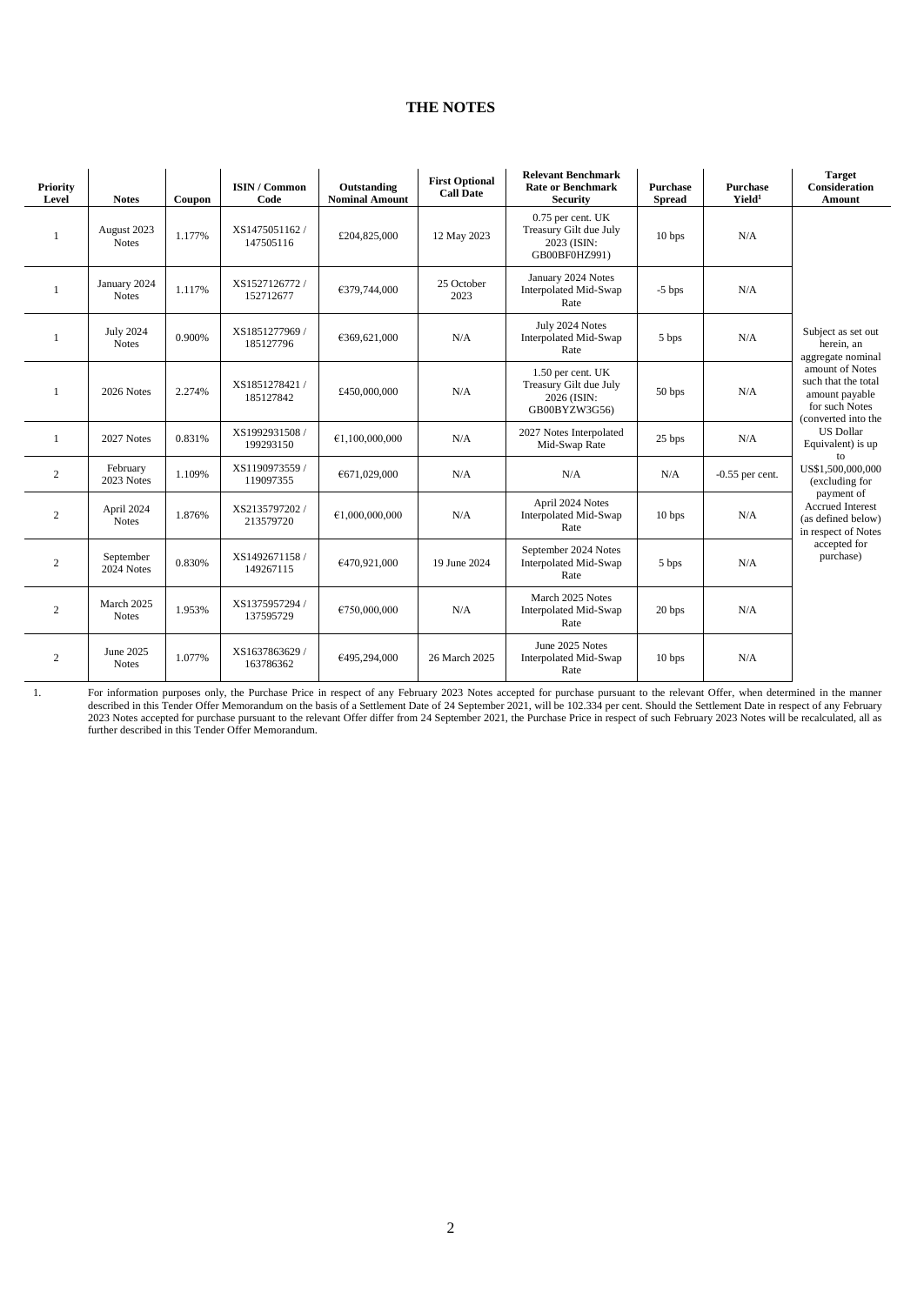#### **THE OFFERS**

**This Tender Offer Memorandum contains important information which should be read carefully before any decision is made with respect to the Offers. If any Noteholder is in any doubt as to the contents of this Tender Offer Memorandum or the action it should take, it is recommended to seek its own financial and legal advice, including in respect of any tax consequences, immediately from its broker, bank, solicitor, accountant or other independent financial or legal adviser. Any individual or company whose Notes are held on its behalf by a broker, dealer, bank, custodian, trust company or other nominee must contact such entity if it wishes to tender such Notes pursuant to the Offers. The distribution of this document in certain jurisdictions may be restricted by law (see** "*Offer and Distribution Restrictions*"**). None of Lloyds Bank Corporate Markets plc and/or SMBC Nikko Capital Markets Limited** (together the **Dealer Managers**)**, Lucid Issuer Services Limited** (the **Tender Agent**), **the Offeror or BP p.l.c.** (in its capacity as guarantor of the Offeror's obligations under the Notes, the **Parent**) **makes any recommendation as to whether holders of Notes should tender Notes pursuant to the Offers. None of the Offeror, the Parent, the Dealer Managers or the Tender Agent (or any of their respective directors, officers, employees, agents or affiliates) is providing holders of Notes with any legal, business, tax or other advice in this Tender Offer Memorandum. Holders of Notes should consult with their own advisers as needed to assist them in making an investment decision and to advise them whether they are legally permitted to tender Notes for cash.**

**This Tender Offer Memorandum is addressed only to holders of the Notes who are persons to whom it may be lawfully distributed** (the **relevant persons**)**. It is directed only at relevant persons and must not be acted on or relied on by any persons who are not relevant persons. Any investment or investment activity to which this Tender Offer Memorandum relates is available only to relevant persons and will be engaged in only with relevant persons. This Tender Offer Memorandum and its contents should not be distributed, published or reproduced (in whole or in part) or disclosed by recipients to any other persons.**

Capitalised terms used in this Tender Offer Memorandum have the meaning given in "*Definitions*" and any other definitions of such terms are for ease of reference only and shall not affect their interpretation.

The Offeror invites, in each case subject to the offer restrictions referred to in "*Offer and Distribution Restrictions*", all holders of each Series (all such holders together, the **Noteholders**) to tender their Notes for purchase by the Offeror for cash on the terms and subject to the conditions set out in this Tender Offer Memorandum.

*Before making a decision whether to tender Notes pursuant to an Offer, Noteholders should carefully consider all of the information in this Tender Offer Memorandum and, in particular, the risk factors described in* "*Risk Factors and Other Considerations*"*.*

#### **Rationale for the Offers**

The Offers allow the Offeror to manage its bond redemption profile, and are consistent with the Offeror's priority to maintain a strong, resilient balance sheet.

The Offeror intends to cancel all Notes it purchases pursuant to the relevant Offer(s).

#### **Purchase Prices and Accrued Interest**

In respect of each Series, for any Notes of the relevant Series validly tendered and accepted for purchase by the Offeror pursuant to the relevant Offer, the Offeror will pay a purchase price for such Notes (each a **Purchase Price**) to be determined:

- (a) in the case of the February 2023 Notes, in the manner described in this Tender Offer Memorandum by reference to a fixed purchase yield of -0.55 per cent. (the **February 2023 Notes Purchase Yield**); or
- (b) at or around (1) 9.00 a.m. (London time) on 23 September 2021 (the **Sterling Pricing Time**) in the case of each Series of Sterling-denominated Notes; and (2) 11.00 a.m. (London time) on 23 September 2021 (the **Euro Pricing Time**) in the case of each other Series of Fixed Purchase Spread Notes, in each case in accordance with standard market practice by reference to the sum (each such sum, together with the February 2023 Notes Purchase Yield, a **Purchase Yield**) of:
	- (i) the relevant Purchase Spread specified in the table on page 2 of this Tender Offer Memorandum; and
	- (ii) the relevant Benchmark Rate.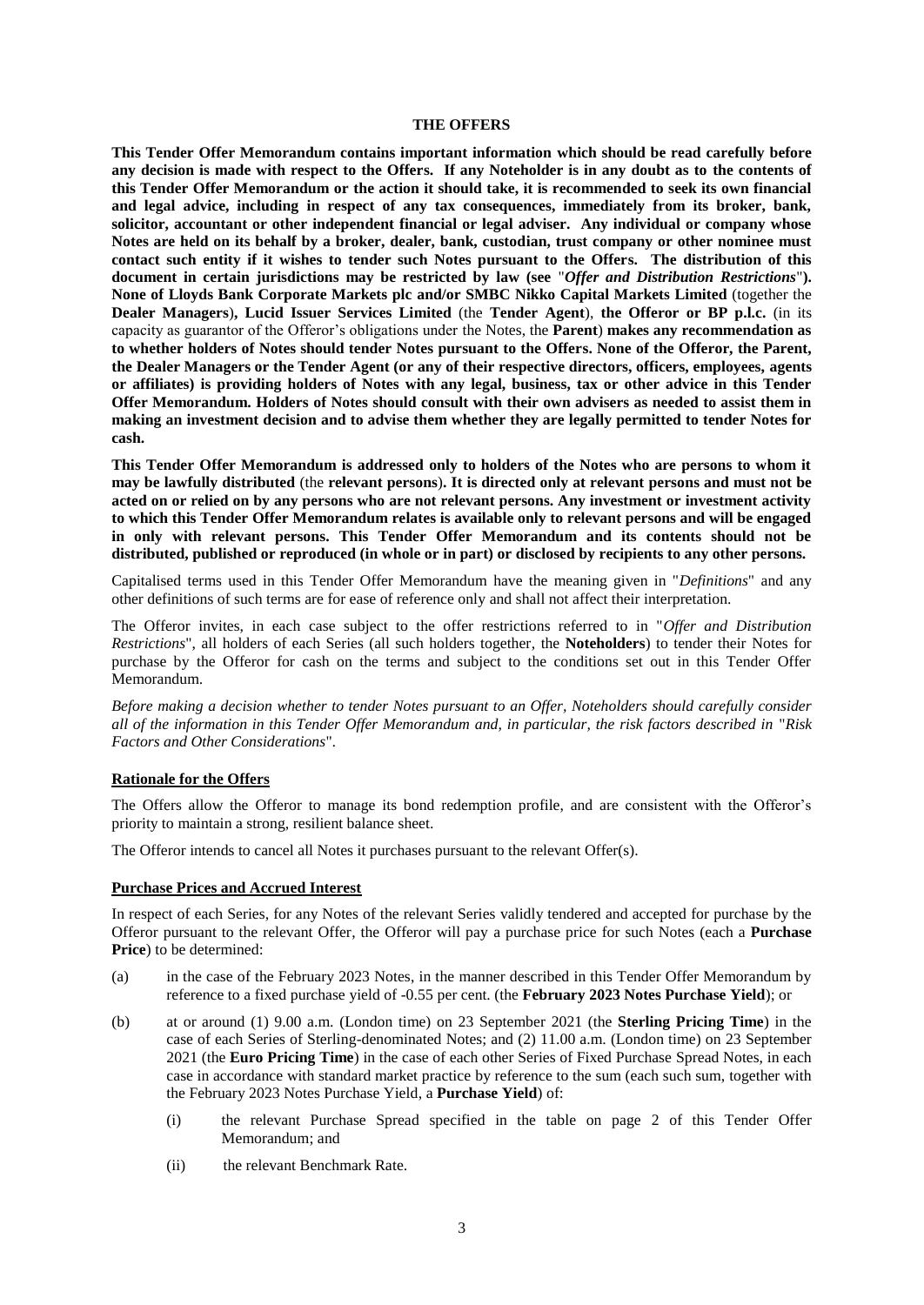Each Purchase Price will be determined in accordance with market convention and expressed as a percentage of the nominal amount of the Notes of the relevant Series accepted for purchase pursuant to the relevant Offer (rounded to the nearest 0.001 per cent., with 0.0005 per cent. rounded upwards), and is intended to reflect (I) in the case of the August 2023 Notes, the January 2024 Notes, the September 2024 Notes and the June 2025 Notes, a yield to the first optional call date for the relevant Series (as specified in the table on page 2 of this Tender Offer Memorandum) on the Settlement Date based on the relevant Purchase Yield or (II) in the case of each other Series, a yield to maturity of the Notes of the relevant Series on the Settlement Date based on the relevant Purchase Yield. Specifically, the Purchase Price applicable to the Notes of a particular Series will equal (a) the value of all remaining payments of principal and interest on the relevant Series up to and including (in the case of the August 2023 Notes) 12 May 2023, (in the case of the January 2024 Notes) 25 October 2023, (in the case of the September 2024 Notes) 19 June 2024, (in the case of the June 2025 Notes) 26 March 2025 or (in the case of each other Series) the scheduled maturity date of the relevant Series, in each case discounted to the Settlement Date at a discount rate equal to the relevant Purchase Yield, minus (b) Accrued Interest for such Series.

*For information purposes only, the Purchase Price in respect of any February 2023 Notes accepted for purchase pursuant to the relevant Offer, when determined in the manner described in this Tender Offer Memorandum on the basis of a Settlement Date of 24 September 2021, will be 102.334 per cent. Should the Settlement Date in respect of any February 2023 Notes accepted for purchase pursuant to the relevant Offer differ from 24 September 2021, the Purchase Price in respect of such February 2023 Notes will be recalculated, in the manner described in this section "Purchase Prices and Accrued Interest".*

The Offeror will also pay an Accrued Interest Payment in respect of any Notes accepted for purchase pursuant to the relevant Offer(s).

## **Target Consideration Amount, Final Consideration Amount and Priority of Acceptance**

#### *Target Consideration Amount and Final Consideration Amount*

If the Offeror decides to accept any validly tendered Notes for purchase pursuant to the relevant Offer(s), it proposes to accept for purchase an aggregate nominal amount of such Notes such that the total amount payable by it for all such Notes accepted for purchase pursuant to the relevant Offer(s) (excluding all Accrued Interest Payments in respect of such Notes accepted for purchase), converted into the US Dollar Equivalent at the Applicable Euro/US Dollar Exchange Rate and/or the Applicable Sterling/US Dollar Exchange Rate, as the case may be, is up to US\$1,500,000,000 (the **Target Consideration Amount**), although the Offeror reserves the right, in its sole discretion, to allocate a significantly lower or a significantly higher amount for the purchase of Notes pursuant to the relevant Offer(s) (the final amount so allocated for the purchase of Notes being the **Final Consideration Amount**).

#### *Priority of Acceptance*

If the Offeror decides to accept any Notes for purchase pursuant to the relevant Offer(s), it proposes to accept Notes validly tendered for purchase pursuant to the relevant Offer(s) in the order of the related Priority Level set out in the table on page 2 of this Tender Offer Memorandum (each a **Priority Level**), beginning with the Notes with Priority Level 1. **The Offeror does not intend to accept any valid tenders of Notes shown in the table on page 2 of this Tender Offer Memorandum with a Priority Level of 2 unless it has accepted all valid tenders of Notes shown in the table on page 2 of this Tender Offer Memorandum with a Priority Level of 1 in full, with no** *pro rata* **scaling**. The final aggregate amount payable for all Notes accepted for purchase in respect of each Priority Level (excluding all Accrued Interest Payments in respect of such Notes accepted for purchase), converted into the US Dollar Equivalent at the Applicable Euro/US Dollar Exchange Rate and/or the Applicable Sterling/US Dollar Exchange Rate, as the case may be, is referred to as a **Priority Level Consideration Amount**.

The aggregate US Dollar Equivalent of the nominal amount of Priority Level 1 Notes and Priority Level 2 Notes outstanding as at the commencement of the Offers is approximately US\$3.1 billion and US\$4.0 billion, respectively.

The Offeror will determine the allocation of a Priority Level Consideration Amount between each Series with the relevant Priority Level in its sole discretion, and reserves the right to accept significantly more or significantly less (or none) of any Series as compared to any other Series with the same Priority Level (the final aggregate nominal amount of each Series (if any) accepted for purchase pursuant to the relevant Offer being a **Series Acceptance Amount**).

#### **Scaling**

In respect of each Series, if the Offeror decides to accept any validly tendered Notes of such Series for purchase pursuant to the relevant Offer and the aggregate nominal amount of the relevant Series validly tendered for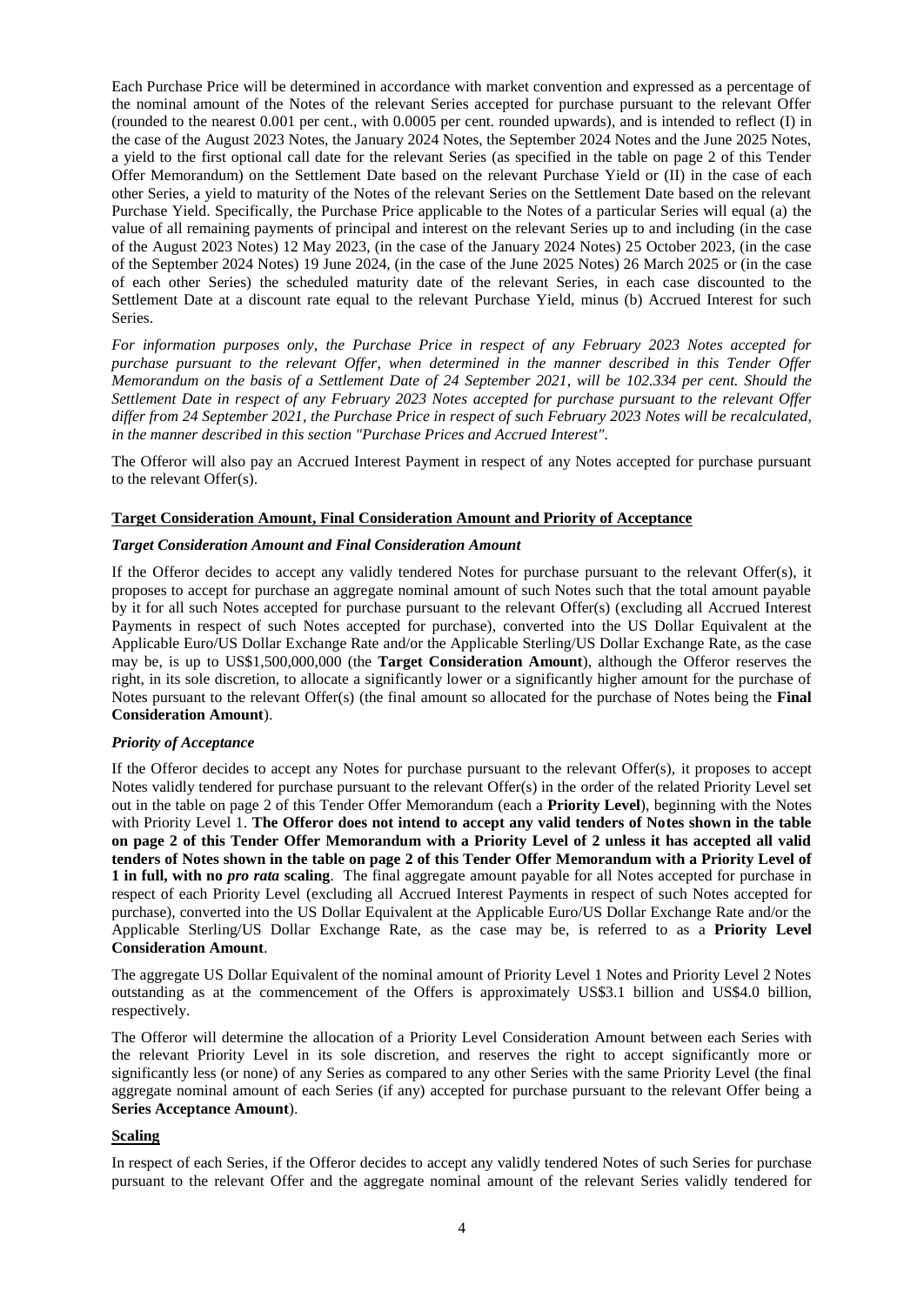purchase is greater than the relevant Series Acceptance Amount, the Offeror intends to accept such Notes for purchase on a *pro rata* basis such that the aggregate nominal amount of such Series accepted for purchase pursuant to the relevant Offer is no greater than such Series Acceptance Amount.

See "*Further Information and Terms and Conditions - Scaling of Tenders*" below.

## **Concurrent issuance of New Notes**

Concurrently with the announcement of the Offers on 16 September 2021, BP Capital Markets B.V. (the **Issuer**) intends to launch a proposed issue of new euro-denominated fixed rate notes to be guaranteed by the Parent (the **New Notes**) under the Issuer's, the Offeror's and the Parent's US\$40,000,000,000 Debt Issuance Programme (the **Programme**), subject to market conditions.

Any investment decision to purchase any New Notes should be made solely on the basis of the information contained in (i) the base prospectus dated 6 August 2021 published by the Issuer, the Offeror and the Parent relating to the Programme (the **Programme Prospectus**); and (ii) the final terms to be published by the Issuer relating to the New Notes, and no reliance is to be placed on any information given or any representations made in connection with the New Notes other than those contained in the Programme Prospectus and the final terms to be published by the Issuer relating to the New Notes.

*The New Notes and the guarantee thereof are not being, and will not be, offered or sold in the United States. Nothing in this Tender Offer Memorandum constitutes an offer to sell or the solicitation of an offer to buy the New Notes or the guarantee thereof in the United States or any other jurisdiction. Securities may not be offered, sold or delivered in the United States absent registration under, or an exemption from the registration requirements of, the United States Securities Act of 1933, as amended (the Securities Act). The New Notes and the guarantee thereof have not been, and will not be, registered under the Securities Act or the securities laws of any state or other jurisdiction of the United States and may not be offered, sold or delivered, directly or indirectly, within the United States or to, or for the account or benefit of, U.S. persons.*

## *Compliance information for the New Notes:*

*UK MiFIR professionals/ECPs-only/No UK PRIIPs KID – eligible counterparties and professional clients only (all distribution channels). No sales to UK retail investors; no key information document has been or will be prepared in connection with the New Notes. MiFID II professionals/ECPs-only/No EU PRIIPS KID – eligible counterparties and professional clients only (all distribution channels). No sales to EEA retail investors; no key information document has been or will be prepared in connection with the New Notes.*

*See the Programme Prospectus and the final terms to be published relating to the New Notes for further information.*

Whether the Offeror will purchase any Notes validly tendered in the relevant Offer(s) is not conditional **on the successful completion of the offering of the New Notes.** 

## **Tender Instructions**

In order to participate in, and be eligible to receive the relevant Purchase Price and Accrued Interest Payment pursuant to the relevant Offer, Noteholders must validly tender their Notes by delivering, or arranging to have delivered on their behalf, a valid Tender Instruction that is received by the Tender Agent by 4.00 p.m. (London time) on 22 September 2021, unless extended, re-opened, amended and/or terminated as provided in this Tender Offer Memorandum (the **Expiration Deadline**). See "*Procedures for Participating in the Offers*".

*Noteholders are advised to check with any broker, dealer, bank, custodian, trust company, nominee or other intermediary through which they hold Notes when such intermediary would need to receive instructions from a Noteholder in order for that Noteholder to be able to participate in, or (in the limited circumstances in which revocation is permitted) revoke their instruction to participate in, an Offer by the deadlines specified in this Tender Offer Memorandum. The deadlines set by any such intermediary and each Clearing System for the submission and withdrawal of Tender Instructions will be earlier than the relevant deadlines specified in this Tender Offer Memorandum.*

**Tender Instructions will be irrevocable** except in the limited circumstances described in "*Amendment and Termination*".

Tender Instructions must be submitted in respect of a minimum nominal amount of Notes of the relevant Series of no less than the minimum denomination for such Series, being  $£100,000$  in the case of each Series of Eurodenominated Notes and £100,000 in the case of each Series of Sterling-denominated Notes, and may thereafter be submitted in integral multiples of the relevant permitted integral multiple amount for such Series, being €1,000 in the case of each Series of Euro-denominated Notes and £1,000 in the case of each Series of Sterling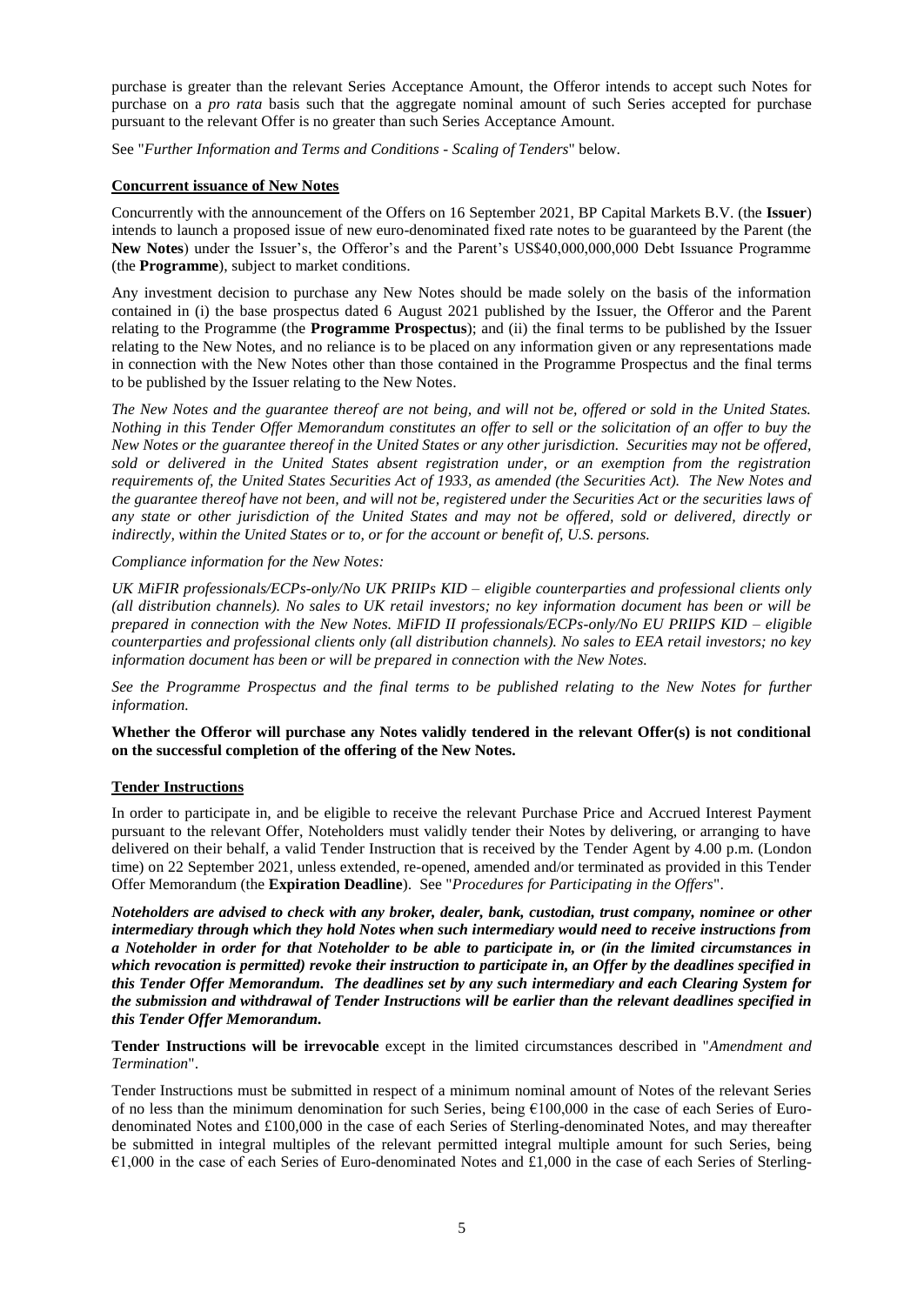denominated Notes. A separate Tender Instruction must be completed on behalf of each beneficial owner and in respect of each Series.

#### **Announcements**

The Offeror intends to announce, prior to the Sterling Pricing Time on 23 September 2021, a non-binding indication of the level at which it expects to set each Series Acceptance Amount, and indicative details of any Scaling Factor applicable to valid tenders of Notes of each relevant Series that will be applied in the event that it decides to accept valid tenders of Notes of such Series pursuant to the relevant Offer(s).

The Offeror will then announce, as soon as reasonably practicable after the Euro Pricing Time, whether it will accept valid tenders of Notes pursuant to all or any of the applicable Offers and, if so accepted, each Series Acceptance Amount, the Purchase Yield for each Series of Fixed Purchase Spread Notes, each Benchmark Rate, each Purchase Price, the Applicable Euro/US Dollar Exchange Rate, the Applicable Sterling/US Dollar Exchange Rate and any Scaling Factors that will be applied to Notes of any Series.

See "*Further Information and Terms and Conditions – Announcements*" below.

## **General**

The expected Settlement Date for the Offers is 24 September 2021.

The Offeror is not under any obligation to accept any tender of Notes for purchase pursuant to any Offer. Tenders of Notes for purchase may be rejected in the sole discretion of the Offeror for any reason and the Offeror is not under any obligation to Noteholders to furnish any reason or justification for refusing to accept a tender of any Notes for purchase. For example, tenders of Notes for purchase may be rejected in the sole discretion of the Offeror if the relevant Offer is terminated, if the relevant Offer does not comply with the relevant requirements of a particular jurisdiction or for any other reason.

The Offeror may, in its sole discretion, extend, re-open, amend, waive any condition of or terminate any Offer at any time (subject to applicable law and as provided in this Tender Offer Memorandum). Details of any such extension, re-opening, amendment, waiver or termination will be announced as provided in this Tender Offer Memorandum as soon as reasonably practicable after the relevant decision is made. See "*Amendment and Termination*".

For further information on the Offers and the further terms and conditions on which the Offers are made, Noteholders should refer to "*Further Information and Terms and Conditions*".

Questions and requests for assistance in connection with (i) the Offers may be directed to the Dealer Managers, and (ii) the delivery of Tender Instructions may be directed to the Tender Agent, the contact details for each of which are on the last page of this Tender Offer Memorandum.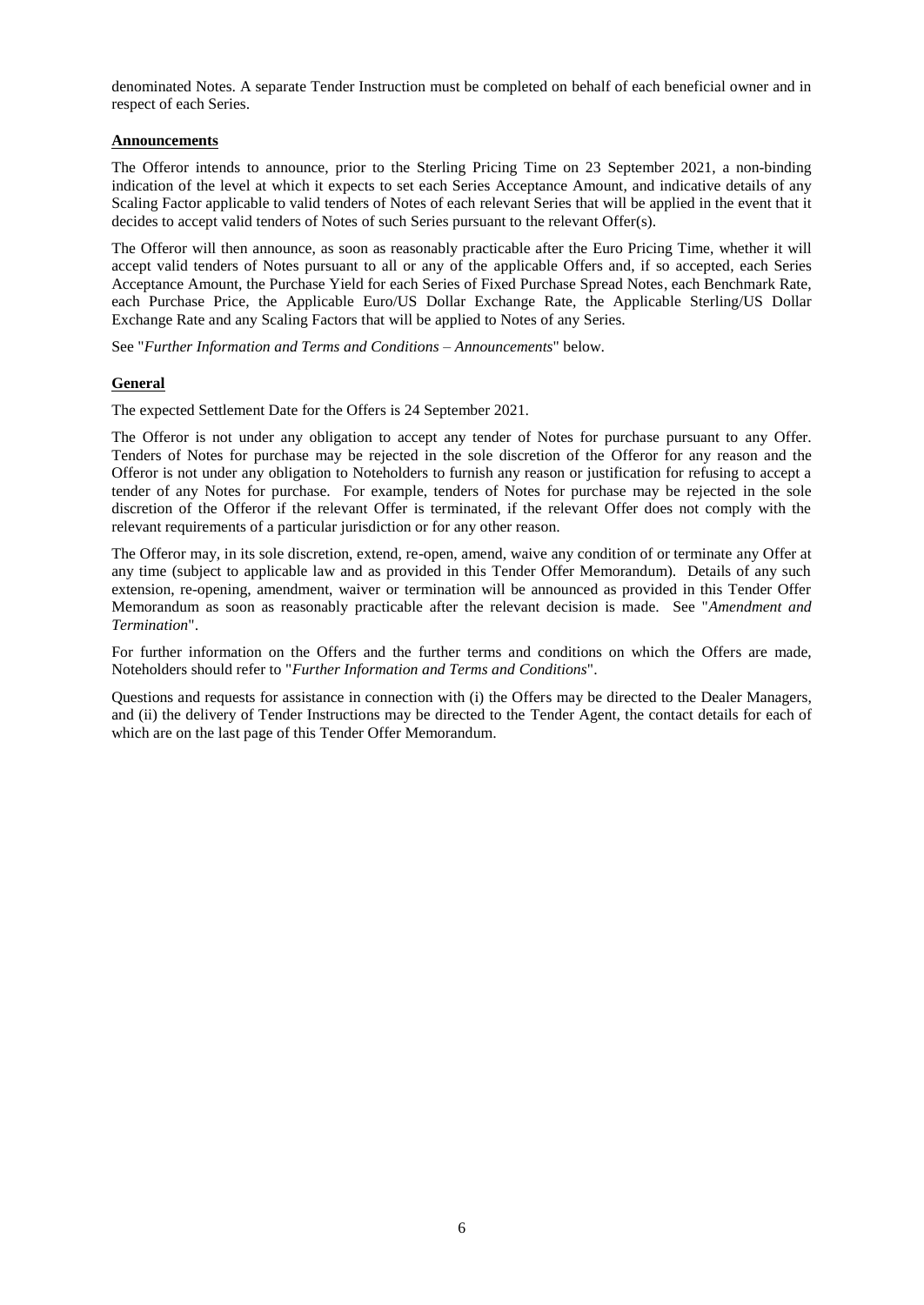## **TABLE OF CONTENTS**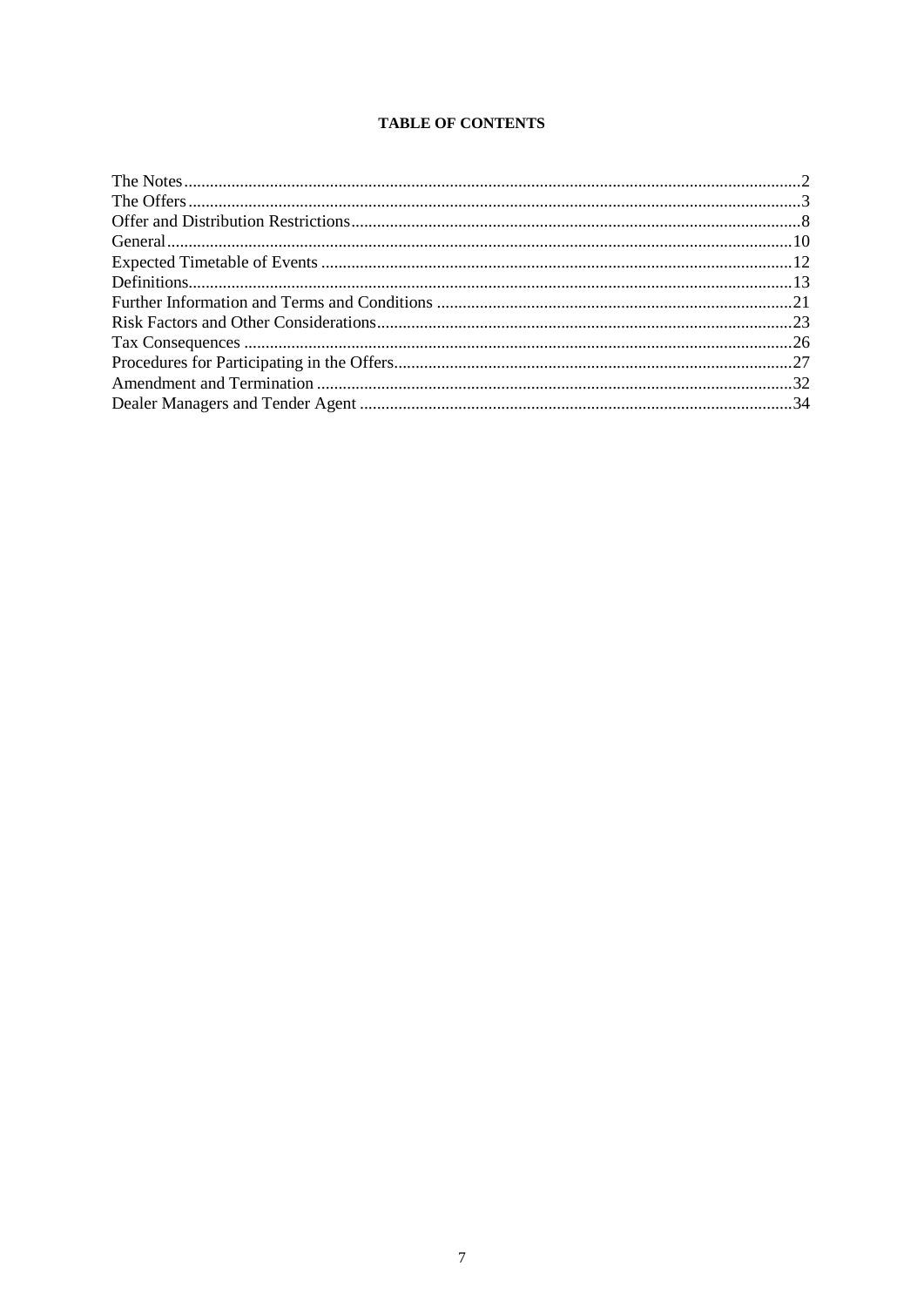#### **OFFER AND DISTRIBUTION RESTRICTIONS**

*This Tender Offer Memorandum does not constitute an invitation to participate in the Offers in any jurisdiction in which, or to any person to or from whom, it is unlawful to make such invitation or for there to be such participation under applicable securities laws. The distribution of this Tender Offer Memorandum in certain jurisdictions may be restricted by law. Persons into whose possession this Tender Offer Memorandum comes are required by each of the Offeror, the Parent, the Dealer Managers and the Tender Agent to inform themselves about, and to observe, any such restrictions.*

*No action has been or will be taken in any jurisdiction in relation to the New Notes or the guarantee thereof that would permit a public offering of securities and the minimum denomination of the New Notes will be €100,000.*

#### **United States**

The Offers are not being made, and will not be made, directly or indirectly in or into, or by use of the mails of, or by any means or instrumentality of interstate or foreign commerce of or of any facilities of a national securities exchange of, the United States. This includes, but is not limited to, facsimile transmission, electronic mail, telex, telephone, the internet and other forms of electronic communication. The Notes may not be tendered in the Offers by any such use, means, instrumentality or facility from or within the United States or by persons located or resident in the United States. Accordingly, copies of this Tender Offer Memorandum and any other documents or materials relating to the Offers are not being, and must not be, directly or indirectly mailed or otherwise transmitted, distributed or forwarded (including, without limitation, by custodians, nominees or trustees) in or into the United States or to any persons located or resident in the United States. Any purported tender of Notes in the Offers resulting directly or indirectly from a violation of these restrictions will be invalid and any purported tender of Notes made by a person located in the United States or any agent, fiduciary or other intermediary acting on a non-discretionary basis for a principal giving instructions from within the United States will be invalid and will not be accepted.

This Tender Offer Memorandum is not an offer of securities for sale in the United States or to U.S. persons (as defined in Regulation S of the Securities Act (each a **U.S. Person**)). Securities may not be offered or sold in the United States absent registration under, or an exemption from the registration requirements of, the Securities Act. The New Notes and the guarantee thereof have not been, and will not be, registered under the Securities Act or the securities laws of any state or other jurisdiction of the United States, and may not be offered, sold or delivered, directly or indirectly, in the United States or to, or for the account or benefit of, U.S. Persons.

Each Noteholder participating in an Offer will represent that it is not located in the United States and is not participating in such Offer from the United States, or it is acting on a non-discretionary basis for a principal located outside the United States that is not giving an order to participate in such Offer from the United States. For the purposes of this and the above two paragraphs, **United States** means the United States of America, its territories and possessions (including Puerto Rico, the U.S. Virgin Islands, Guam, American Samoa, Wake Island and the Northern Mariana Islands), any state of the United States of America and the District of Columbia.

#### **Italy**

None of the Offers, this Tender Offer Memorandum or any other document or materials relating to the Offers have been or will be submitted to the clearance procedures of the *Commissione Nazionale per le Società e la Borsa* (**CONSOB**) pursuant to Italian laws and regulations. Each Offer is being carried out in Italy as an exempted offer pursuant to article 101-bis, paragraph 3-bis of the Legislative Decree No. 58 of 24 February 1998, as amended (the **Financial Services Act**) and article 35-bis, paragraph 4 of CONSOB Regulation No. 11971 of 14 May 1999, as amended. Noteholders or beneficial owners of the Notes that are located in Italy can tender Notes for purchase in the Offers through authorised persons (such as investment firms, banks or financial intermediaries permitted to conduct such activities in the Republic of Italy in accordance with the Financial Services Act, CONSOB Regulation No. 20307 of 15 February 2018, as amended from time to time, and Legislative Decree No. 385 of 1 September 1993, as amended) and in compliance with applicable laws and regulations or with requirements imposed by CONSOB or any other Italian authority.

Each intermediary must comply with the applicable laws and regulations concerning information duties *vis-à-vis* its clients in connection with the Notes and/or the Offers.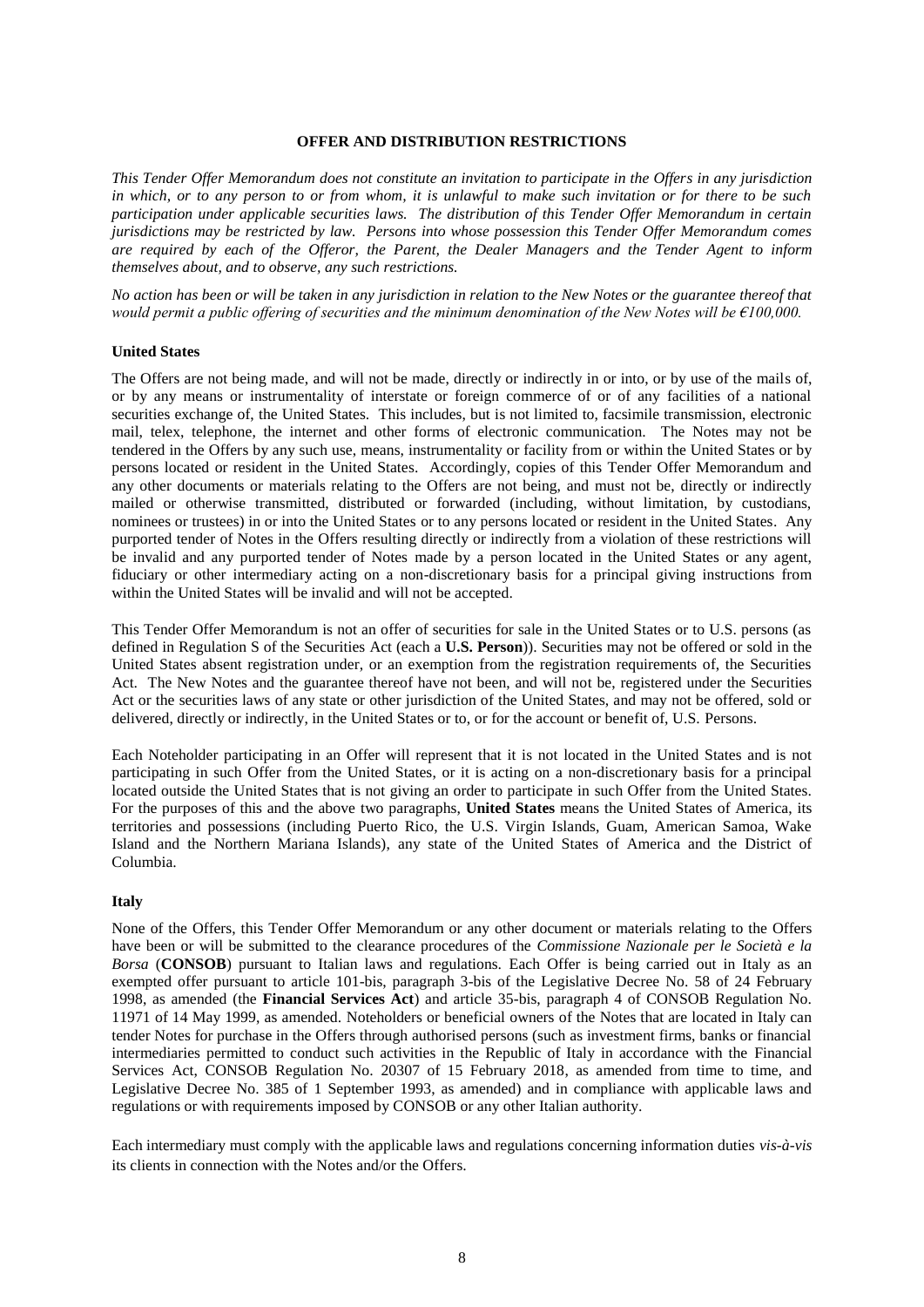#### **United Kingdom**

The communication of this Tender Offer Memorandum and any other documents or materials relating to the Offers is not being made and such documents and/or materials have not been approved by an authorised person for the purposes of section 21 of the Financial Services and Markets Act 2000. Accordingly, such documents and/or materials are not being distributed to, and must not be passed on to, the general public in the United Kingdom. The communication of such documents and/or materials as a financial promotion is only being made to those persons in the United Kingdom falling within the definition of investment professionals (as defined in Article 19(5) of the Financial Services and Markets Act 2000 (Financial Promotion) Order 2005 (the **Financial Promotion Order**)) or persons who are within Article 43 of the Financial Promotion Order or any other persons to whom it may otherwise lawfully be made under the Financial Promotion Order.

#### **France**

The Offers are not being made, directly or indirectly, to the public in the Republic of France (**France**). This Tender Offer Memorandum and any other document or material relating to the Offers have only been and shall only be distributed in France to qualified investors as defined in Article 2(e) of Regulation (EU) 2017/1129 (as amended). This Tender Offer Memorandum has not been and will not be submitted for clearance to nor approved by the *Autorité des marches financiers*.

#### **General**

This Tender Offer Memorandum does not constitute an offer to buy or the solicitation of an offer to sell Notes (and tenders of Notes in the Offers will not be accepted from Noteholders) in any circumstances in which such offer or solicitation is unlawful. In those jurisdictions where the securities, blue sky or other laws require an Offer to be made by a licensed broker or dealer and any Dealer Manager or any of the Dealer Managers' respective affiliates is such a licensed broker or dealer in any such jurisdiction, such Offer shall be deemed to be made by such Dealer Manager or affiliate, as the case may be, on behalf of the Offeror in such jurisdiction.

Nothing in this Tender Offer Memorandum or the electronic transmission thereof constitutes an offer to sell or the solicitation of an offer to buy the New Notes in the United States or any other jurisdiction.

In addition to the representations referred to above in respect of the United States, each Noteholder participating in an Offer will also be deemed to give certain representations in respect of the other jurisdictions referred to above and generally as set out in "*Procedures for Participating in the Offers*". Any tender of Notes for purchase pursuant to an Offer from a Noteholder that is unable to make these representations will not be accepted. Each of the Offeror, the Parent, each Dealer Manager, each Dealer Manager's respective affiliates and the Tender Agent (or their respective directors, employees, officers, representatives or affiliates) reserves the right, in its absolute discretion, to investigate, in relation to any tender of Notes for purchase pursuant to an Offer, whether any such representation given by a Noteholder is correct and, if such investigation is undertaken and as a result the Offeror determines (for any reason) that such representation is not correct, such tender shall not be accepted.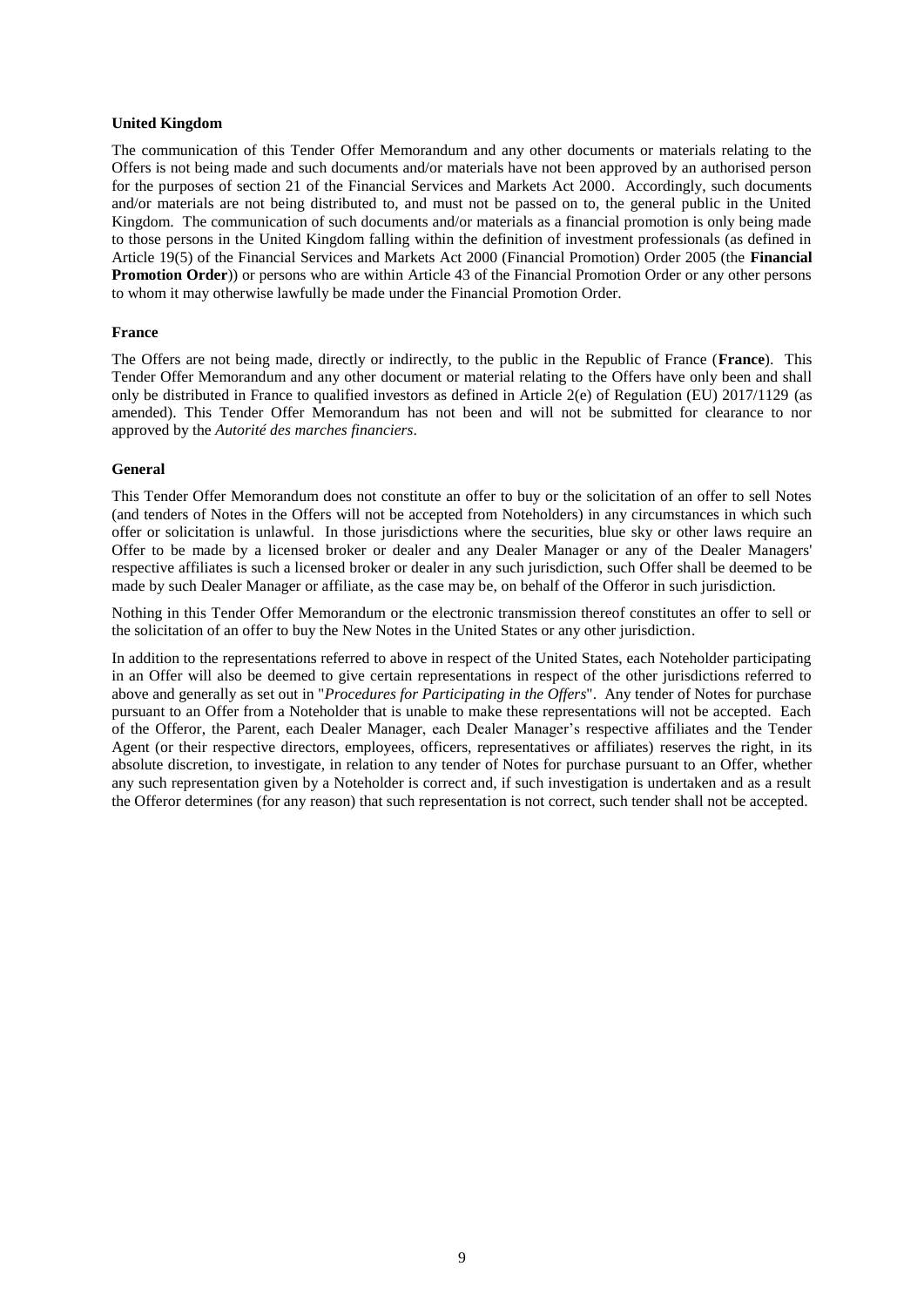#### **GENERAL**

The Offeror accepts responsibility for the information contained in this Tender Offer Memorandum. To the best of the knowledge of the Offeror (having taken all reasonable care to ensure that such is the case), the information contained in this Tender Offer Memorandum is in accordance with the facts and does not omit anything likely to affect the import of such information.

Each Noteholder is solely responsible for making its own independent appraisal of all matters as such Noteholder deems appropriate (including those relating to the Offers and the Offeror) and each Noteholder must make its own decision as to whether to tender any or all of its Notes for purchase pursuant to the relevant Offer(s) based upon its own judgement and having obtained advice from such financial, accounting, legal and tax advisers as it may deem necessary. Accordingly, each person receiving this Tender Offer Memorandum acknowledges that such person has not relied upon the Offeror, the Parent, the Dealer Managers or the Tender Agent (or their respective directors, employees, officers, representatives or affiliates) in connection with its decision as to whether to tender all or any of its Notes for purchase pursuant to the relevant Offer(s). Each such person must make its own analysis and investigations regarding the Offers, with particular reference to its own investment objectives and experience, and any other factors which may be relevant to it. If such person is in any doubt about any aspect of the Offers and/or the action it should take, including in respect of any tax consequences, it should consult its own professional advisers.

Neither of the Dealer Managers or the Tender Agent (or their respective directors, employees or affiliates) makes any representation or recommendation whatsoever regarding this Tender Offer Memorandum or any Offer, and none of the Offeror, the Parent, the Dealer Managers or the Tender Agent (or their respective directors, employees, officers, representatives or affiliates) makes any recommendation whatsoever regarding this Tender Offer Memorandum or any Offer (including as to whether Noteholders should tender Notes in any Offer). The Tender Agent is the agent of the Offeror and owes no duty to any Noteholder.

In the ordinary course of their respective businesses, the Dealer Managers, the Tender Agent and their respective affiliates are entitled to hold positions in the Notes either for their own account or for the account, directly or indirectly, of third parties. In the ordinary course of their respective businesses, they are entitled to continue to hold or dispose of, in any manner they may elect, subject to applicable law, any Notes they may hold as at the date of this Tender Offer Memorandum and the Dealer Managers and/or their respective affiliates are entitled, from such date, to acquire further Notes, subject to applicable law, and the Dealer Managers and/or their respective affiliates, as applicable, may or may not submit or deliver valid Tender Instructions in respect of such Notes. No submission or non-submission by the Dealer Managers or the Tender Agent and/or their respective affiliates of any Tender Instruction should be taken by any Noteholder or any other person as any recommendation or otherwise by the Dealer Managers or the Tender Agent, as the case may be, as to the merits of participating or not participating in an Offer. Noteholders are informed by the Dealer Managers that the Dealer Managers and/or their respective affiliates may hold significant positions in the Notes.

Neither the delivery of this Tender Offer Memorandum nor any purchase of Notes shall, under any circumstances, create any implication that the information contained in this Tender Offer Memorandum is current as of any time subsequent to the date of such information or that there has been no change in the information set out in it or the affairs of the Offeror or the Parent since the date of this Tender Offer Memorandum or that the information in this Tender Offer Memorandum has remained accurate and complete.

No person has been authorised to give any information or to make any representation about the Notes, the Offeror, the Parent or any Offer other than as contained in this Tender Offer Memorandum and, if given or made, such information or representation must not be relied upon as having been authorised by the Offeror, the Parent, the Dealer Managers, the Tender Agent or any of their respective directors, officers, employees, agents, advisers or affiliates.

Noteholders who do not participate in the Offers, or whose Notes are not accepted for purchase by the Offeror, will continue to hold their Notes subject to the terms and conditions of the relevant Series.

The applicable provisions of the Financial Services and Markets Act 2000 must be complied with in respect of anything done in relation to the Offers in, from or otherwise involving the United Kingdom.

<span id="page-11-0"></span>Unless the context otherwise requires, references in this Tender Offer Memorandum to **Noteholders** or **holders of Notes** include:

(i) each person who is shown in the records of Euroclear Bank SA/NV (**Euroclear**) or Clearstream Banking SA (**Clearstream, Luxembourg** and, together with Euroclear, the **Clearing Systems** and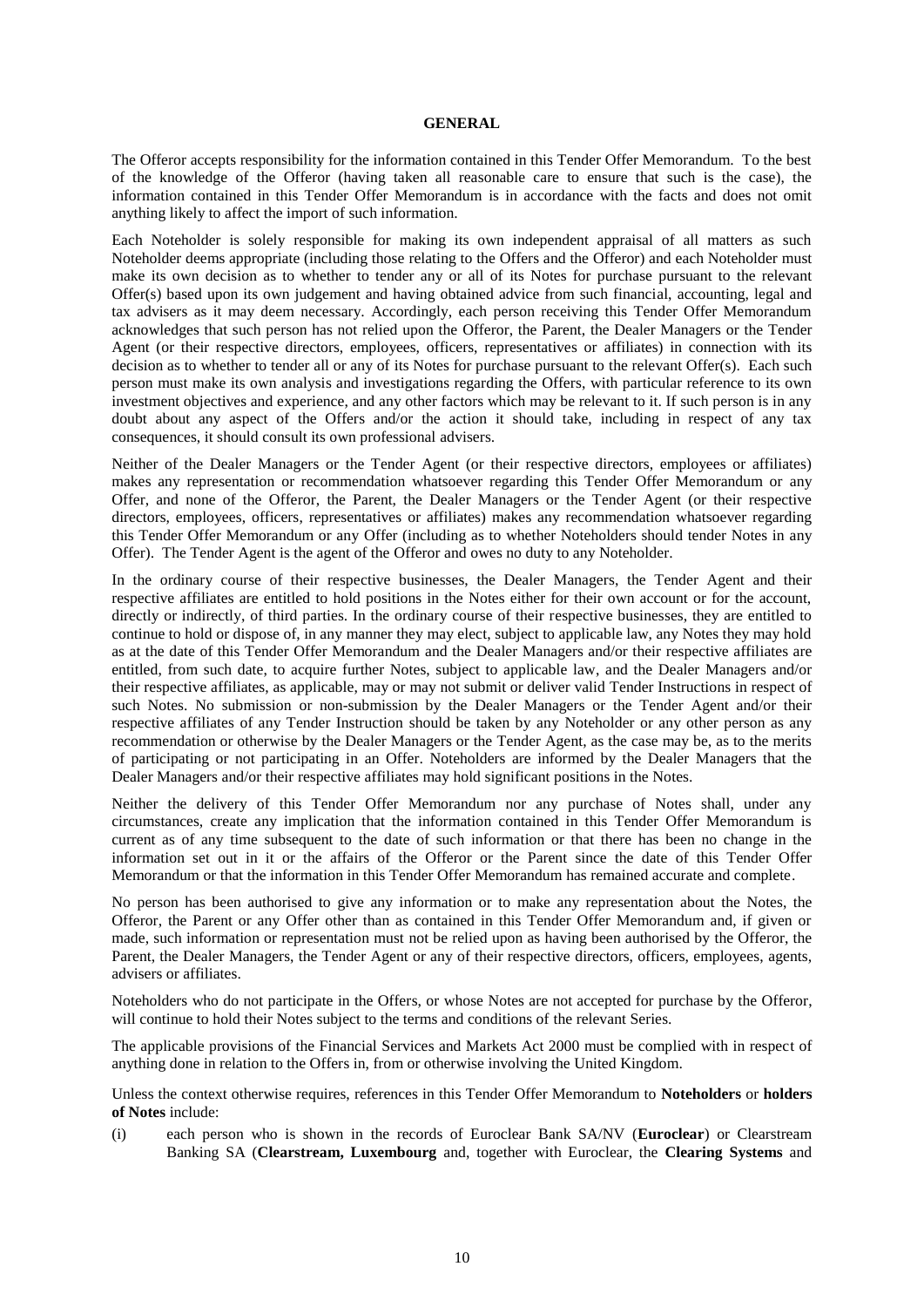each a **Clearing System**) as a holder of the Notes (also referred to as **Direct Participants** and each a **Direct Participant**); and

(ii) each beneficial owner of the Notes holding such Notes, directly or indirectly, in an account in the name of a Direct Participant acting on such beneficial owner's behalf,

except that for the purposes of any payment to a Noteholder of the relevant Purchase Price and the relevant Accrued Interest Payment, following acceptance by the Offeror of the relevant tender by such Noteholder, to the extent the beneficial owner of the relevant Notes is not a Direct Participant, such payment will only be made by the relevant Clearing System to the relevant Direct Participant and the making of such payment by the Offeror to such Clearing System and by such Clearing System to such Direct Participant will satisfy the respective obligations of the Offeror and such Clearing System in respect of the purchase of such Notes.

All references in this Tender Offer Memorandum to (a) **euro** and  $\epsilon$  refer to the currency introduced at the start of the third stage of European economic and monetary union pursuant to the Treaty on the Functioning of the European Union, as amended, (b) **£** and **Sterling** are to Pounds Sterling and (c) to **US\$ or US Dollars** are to United States dollars.

For the avoidance of doubt, each invitation by the Offeror to Noteholders contained within this Tender Offer Memorandum is an invitation to treat by the Offeror, and any references to any offer or invitation being made by the Offeror under or in respect of any Offer shall be construed accordingly.

*This Tender Offer Memorandum has not been reviewed by any United Kingdom, United States or other governmental authority, state securities commission or regulatory authority, nor has the US Securities and Exchange Commission or any such commission or authority passed upon the accuracy or adequacy of this Tender Offer Memorandum. Any representation to the contrary is unlawful and may be a criminal offence.*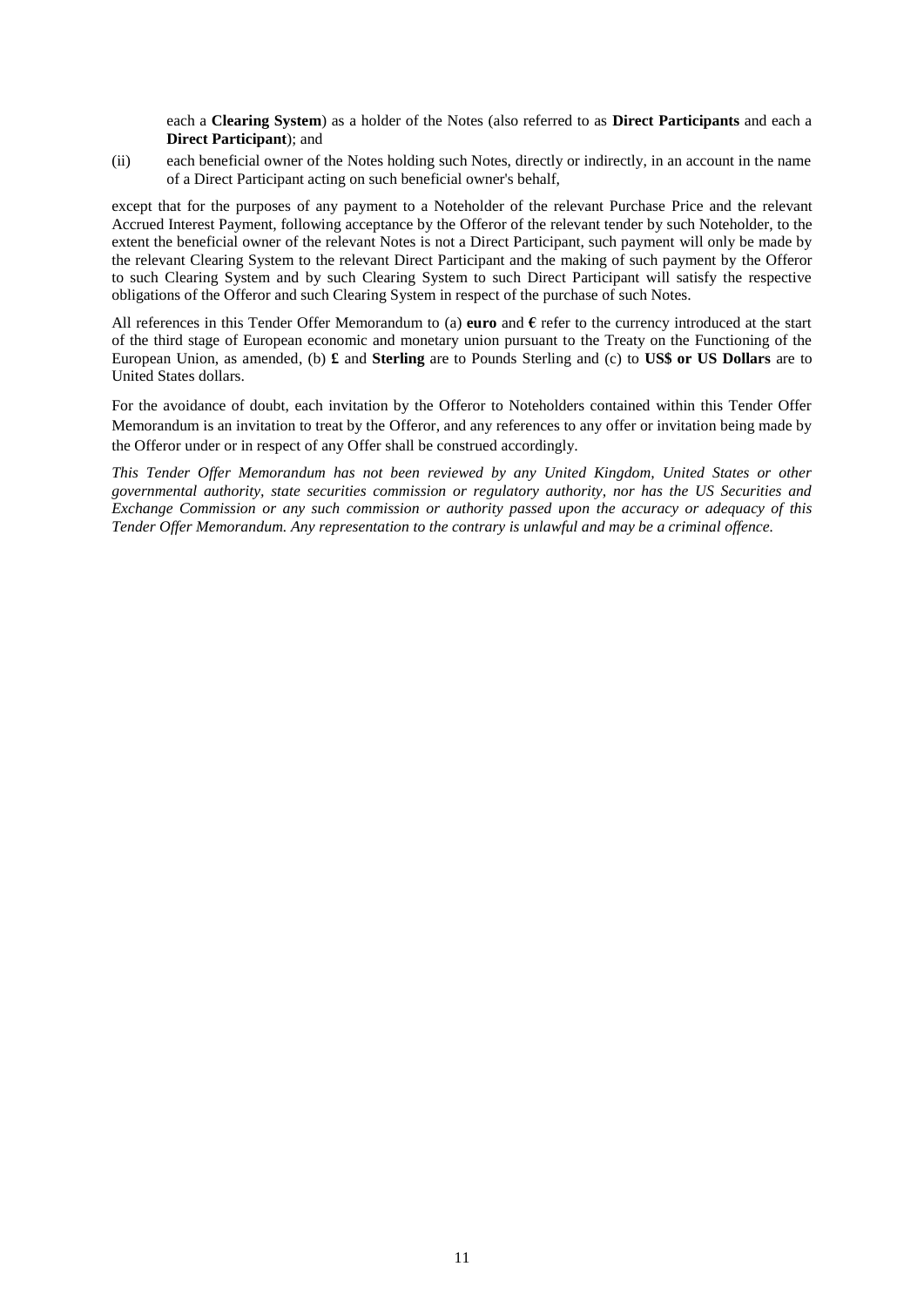## **EXPECTED TIMETABLE OF EVENTS**

The following sets out the expected times and dates of the key events relating to the Offers. The times and dates below are indicative only.

| <b>Events</b>                                                                                                                                                                                                                                                                                                                                                                                                                                                    | <b>Times and Dates</b><br>(All times are London time)                                              |
|------------------------------------------------------------------------------------------------------------------------------------------------------------------------------------------------------------------------------------------------------------------------------------------------------------------------------------------------------------------------------------------------------------------------------------------------------------------|----------------------------------------------------------------------------------------------------|
| <b>Commencement of the Offers</b>                                                                                                                                                                                                                                                                                                                                                                                                                                |                                                                                                    |
| Offers announced. Tender Offer Memorandum available from the<br>Tender Agent.                                                                                                                                                                                                                                                                                                                                                                                    | Thursday, 16 September 2021                                                                        |
| <b>Expiration Deadline</b>                                                                                                                                                                                                                                                                                                                                                                                                                                       |                                                                                                    |
| Final deadline for receipt of valid Tender Instructions by the Tender<br>Agent in order for Noteholders to be able to participate in the Offers.                                                                                                                                                                                                                                                                                                                 | 4.00 p.m. on Wednesday, 22<br>September 2021                                                       |
| <b>Announcement of Indicative Results</b>                                                                                                                                                                                                                                                                                                                                                                                                                        |                                                                                                    |
| Announcement by the Offeror of a non-binding indication of the level<br>at which it expects to set each Series Acceptance Amount, and<br>indicative details of any Scaling Factor applicable to valid tenders of<br>Notes of each relevant Series that will be applied in the event that it<br>decides to accept valid tenders of Notes of such Series pursuant to the<br>relevant Offer(s).                                                                     | Prior to the Sterling Pricing Time on<br>Thursday, 23 September 2021                               |
| <b>Sterling Pricing Time</b>                                                                                                                                                                                                                                                                                                                                                                                                                                     |                                                                                                    |
| In respect of each Series of Sterling-denominated Notes, determination<br>of each applicable Benchmark Rate, each applicable Purchase Yield<br>and each applicable Purchase Price.                                                                                                                                                                                                                                                                               | At or around 9.00 a.m. on Thursday,<br>23 September 2021                                           |
| <b>Euro Pricing Time</b>                                                                                                                                                                                                                                                                                                                                                                                                                                         |                                                                                                    |
| In respect each other Series of Fixed Purchase Spread Notes,<br>determination of each applicable Benchmark Rate, each applicable<br>Purchase Yield and each applicable Purchase Price.                                                                                                                                                                                                                                                                           | At or around 11.00 a.m. on Thursday,<br>23 September 2021                                          |
| <b>Announcement of Results and Pricing</b>                                                                                                                                                                                                                                                                                                                                                                                                                       |                                                                                                    |
| Announcement of whether the Offeror will accept valid tenders of<br>Notes pursuant to all or any of the Offers and, if so accepted, each<br>Series Acceptance Amount, the Purchase Yield for each Series of<br>Fixed Purchase Spread Notes, each Benchmark Rate, each Purchase<br>Price, the Applicable Euro/US Dollar Exchange Rate, the Applicable<br>Sterling/US Dollar Exchange Rate and any Scaling Factors that will be<br>applied to Notes of any Series. | As soon as reasonably practicable<br>after the Euro Pricing Time on<br>Thursday, 23 September 2021 |
| <b>Settlement Date</b>                                                                                                                                                                                                                                                                                                                                                                                                                                           |                                                                                                    |

Expected Settlement Date for the Offers. Friday, 24 September 2021

*The above times and dates are subject to the right of the Offeror to extend, re-open, amend, and/or terminate any Offer (subject to applicable law and as provided in this Tender Offer Memorandum). Noteholders are advised to check with any broker, dealer, bank, custodian, trust company, nominee or other intermediary through which they hold Notes when such intermediary would need to receive instructions from a Noteholder in order for that Noteholder to be able to participate in, or (in the limited circumstances in which revocation is permitted) revoke their instruction to participate in, an Offer before the deadlines specified in this Tender Offer Memorandum. The deadlines set by any such intermediary and each Clearing System for the submission of Tender Instructions will be earlier than the relevant deadlines specified above. See* "*Procedures for Participating in the Offers*"*.*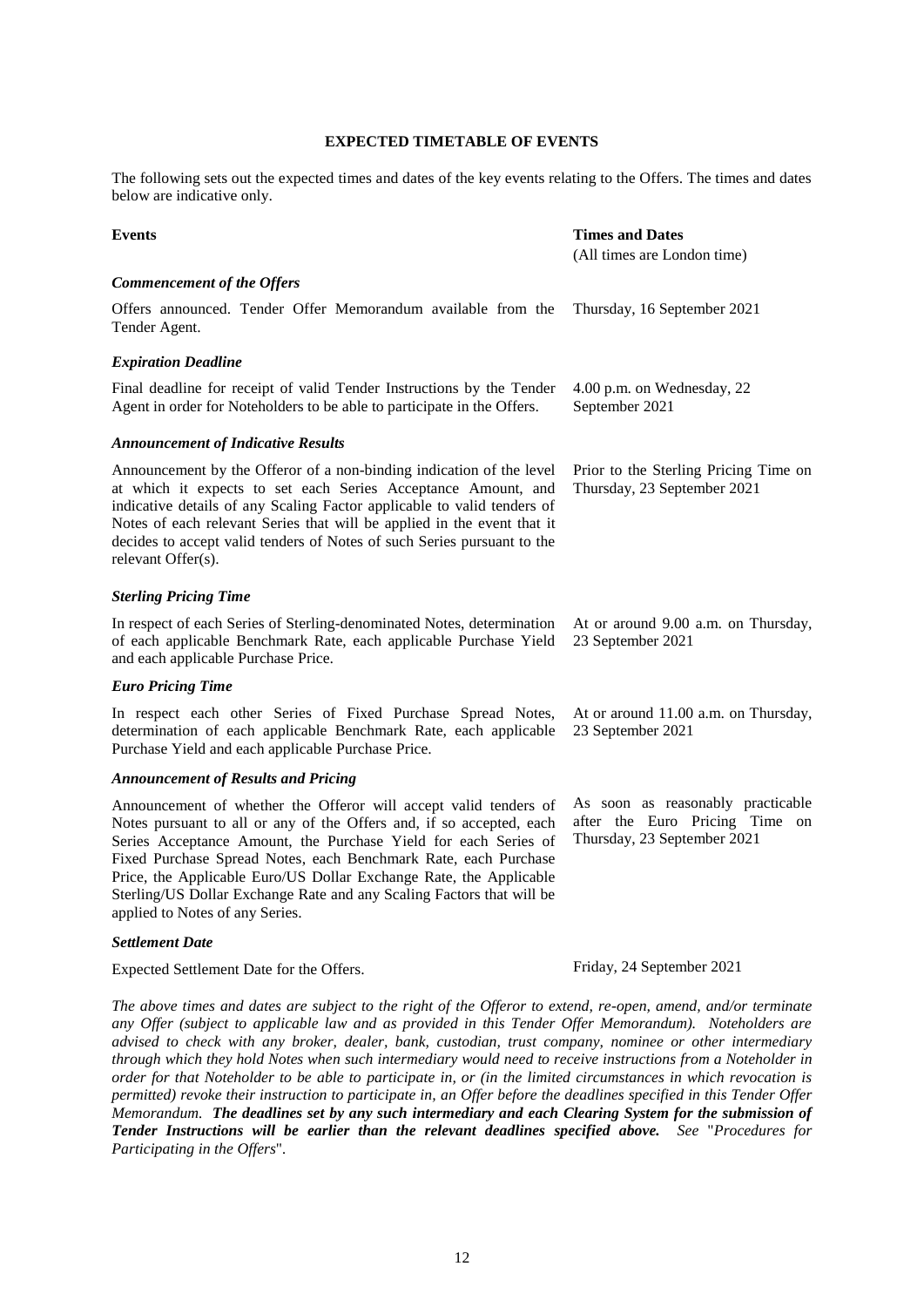# **DEFINITIONS**

| 2 Year Euro Mid-Swap Rate                                    | The mid-swap rate for euro swap transactions with a maturity of 2 years, as<br>displayed on the Bloomberg Screen ICAE1 Page at the Euro Pricing Time.                                                                                                                                                        |
|--------------------------------------------------------------|--------------------------------------------------------------------------------------------------------------------------------------------------------------------------------------------------------------------------------------------------------------------------------------------------------------|
| 3 Year Euro Mid-Swap Rate                                    | The mid-swap rate for euro swap transactions with a maturity of 3 years, as<br>displayed on the Bloomberg Screen ICAE1 Page at the Euro Pricing Time.                                                                                                                                                        |
| <b>4 Year Euro Mid-Swap Rate</b>                             | The mid-swap rate for euro swap transactions with a maturity of 4 years, as<br>displayed on the Bloomberg Screen ICAE1 Page at the Euro Pricing Time.                                                                                                                                                        |
| 6 Year Euro Mid-Swap Rate                                    | The mid-swap rate for euro swap transactions with a maturity of 6 years, as<br>displayed on the Bloomberg Screen ICAE1 Page at the Euro Pricing Time.                                                                                                                                                        |
| 7 Year Euro Mid-Swap Rate                                    | The mid-swap rate for euro swap transactions with a maturity of 7 years, as<br>displayed on the Bloomberg Screen ICAE1 Page at the Euro Pricing Time.                                                                                                                                                        |
| 2026 Notes                                                   | The £450,000,000 2.274 per cent. Guaranteed Notes due 2026 (ISIN:<br>XS1851278421) of the Offeror and guaranteed by the Parent.                                                                                                                                                                              |
| 2027 Notes                                                   | The $\epsilon$ 1,100,000,000 0.831 per cent. Guaranteed Notes due 2027 (ISIN:<br>XS1992931508) of the Offeror and guaranteed by the Parent.                                                                                                                                                                  |
| 2027 Notes Interpolated Mid-<br><b>Swap Rate</b>             | The annual rate, expressed as a percentage and rounded to the nearest 0.001<br>per cent. (with 0.0005 rounded upwards), as determined by the Dealer<br>Managers at the Euro Pricing Time, by means of linear interpolation of the 6<br>Year Euro Mid-Swap Rate and the 7 Year Euro Mid-Swap Rate as follows: |
|                                                              | (i)<br>by subtracting the 6 Year Euro Mid-Swap Rate from the 7 Year<br>Euro Mid-Swap Rate and multiplying the result of such<br>subtraction by the 2027 Notes Weight (and rounding the result of<br>such multiplication to the nearest 0.001 per cent. (with 0.0005 per<br>cent. rounded upwards)); and      |
|                                                              | (ii)<br>adding the 6 Year Euro Mid-Swap Rate to the (rounded) final<br>result of (i).                                                                                                                                                                                                                        |
| 2027 Notes Weight                                            | The amount, expressed as a fraction calculated by dividing the actual<br>number of days from (and including) the date falling exactly 6 years after<br>the Settlement Date to (but excluding) the scheduled maturity date of the<br>2027 Notes by 366.                                                       |
| <b>Accrued Interest</b>                                      | Interest accrued and unpaid on the relevant Notes from (and including) the<br>immediately preceding interest payment date for such Notes to (but<br>excluding) the Settlement Date, in each case determined in accordance with<br>the terms and conditions of the relevant Series.                           |
| <b>Accrued Interest Payment</b>                              | An amount in cash (rounded to the nearest $\epsilon$ 0.01 or £0.01, as applicable,<br>with $\epsilon$ 0.005 or £0.005, as applicable, rounded upwards) equal to the<br>Accrued Interest on the relevant Notes validly tendered by a Noteholder and<br>accepted for purchase by the Offeror.                  |
| <b>Applicable Euro/US Dollar</b><br><b>Exchange Rate</b>     | The applicable Euro/US Dollar exchange rate prevailing at the Expiration<br>Deadline, as reported on the Bloomberg Screen BFIX page.                                                                                                                                                                         |
| <b>Applicable Sterling/US Dollar</b><br><b>Exchange Rate</b> | The applicable Sterling/US Dollar exchange rate prevailing at the Expiration<br>Deadline, as reported on the Bloomberg Screen BFIX page.                                                                                                                                                                     |
| <b>April 2024 Notes</b>                                      | $\text{\textsterling}1,000,000,000$ 1.876 per cent. Guaranteed Notes due 2024 (ISIN:<br>XS2135797202) of the Offeror and guaranteed by the Parent.                                                                                                                                                           |
| <b>April 2024 Notes Interpolated</b><br><b>Mid-Swap Rate</b> | The annual rate, expressed as a percentage and rounded to the nearest 0.001<br>per cent. (with 0.0005 rounded upwards), as determined by the Dealer<br>Managers at the Euro Pricing Time, by means of linear interpolation of the 2<br>Year Euro Mid-Swap Rate and the 3 Year Euro Mid-Swap Rate as follows: |
|                                                              | $2.57 \times 10^{-1}$<br>$M: A \cup C$<br>. n.                                                                                                                                                                                                                                                               |

(i) by subtracting the 2 Year Euro Mid-Swap Rate from the 3 Year Euro Mid-Swap Rate and multiplying the result of such subtraction by the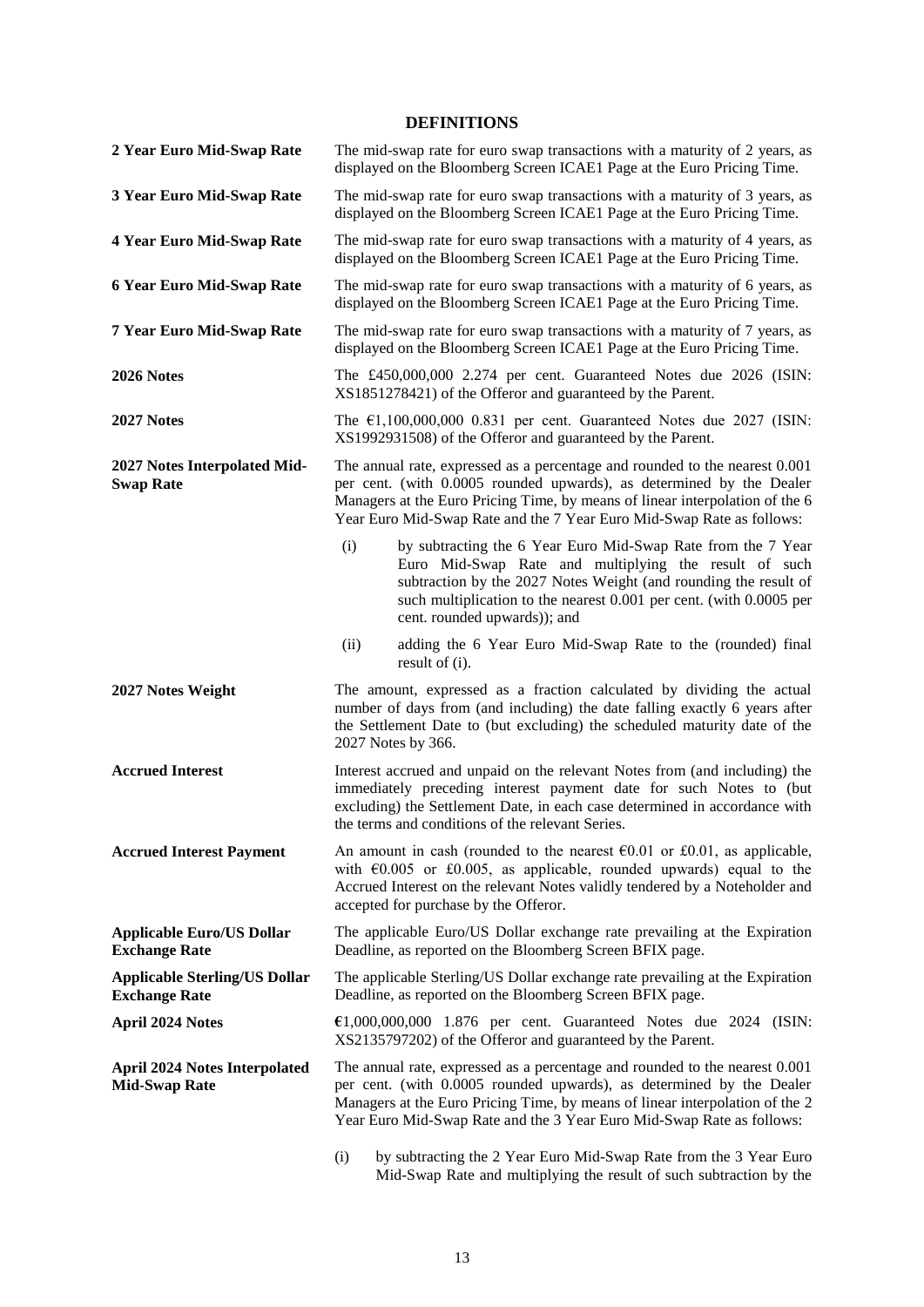|                                              |                 | April 2024 Notes Weight (and rounding the result of such<br>multiplication to the nearest 0.001 per cent. (with 0.0005 per cent.<br>rounded upwards)); and                                                                                                                                                                                                                                                                                                                                                                                                                                                                                                     |
|----------------------------------------------|-----------------|----------------------------------------------------------------------------------------------------------------------------------------------------------------------------------------------------------------------------------------------------------------------------------------------------------------------------------------------------------------------------------------------------------------------------------------------------------------------------------------------------------------------------------------------------------------------------------------------------------------------------------------------------------------|
|                                              | (ii)            | adding the 2 Year Euro Mid-Swap Rate to the (rounded) final result<br>of $(i)$ .                                                                                                                                                                                                                                                                                                                                                                                                                                                                                                                                                                               |
| <b>April 2024 Notes Weight</b>               |                 | The amount, expressed as a fraction calculated by dividing the actual<br>number of days from (and including) the date falling exactly 2 years after<br>the Settlement Date to (but excluding) the scheduled maturity date of the<br>April 2024 Notes by 366.                                                                                                                                                                                                                                                                                                                                                                                                   |
| <b>August 2023 Notes</b>                     |                 | The £650,000,000 1.177 per cent. Guaranteed Notes due 2023 (ISIN:<br>XS1475051162) of the Offeror and guaranteed by the Parent.                                                                                                                                                                                                                                                                                                                                                                                                                                                                                                                                |
| <b>Benchmark Rate</b>                        | In the case of: |                                                                                                                                                                                                                                                                                                                                                                                                                                                                                                                                                                                                                                                                |
|                                              | (i)             | the August 2023 Notes and the 2026 Notes, the mid-market yield<br>to maturity of the relevant Benchmark Security, expressed as a<br>percentage (rounded to the nearest 0.001 per cent., with 0.0005<br>per cent. rounded upwards) and as determined from the arithmetic<br>mean of the bid and offered yields to maturity (each quoted<br>directly on the relevant screen) of the relevant Benchmark<br>Security quoted on Bloomberg Screen FIT GLT0-10 Page;                                                                                                                                                                                                  |
|                                              | (ii)            | the January 2024 Notes, the January 2024 Notes Interpolated Mid-<br>Swap Rate;                                                                                                                                                                                                                                                                                                                                                                                                                                                                                                                                                                                 |
|                                              | (iii)           | the April 2024 Notes, the April 2024 Notes Interpolated Mid-<br>Swap Rate;                                                                                                                                                                                                                                                                                                                                                                                                                                                                                                                                                                                     |
|                                              | (iv)            | the July 2024 Notes, the July 2024 Notes Interpolated Mid-Swap<br>Rate;                                                                                                                                                                                                                                                                                                                                                                                                                                                                                                                                                                                        |
|                                              | (v)             | the September 2024 Notes, the September 2024<br><b>Notes</b><br>Interpolated Mid-Swap Rate;                                                                                                                                                                                                                                                                                                                                                                                                                                                                                                                                                                    |
|                                              | (vi)            | the March 2025 Notes, the March 2025 Notes Interpolated Mid-<br>Swap Rate;                                                                                                                                                                                                                                                                                                                                                                                                                                                                                                                                                                                     |
|                                              | (vii)           | the June 2025 Notes, the June 2025 Notes Interpolated Mid-Swap<br>Rate; and                                                                                                                                                                                                                                                                                                                                                                                                                                                                                                                                                                                    |
|                                              | (viii)          | the 2027 Notes, the 2027 Notes Interpolated Mid-Swap Rate.                                                                                                                                                                                                                                                                                                                                                                                                                                                                                                                                                                                                     |
| <b>Benchmark Security</b>                    | In the case of: |                                                                                                                                                                                                                                                                                                                                                                                                                                                                                                                                                                                                                                                                |
|                                              | (i)             | the August 2023 Notes, the 0.75 per cent. UK Treasury Gilt due<br>July 2023 (ISIN: GB00BF0HZ991); and                                                                                                                                                                                                                                                                                                                                                                                                                                                                                                                                                          |
|                                              | (ii)            | the 2026 Notes, the 1.50 per cent. UK Treasury Gilt due July 2026<br>(ISIN: GB00BYZW3G56).                                                                                                                                                                                                                                                                                                                                                                                                                                                                                                                                                                     |
| <b>Bloomberg Screen BFIX Page</b>            |                 | The display page, and sub-pages, on the Bloomberg service designated as<br>the "BFIX" page (or such other page as may replace it on that information<br>service, or on such other equivalent information service or, if such screen is<br>unavailable or is manifestly erroneous, a generally recognised source for<br>currency quotations with quotes as of a time as close as reasonably possible<br>to the Expiration Deadline, in each case as determined by the Offeror in<br>consultation with the Dealer Managers for the purpose of displaying the<br>applicable Euro/US Dollar exchange rate and the applicable Sterling/US<br>Dollar exchange rate). |
| <b>Bloomberg Screen FIT GLT0-</b><br>10 Page |                 | The display page, and sub-pages, on the Bloomberg service designated as<br>the "FIT GLT0-10" page (or such other page as may replace it on that<br>information service, or on such other equivalent information service or, if<br>such screen is unavailable or is manifestly erroneous, a generally recognised                                                                                                                                                                                                                                                                                                                                                |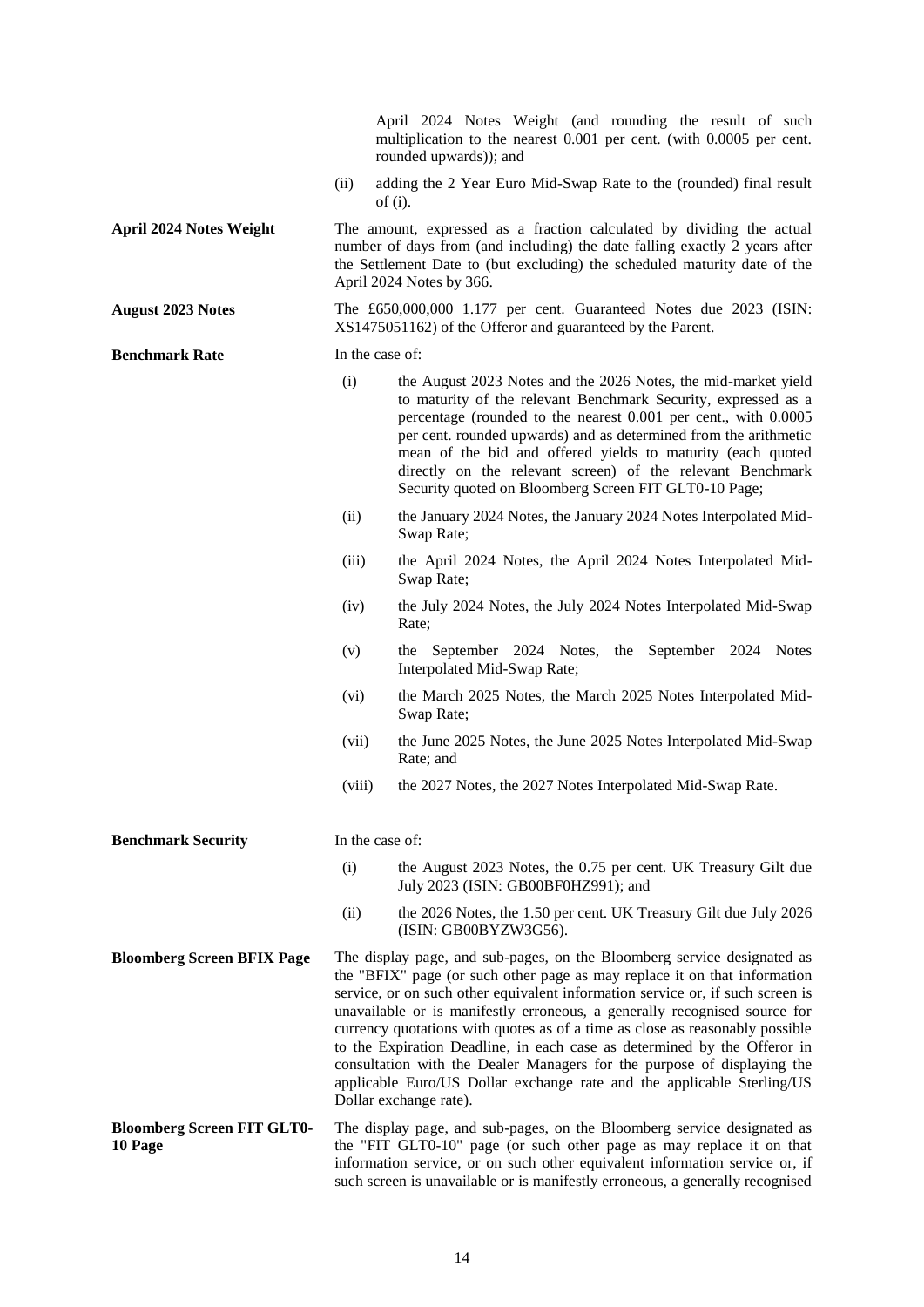|                                              | source for the bid and offered yields to maturity of the relevant Benchmark<br>Security with quotes as of a time as close as reasonably possible to the<br>Sterling Pricing Time, in each case as determined by the Offeror in<br>consultation with the Dealer Managers, for the purpose of displaying the bid<br>and offered yields to maturity of the relevant Benchmark Security).                                                                                                                                                                                                                                                     |
|----------------------------------------------|-------------------------------------------------------------------------------------------------------------------------------------------------------------------------------------------------------------------------------------------------------------------------------------------------------------------------------------------------------------------------------------------------------------------------------------------------------------------------------------------------------------------------------------------------------------------------------------------------------------------------------------------|
| <b>Bloomberg Screen ICAE1</b><br>Page        | The display page on the Bloomberg service designated as the "ICAE1" page<br>(or such other page as may replace it on that information service, or on such<br>other equivalent information service or, if such screen is unavailable or is<br>manifestly erroneous, a generally recognised source for the mid-swap rates<br>for the relevant Euro swap transactions with quotes as of a time as close as<br>reasonably possible to the Euro Pricing Time, in each case as determined by<br>the Offeror in consultation with the Dealer Managers, for the purpose of<br>displaying mid-swap rates for the relevant Euro swap transactions). |
| bps                                          | Basis points.                                                                                                                                                                                                                                                                                                                                                                                                                                                                                                                                                                                                                             |
| <b>Business Day</b>                          | A day other than a Saturday or a Sunday or a public holiday on which<br>commercial banks and foreign exchange markets are open for business in<br>London.                                                                                                                                                                                                                                                                                                                                                                                                                                                                                 |
| <b>Clearing System Notice</b>                | The form of notice to be sent to Direct Participants by each of the Clearing<br>Systems on or about the date of this Tender Offer Memorandum informing<br>Direct Participants of the procedures to be followed in order to participate in<br>the Offers.                                                                                                                                                                                                                                                                                                                                                                                  |
| <b>Clearing Systems</b>                      | Euroclear and Clearstream, Luxembourg.                                                                                                                                                                                                                                                                                                                                                                                                                                                                                                                                                                                                    |
| <b>Clearstream, Luxembourg</b>               | Clearstream Banking SA.                                                                                                                                                                                                                                                                                                                                                                                                                                                                                                                                                                                                                   |
| <b>Dealer Managers</b>                       | Lloyds Bank Corporate Markets plc and SMBC Nikko Capital Markets<br>Limited.                                                                                                                                                                                                                                                                                                                                                                                                                                                                                                                                                              |
| <b>Direct Participant</b>                    | Each person who is shown in the records of the Clearing Systems as a<br>holder of the Notes.                                                                                                                                                                                                                                                                                                                                                                                                                                                                                                                                              |
| <b>Euroclear</b>                             | Euroclear Bank SA/NV.                                                                                                                                                                                                                                                                                                                                                                                                                                                                                                                                                                                                                     |
| <b>Euro-denominated Notes</b>                | The February 2023 Notes, the January 2024 Notes, the April 2024 Notes,<br>the July 2024 Notes, the September 2024 Notes, the March 2025 Notes, the<br>June 2025 Notes and the 2027 Notes.                                                                                                                                                                                                                                                                                                                                                                                                                                                 |
| <b>Euro Pricing Time</b>                     | At or around 11.00 a.m. (London time) on 23 September 2021 (subject to<br>the right of the Offeror to extend, re-open, amend and/or terminate any<br>applicable Offer).                                                                                                                                                                                                                                                                                                                                                                                                                                                                   |
| <b>Expiration Deadline</b>                   | 4.00 p.m. (London time) on 22 September 2021 (subject to the right of the<br>Offeror to extend, re-open, amend and/or terminate any Offer).                                                                                                                                                                                                                                                                                                                                                                                                                                                                                               |
| <b>February 2023 Notes</b>                   | The $\epsilon$ 1,250,000,000 1.109 per cent. Guaranteed Notes due 2023 (ISIN:<br>XS1190973559) of the Offeror and guaranteed by the Parent.                                                                                                                                                                                                                                                                                                                                                                                                                                                                                               |
| <b>February 2023 Notes Purchase</b><br>Yield | $-0.55$ per cent.                                                                                                                                                                                                                                                                                                                                                                                                                                                                                                                                                                                                                         |
| <b>Final Consideration Amount</b>            | The final aggregate cash amount allocated by the Offeror for the purchase of<br>the Notes pursuant to the relevant Offer(s) (excluding all Accrued Interest<br>Payments in respect of such Notes), as further described in "The Offers -<br>Target Consideration Amount, Final Consideration Amount and Priority of<br>Acceptance".                                                                                                                                                                                                                                                                                                       |
| <b>Fixed Purchase Spread Notes</b>           | The August 2023 Notes, the January 2024 Notes, the April 2024 Notes, the<br>July 2024 Notes, the September 2024 Notes, the March 2025 Notes, the<br>June 2025 Notes, the 2026 Notes and the 2027 Notes.                                                                                                                                                                                                                                                                                                                                                                                                                                   |
| <b>Issuer</b>                                | BP Capital Markets B.V.                                                                                                                                                                                                                                                                                                                                                                                                                                                                                                                                                                                                                   |
| <b>January 2024 Notes</b>                    | The $\text{\textsterling}925,000,000$ 1.117 per cent. Guaranteed Notes due 2024 (ISIN:<br>XS1527126772) of the Offeror and guaranteed by the Parent.                                                                                                                                                                                                                                                                                                                                                                                                                                                                                      |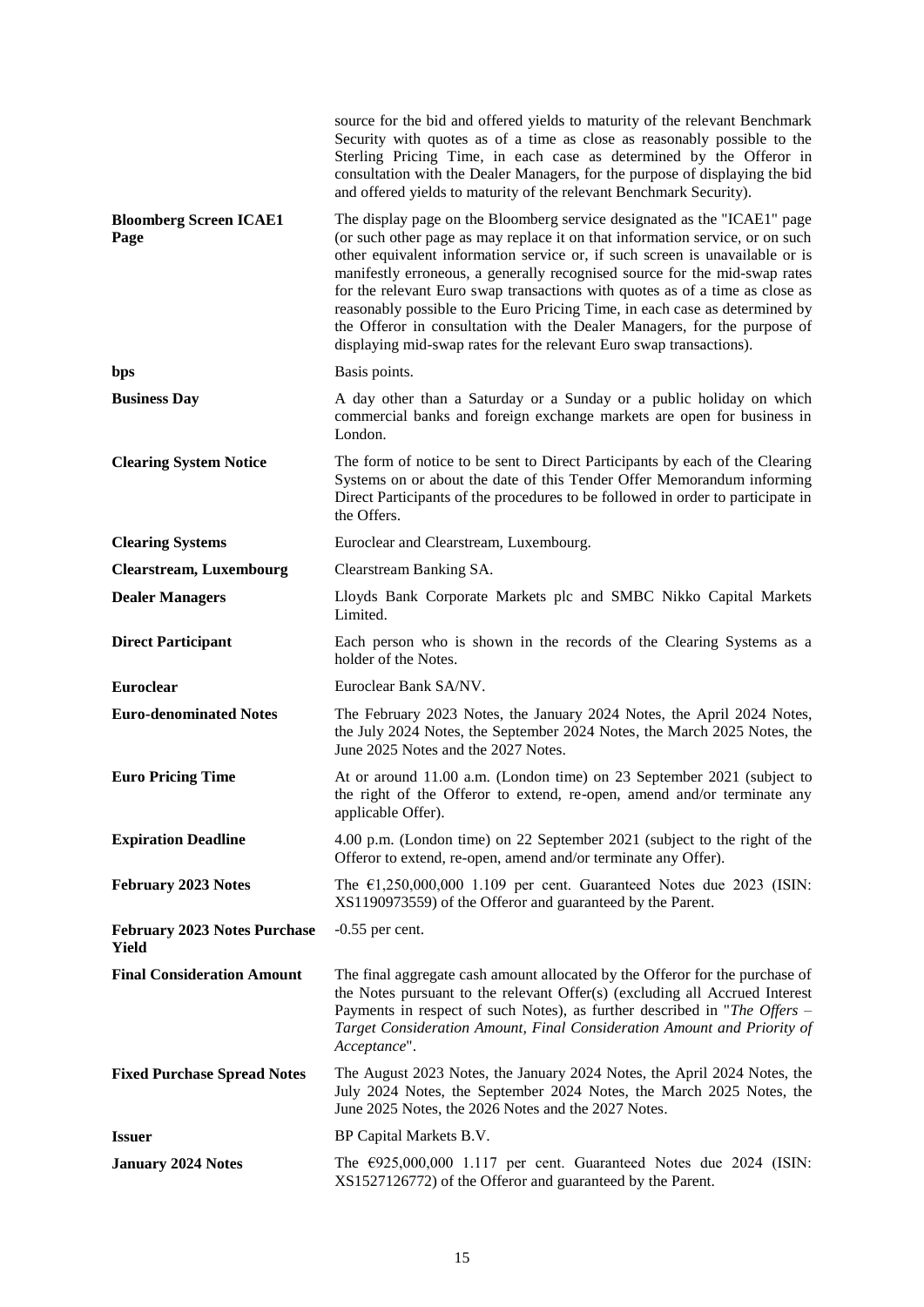| <b>January 2024 Notes</b><br><b>Interpolated Mid-Swap Rate</b> | The annual rate, expressed as a percentage and rounded to the nearest 0.001<br>per cent. (with 0.0005 rounded upwards), as determined by the Dealer<br>Managers at the Euro Pricing Time, by means of linear interpolation of the 2<br>Year Euro Mid-Swap Rate and the 3 Year Euro Mid-Swap Rate as follows:    |
|----------------------------------------------------------------|-----------------------------------------------------------------------------------------------------------------------------------------------------------------------------------------------------------------------------------------------------------------------------------------------------------------|
|                                                                | (i)<br>by subtracting the 2 Year Euro Mid-Swap Rate from the 3 Year Euro<br>Mid-Swap Rate and multiplying the result of such subtraction by the<br>January 2024 Notes Weight (and rounding the result of such<br>multiplication to the nearest 0.001 per cent. (with 0.0005 per cent.<br>rounded upwards)); and |
|                                                                | adding the 2 Year Euro Mid-Swap Rate to the (rounded) final result<br>(ii)<br>of $(i)$ .                                                                                                                                                                                                                        |
| <b>January 2024 Notes Weight</b>                               | The amount, expressed as a fraction calculated by dividing the actual<br>number of days from (and including) the date falling exactly 2 years after<br>the Settlement Date to (but excluding) 25 October 2023 (being the first<br>optional call date for the January 2024 Notes) by 366.                        |
| <b>July 2024 Notes</b>                                         | The $\epsilon$ 1,000,000,000 0.900 per cent. Guaranteed Notes due 2024 (ISIN:<br>XS1851277969) of the Offeror and guaranteed by the Parent.                                                                                                                                                                     |
| <b>July 2024 Notes Interpolated</b><br><b>Mid-Swap Rate</b>    | The annual rate, expressed as a percentage and rounded to the nearest 0.001<br>per cent. (with 0.0005 rounded upwards), as determined by the Dealer<br>Managers at the Euro Pricing Time, by means of linear interpolation of the 2<br>Year Euro Mid-Swap Rate and the 3 Year Euro Mid-Swap Rate as follows:    |
|                                                                | by subtracting the 2 Year Euro Mid-Swap Rate from the 3 Year Euro<br>(i)<br>Mid-Swap Rate and multiplying the result of such subtraction by the<br>July 2024 Notes Weight (and rounding the result of such<br>multiplication to the nearest 0.001 per cent. (with 0.0005 per cent.<br>rounded upwards)); and    |
|                                                                | adding the 2 Year Euro Mid-Swap Rate to the (rounded) final result<br>(ii)<br>of $(i)$ .                                                                                                                                                                                                                        |
| <b>July 2024 Notes Weight</b>                                  | The amount, expressed as a fraction calculated by dividing the actual<br>number of days from (and including) the date falling exactly 2 years after<br>the Settlement Date to (but excluding) the scheduled maturity date of the<br>July 2024 Notes by 366.                                                     |
| June 2025 Notes                                                | The €850,000,000 1.077 per cent. Guaranteed Notes due 2025 (ISIN:<br>XS1637863629) of the Offeror and guaranteed by the Parent.                                                                                                                                                                                 |
| <b>June 2025 Notes Interpolated</b><br><b>Mid-Swap Rate</b>    | The annual rate, expressed as a percentage and rounded to the nearest 0.001<br>per cent. (with 0.0005 rounded upwards), as determined by the Dealer<br>Managers at the Euro Pricing Time, by means of linear interpolation of the 3<br>Year Euro Mid-Swap Rate and the 4 Year Euro Mid-Swap Rate as follows:    |
|                                                                | (i)<br>by subtracting the 3 Year Euro Mid-Swap Rate from the 4 Year Euro<br>Mid-Swap Rate and multiplying the result of such subtraction by the<br>June 2025 Notes Weight (and rounding the result of such<br>multiplication to the nearest 0.001 per cent. (with 0.0005 per cent.<br>rounded upwards)); and    |
|                                                                | adding the 3 Year Euro Mid-Swap Rate to the (rounded) final result<br>(ii)<br>of $(i)$ .                                                                                                                                                                                                                        |
| June 2025 Notes Weight                                         | The amount, expressed as a fraction calculated by dividing the actual<br>number of days from (and including) the date falling exactly 3 years after<br>the Settlement Date to (but excluding) 26 March 2025 (being the first<br>optional call date for the June 2025 Notes) by 365.                             |
| March 2025 Notes                                               | The $\epsilon$ 750,000,000 1.953 per cent. Guaranteed Notes due 2025 (ISIN:                                                                                                                                                                                                                                     |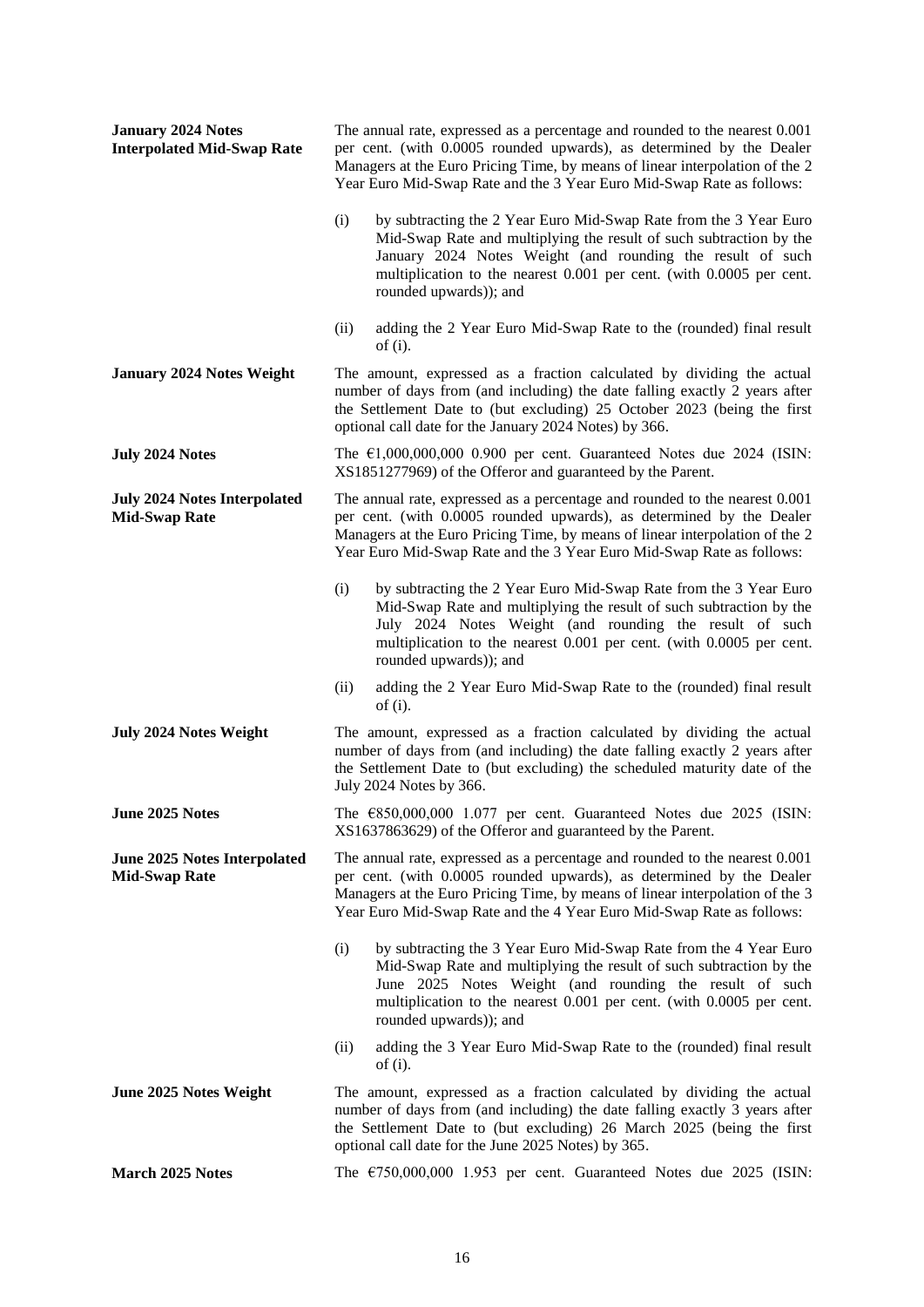|                                                              | XS1375957294) of the Offeror and guaranteed by the Parent.                                                                                                                                                                                                                                                                                                                                                                                                                                                         |
|--------------------------------------------------------------|--------------------------------------------------------------------------------------------------------------------------------------------------------------------------------------------------------------------------------------------------------------------------------------------------------------------------------------------------------------------------------------------------------------------------------------------------------------------------------------------------------------------|
| <b>March 2025 Notes</b><br><b>Interpolated Mid-Swap Rate</b> | The annual rate, expressed as a percentage and rounded to the nearest 0.001<br>per cent. (with 0.0005 rounded upwards), as determined by the Dealer<br>Managers at the Euro Pricing Time, by means of linear interpolation of the 3<br>Year Euro Mid-Swap Rate and the 4 Year Euro Mid-Swap Rate as follows:                                                                                                                                                                                                       |
|                                                              | (i)<br>by subtracting the 3 Year Euro Mid-Swap Rate from the 4 Year Euro<br>Mid-Swap Rate and multiplying the result of such subtraction by the<br>March 2025 Notes Weight (and rounding the result of such<br>multiplication to the nearest 0.001 per cent. (with 0.0005 per cent.<br>rounded upwards)); and                                                                                                                                                                                                      |
|                                                              | adding the 3 Year Euro Mid-Swap Rate to the (rounded) final result<br>(ii)<br>of $(i)$ .                                                                                                                                                                                                                                                                                                                                                                                                                           |
| March 2025 Notes Weight                                      | The amount, expressed as a fraction calculated by dividing the actual<br>number of days from (and including) the date falling exactly 3 years after<br>the Settlement Date to (but excluding) the scheduled maturity date of the<br>March 2025 Notes by 365.                                                                                                                                                                                                                                                       |
| <b>New Notes</b>                                             | The new euro-denominated fixed rate notes to be issued by the Issuer<br>(subject to market conditions) and guaranteed by the Parent, which the<br>Issuer launched concurrently with the announcement of the Offers.                                                                                                                                                                                                                                                                                                |
| <b>Noteholder</b>                                            | A holder of Notes (including as further defined in the section "General" on<br>pages 10 to 11).                                                                                                                                                                                                                                                                                                                                                                                                                    |
| <b>Notes</b>                                                 | The February 2023 Notes, the August 2023 Notes, the January 2024 Notes,<br>the April 2024 Notes, the July 2024 Notes, the September 2024 Notes, the<br>March 2025 Notes, the June 2025 Notes, the 2026 Notes and the 2027<br>Notes.                                                                                                                                                                                                                                                                                |
| <b>Notifying News Service</b>                                | A recognised financial news service or services (e.g. Reuters/Bloomberg) as                                                                                                                                                                                                                                                                                                                                                                                                                                        |
|                                                              | selected by the Offeror.                                                                                                                                                                                                                                                                                                                                                                                                                                                                                           |
| <b>Offer</b>                                                 | In respect of each Series, the separate invitation by the Offeror, subject to<br>the offer restrictions referred to in "Offer and Distribution Restrictions", to<br>holders of the Notes of such Series to tender their Notes of such Series for<br>purchase by the Offeror for cash, on the terms and subject to the conditions<br>set out in this Tender Offer Memorandum.                                                                                                                                       |
| <b>Offeror</b>                                               | BP Capital Markets p.l.c.                                                                                                                                                                                                                                                                                                                                                                                                                                                                                          |
| Parent                                                       | BP p.l.c.                                                                                                                                                                                                                                                                                                                                                                                                                                                                                                          |
| <b>Priority Level</b>                                        | The Priority Level specified for each Series in the table on page 2 of this<br>Tender Offer Memorandum.                                                                                                                                                                                                                                                                                                                                                                                                            |
| <b>Priority Level Consideration</b><br>Amount                | In respect of each Priority Level, the final aggregate cash amount payable by<br>the Offeror for the purchase of all Notes with such Priority Level accepted<br>for purchase pursuant to the relevant Offer(s) (excluding all Accrued Interest<br>Payments in respect of such Notes accepted for purchase), converted (where<br>applicable) into the US Dollar Equivalent at the Applicable Euro/US Dollar<br>Exchange Rate and/or the Applicable Sterling/US Dollar Exchange Rate, as<br>the case may be.         |
| <b>Purchase Price</b>                                        | In respect of each Series, the price (expressed as a percentage of the nominal<br>amount of the Notes of such Series accepted for purchase pursuant to the<br>relevant Offer and rounded to the nearest 0.001 per cent. (with 0.0005 per<br>cent. rounded upwards)) payable by the Offeror for the Notes of such Series<br>validly tendered in the relevant Offer and accepted for purchase by the<br>Offeror, to be determined in the manner described in "The Offers –<br>Purchase Prices and Accrued Interest". |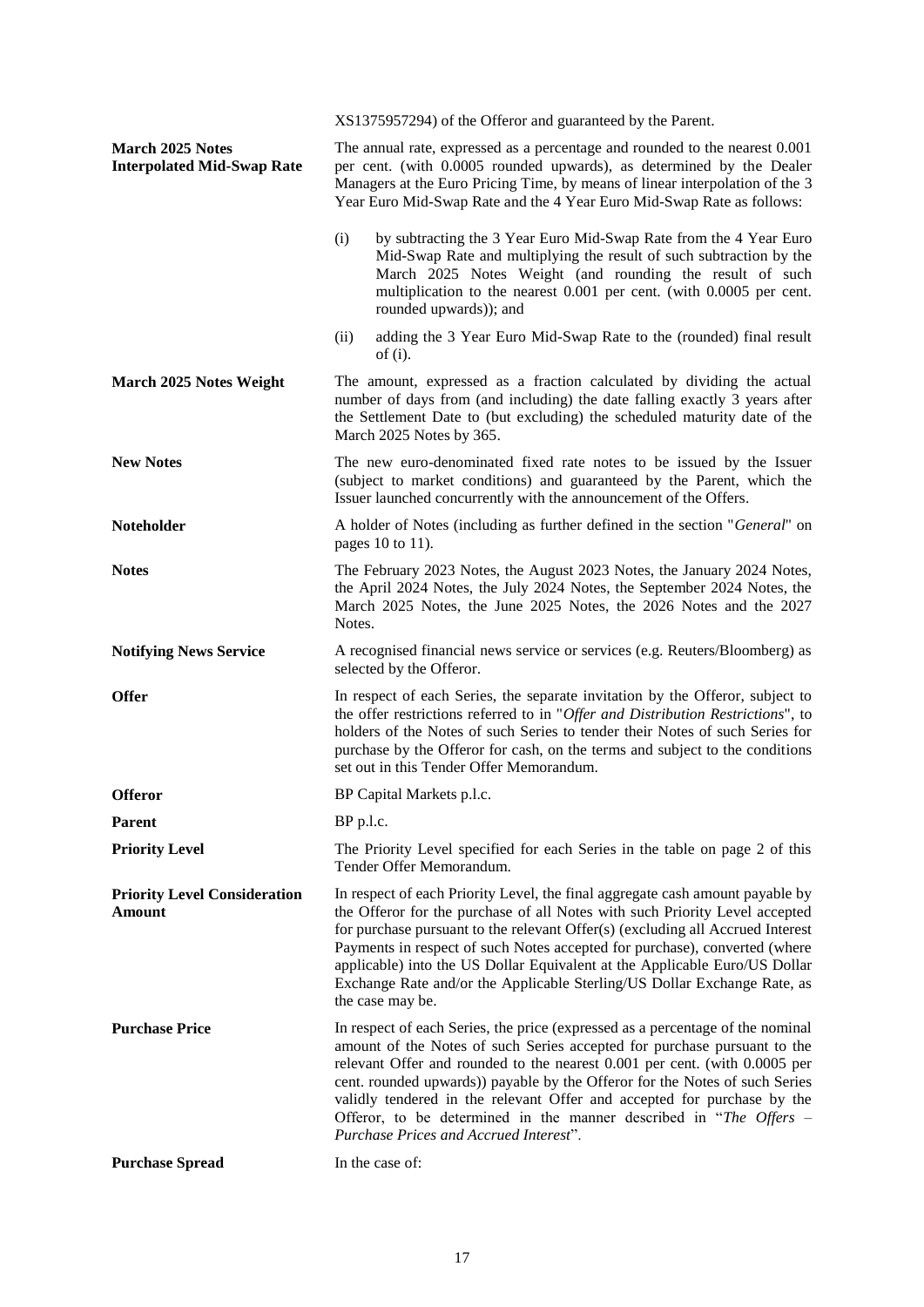|                                    | (i)            | the August 2023 Notes, 10 bps;                                                                                                                                                                                                                                                                                                                                                                                                                                                                                                                                                                                                                                                                                        |  |  |  |
|------------------------------------|----------------|-----------------------------------------------------------------------------------------------------------------------------------------------------------------------------------------------------------------------------------------------------------------------------------------------------------------------------------------------------------------------------------------------------------------------------------------------------------------------------------------------------------------------------------------------------------------------------------------------------------------------------------------------------------------------------------------------------------------------|--|--|--|
|                                    | (ii)           | the January 2024 Notes, -5 bps;                                                                                                                                                                                                                                                                                                                                                                                                                                                                                                                                                                                                                                                                                       |  |  |  |
|                                    | (iii)          | the April 2024 Notes, 10 bps                                                                                                                                                                                                                                                                                                                                                                                                                                                                                                                                                                                                                                                                                          |  |  |  |
|                                    | (iv)           | the July 2024 Notes, 5 bps;                                                                                                                                                                                                                                                                                                                                                                                                                                                                                                                                                                                                                                                                                           |  |  |  |
|                                    | (v)            | the September 2024 Notes, 5 bps;                                                                                                                                                                                                                                                                                                                                                                                                                                                                                                                                                                                                                                                                                      |  |  |  |
|                                    | (vi)           | the March 2025 Notes, 20 bps;                                                                                                                                                                                                                                                                                                                                                                                                                                                                                                                                                                                                                                                                                         |  |  |  |
|                                    | (vii)          | the June 2025 Notes, 10 bps;                                                                                                                                                                                                                                                                                                                                                                                                                                                                                                                                                                                                                                                                                          |  |  |  |
|                                    | (viii)         | the 2026 Notes, 50 bps; and                                                                                                                                                                                                                                                                                                                                                                                                                                                                                                                                                                                                                                                                                           |  |  |  |
|                                    | (ix)           | the 2027 Notes, 25 bps.                                                                                                                                                                                                                                                                                                                                                                                                                                                                                                                                                                                                                                                                                               |  |  |  |
| <b>Purchase Yield</b>              | In respect of: |                                                                                                                                                                                                                                                                                                                                                                                                                                                                                                                                                                                                                                                                                                                       |  |  |  |
|                                    | (a)<br>and     | the February 2023 Notes, the February 2023 Notes Purchase Yield;                                                                                                                                                                                                                                                                                                                                                                                                                                                                                                                                                                                                                                                      |  |  |  |
|                                    | (b)            | each Series of Fixed Purchase Spread Notes, the sum of:                                                                                                                                                                                                                                                                                                                                                                                                                                                                                                                                                                                                                                                               |  |  |  |
|                                    |                | the relevant Purchase Spread; and<br>(i)                                                                                                                                                                                                                                                                                                                                                                                                                                                                                                                                                                                                                                                                              |  |  |  |
|                                    |                | the relevant Benchmark Rate.<br>(ii)                                                                                                                                                                                                                                                                                                                                                                                                                                                                                                                                                                                                                                                                                  |  |  |  |
| <b>RNS</b>                         |                | The Regulatory News Service provided by the London Stock Exchange plc<br>(being a regulatory information service that is on the list of regulatory<br>information services maintained by the Financial Conduct Authority).                                                                                                                                                                                                                                                                                                                                                                                                                                                                                            |  |  |  |
| <b>Sanctions Authority</b>         | Each of:       |                                                                                                                                                                                                                                                                                                                                                                                                                                                                                                                                                                                                                                                                                                                       |  |  |  |
|                                    | (i)            | the United States government;                                                                                                                                                                                                                                                                                                                                                                                                                                                                                                                                                                                                                                                                                         |  |  |  |
|                                    | (ii)           | the United Nations;                                                                                                                                                                                                                                                                                                                                                                                                                                                                                                                                                                                                                                                                                                   |  |  |  |
|                                    | (iii)          | the European Union (or any of its member states);                                                                                                                                                                                                                                                                                                                                                                                                                                                                                                                                                                                                                                                                     |  |  |  |
|                                    | (iv)           | the United Kingdom;                                                                                                                                                                                                                                                                                                                                                                                                                                                                                                                                                                                                                                                                                                   |  |  |  |
|                                    | (v)            | any other equivalent governmental or regulatory authority,<br>institution or agency which administers economic, financial or<br>trade sanctions; or                                                                                                                                                                                                                                                                                                                                                                                                                                                                                                                                                                   |  |  |  |
|                                    | $(v_i)$        | the respective governmental institutions and agencies of any of the<br>foregoing including, without limitation, the Office of Foreign<br>Assets Control of the US Department of the Treasury, the United<br>States Department of State, the United States Department of<br>Commerce and Her Majesty's Treasury.                                                                                                                                                                                                                                                                                                                                                                                                       |  |  |  |
| <b>Sanctions Restricted Person</b> |                | Each person or entity (a <b>Person</b> ):                                                                                                                                                                                                                                                                                                                                                                                                                                                                                                                                                                                                                                                                             |  |  |  |
|                                    | (i)            | that is organised or resident in a country or territory which is the<br>target of comprehensive country sanctions administered or<br>enforced by any Sanctions Authority;                                                                                                                                                                                                                                                                                                                                                                                                                                                                                                                                             |  |  |  |
|                                    | (ii)           | that is, or is directly or indirectly owned or controlled by a Person<br>that is, described or designated in (i) the most current "Specially<br>Designated Nationals and Blocked Persons" list (which as of the<br>hereof<br>found<br>date<br>can<br>be<br>at:<br>https://www.treasury.gov/ofac/downloads/sdnlist.pdf) or (ii) the<br>Foreign Sanctions Evaders List (which as of the date hereof can be<br>found at: http://www.treasury.gov/ofac/downloads/fse/fselist.pdf)<br>or (iii) the most current "Consolidated list of persons, groups and<br>entities subject to EU financial sanctions" (which as of the date<br>hereof<br>found<br>be<br>can<br>at:<br>https://eeas.europa.eu/headquarters/headquarters- |  |  |  |

[homepage\\_en/8442/Consolidated%20list%20of%20sanctions\)](https://eeas.europa.eu/headquarters/headquarters-homepage_en/8442/Consolidated%20list%20of%20sanctions) or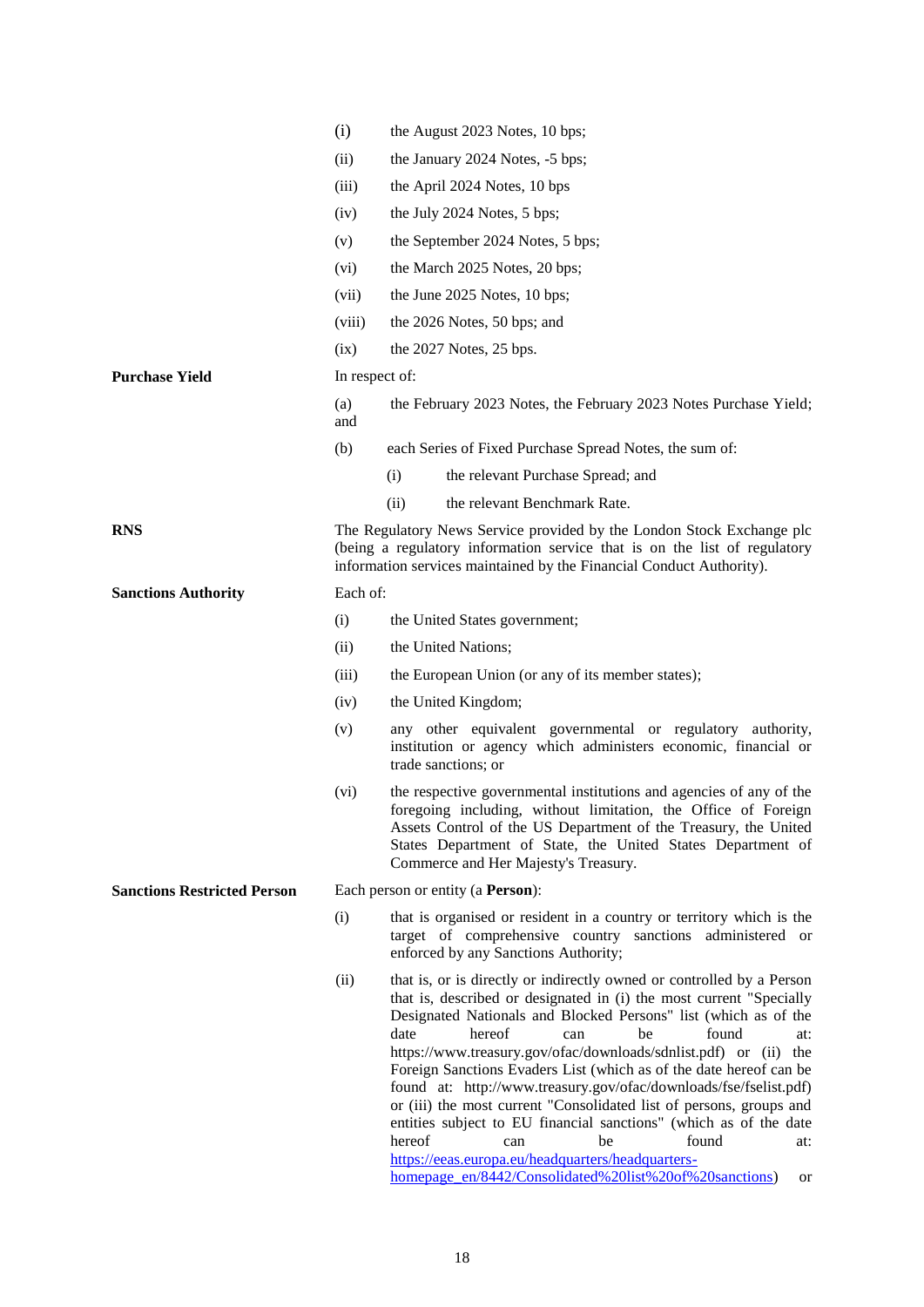|                                                                  | (iv) the most current "Consolidated list of financial sanctions<br>targets in the UK (which as of the date hereof can be found at<br>https://ofsistorage.blob.core.windows.net/publishlive/ConList.html)<br>; or                                                                                                                                                                                                                                                                                                                                                                                                                 |
|------------------------------------------------------------------|----------------------------------------------------------------------------------------------------------------------------------------------------------------------------------------------------------------------------------------------------------------------------------------------------------------------------------------------------------------------------------------------------------------------------------------------------------------------------------------------------------------------------------------------------------------------------------------------------------------------------------|
|                                                                  | (iii)<br>that is otherwise the subject of any sanctions administered or<br>enforced by any Sanctions Authority, other than solely by virtue of<br>their inclusion in: (i) the most current "Sectoral Sanctions<br>Identifications" list (which as of the date hereof can be found at:<br>https://www.treasury.gov/ofac/downloads/ssi/ssilist.pdf) (the SSI<br>List), (ii) Annexes 3, 4, 5 and 6 of Council Regulation No.<br>833/2014, as amended by Council Regulation No. 960/2014 (the<br>EU Annexes), or (iii) any other list maintained by a Sanctions<br>Authority, with similar effect to the SSI List or the EU Annexes. |
| <b>Scaling Factor</b>                                            | In respect of any Series, the factor to be used for any scaling of tenders of<br>Notes of such Series pursuant to the relevant Offer as described in this<br>Tender Offer Memorandum. See "Further Information and Terms and<br>Conditions - Scaling of Tenders".                                                                                                                                                                                                                                                                                                                                                                |
| <b>September 2024 Notes</b>                                      | The $\epsilon$ 850,000,000 0.830 per cent. Guaranteed Notes due 2024 (ISIN:<br>XS1492671158) of the Offeror and guaranteed by the Parent.                                                                                                                                                                                                                                                                                                                                                                                                                                                                                        |
| <b>September 2024 Notes</b><br><b>Interpolated Mid-Swap Rate</b> | The annual rate, expressed as a percentage and rounded to the nearest 0.001<br>per cent. (with 0.0005 rounded upwards), as determined by the Dealer<br>Managers at the Euro Pricing Time, by means of linear interpolation of the 2<br>Year Euro Mid-Swap Rate and the 3 Year Euro Mid-Swap Rate as follows:                                                                                                                                                                                                                                                                                                                     |
|                                                                  | (i)<br>by subtracting the 2 Year Euro Mid-Swap Rate from the 3 Year Euro<br>Mid-Swap Rate and multiplying the result of such subtraction by the<br>September 2024 Notes Weight (and rounding the result of such<br>multiplication to the nearest 0.001 per cent. (with 0.0005 per cent.<br>rounded upwards)); and                                                                                                                                                                                                                                                                                                                |
|                                                                  | adding the 2 Year Euro Mid-Swap Rate to the (rounded) final result<br>(ii)<br>of $(i)$ .                                                                                                                                                                                                                                                                                                                                                                                                                                                                                                                                         |
| September 2024 Notes Weight                                      | The amount, expressed as a fraction calculated by dividing the actual<br>number of days from (and including) the date falling exactly 2 years after<br>the Settlement Date to (but excluding) 19 June 2024 (being the first optional<br>call date of the September 2024 Notes) by 366.                                                                                                                                                                                                                                                                                                                                           |
| <b>Series</b>                                                    | The February 2023 Notes, the August 2023 Notes, the January 2024 Notes,<br>the April 2024 Notes, the July 2024 Notes, the September 2024 Notes, the<br>March 2025 Notes, the June 2025 Notes, the 2026 Notes and the 2027<br>Notes, as applicable.                                                                                                                                                                                                                                                                                                                                                                               |
| <b>Series Acceptance Amount</b>                                  | In respect of each Series, the aggregate nominal amount of Notes of such<br>Series (if any) accepted for purchase by the Offeror pursuant to the relevant<br>Offer.                                                                                                                                                                                                                                                                                                                                                                                                                                                              |
| <b>Settlement Date</b>                                           | 24 September 2021 (subject to the right of the Offeror to extend, re-open,<br>amend and/or terminate any Offer).                                                                                                                                                                                                                                                                                                                                                                                                                                                                                                                 |
| <b>Sterling-denominated Notes</b>                                | The August 2023 Notes and the 2026 Notes.                                                                                                                                                                                                                                                                                                                                                                                                                                                                                                                                                                                        |
| <b>Sterling Pricing Time</b>                                     | At or around 9.00 a.m. (London time) on 23 September 2021 (subject to the<br>right of the Offeror to extend, re-open, amend and/or terminate any<br>applicable Offer).                                                                                                                                                                                                                                                                                                                                                                                                                                                           |
| <b>Target Consideration Amount</b>                               | US\$1,500,000,000, being the maximum cash amount the Offeror proposes<br>to allocate for the purchase of Notes pursuant to the relevant Offer(s),<br>(excluding all Accrued Interest Payments in respect of such Notes accepted<br>for purchase), converted into the US Dollar Equivalent, as further described<br>in "The Offers - Target Consideration Amount, Final Consideration Amount<br>and Priority of Acceptance".                                                                                                                                                                                                      |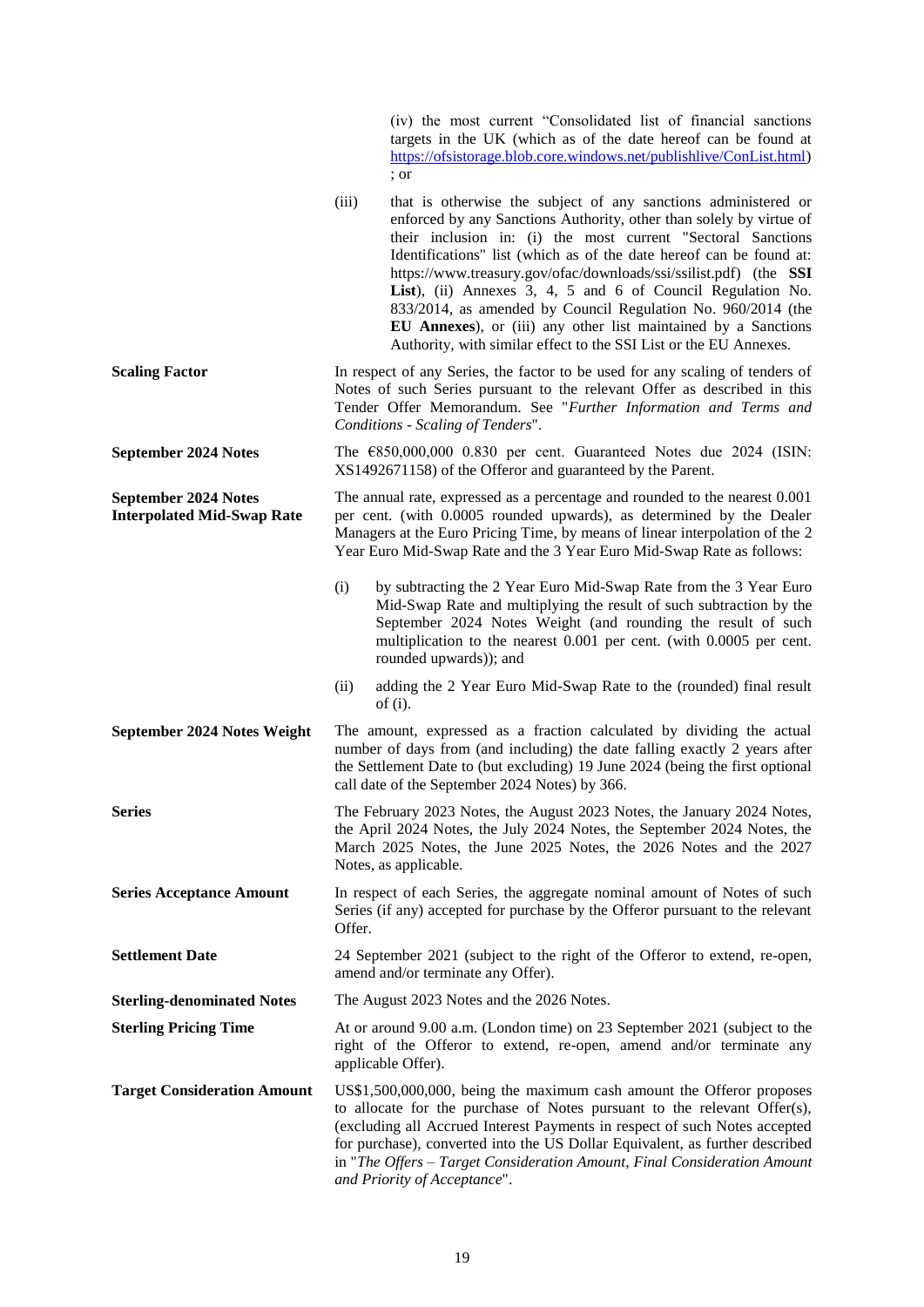| <b>Tender Agent</b>         | Lucid Issuer Services Limited.                                                                                                                                                                                                                                                                                                                                                         |
|-----------------------------|----------------------------------------------------------------------------------------------------------------------------------------------------------------------------------------------------------------------------------------------------------------------------------------------------------------------------------------------------------------------------------------|
| <b>Tender Instruction</b>   | The electronic tender and blocking instruction in the form specified in the<br>relevant Clearing System Notice for submission by Direct Participants to the<br>Tender Agent via the relevant Clearing System and in accordance with the<br>requirements of such Clearing System by the relevant deadlines in order for<br>Noteholders to be able to participate in the relevant Offer. |
| <b>US Dollar Equivalent</b> | In the case of any amount of (a) euro, the US Dollar equivalent of such<br>amount, determined by multiplying such amount by the Applicable Euro/US<br>Dollar Exchange Rate; and (b) Sterling, the US Dollar equivalent of such<br>amount, determined by multiplying such amount by the Applicable<br>Sterling/US Dollar Exchange Rate.                                                 |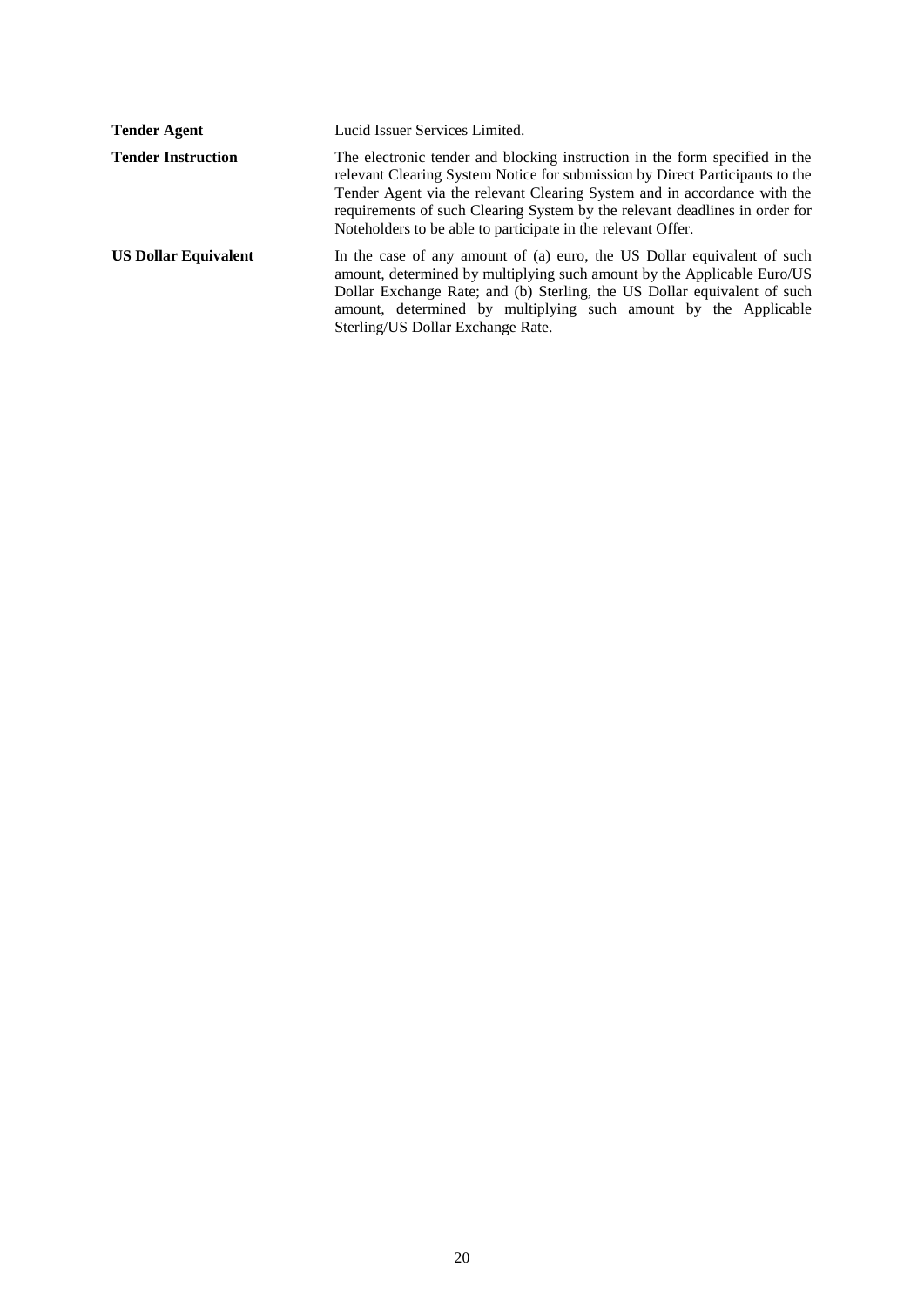#### **FURTHER INFORMATION AND TERMS AND CONDITIONS**

#### **Total amount payable to Noteholders**

If the Offeror decides to accept valid tenders of Notes pursuant to an Offer, the total amount that will be paid to each Noteholder on the Settlement Date for the Notes of the relevant Series accepted for purchase from such Noteholder will be an amount (rounded to the nearest  $\epsilon$ 0.01 or £0.01, as applicable, with  $\epsilon$ 0.005 or £0.005, as applicable, rounded upwards) equal to the sum of:

- (a) the product of (i) the aggregate nominal amount of the Notes of the relevant Series of such Noteholder accepted for purchase from such Noteholder pursuant to the relevant Offer and (ii) the relevant Purchase Price; and
- (b) the Accrued Interest Payment in respect of such Notes.

#### **Scaling of Tenders**

In the circumstances described in this Tender Offer Memorandum in which any Notes of any Series validly tendered pursuant to the relevant Offer are to be accepted on a *pro rata* basis, each such tender of Notes of the relevant Series will be scaled by a factor (each a **Scaling Factor**) equal to (i) the relevant Series Acceptance Amount divided by (ii) the aggregate nominal amount of the Notes of the relevant Series that have been validly tendered pursuant to the relevant Offer (subject to adjustment resulting from the rounding of tenders of Notes of the relevant Series and the intentions of the Offeror described in the next paragraph).

Each tender of Notes of such Series that is scaled in this manner will be rounded down to the nearest €1,000 or  $£1,000$  in nominal amount, as applicable. In addition, in the event of any such scaling, the Offeror intends to apply *pro rata* scaling to each valid tender of Notes of the relevant Series in such a manner as will result in both (a) the relevant Noteholder transferring Notes of the relevant Series to the Offeror in an aggregate nominal amount of at least the minimum denomination for such Series (being €100,000 in respect of Euro-denominated Notes and £100,000 in respect of Sterling-denominated Notes), and (b) the relevant Noteholder's residual amount of Notes of the relevant Series (being the nominal amount of the Notes the subject of the relevant Tender Instruction that are not accepted for purchase by virtue of such scaling) amounting to either (i) at least the minimum denomination of the relevant Series or (ii) zero, and the Offeror therefore intends to adjust the relevant Scaling Factor applicable to any relevant Tender Instruction accordingly.

See also "*Risk Factors and Other Considerations – Minimum Denominations of the Notes*" below.

## **Payment**

If Notes validly tendered in an Offer are accepted for purchase by the Offeror, the aggregate amounts of the relevant Purchase Price and the relevant Accrued Interest Payment for such Notes in each Clearing System will be paid, in immediately available funds, on the Settlement Date to such Clearing System for payment to the cash accounts of the relevant Noteholders (or the relevant Direct Participants through which such Noteholders holds their Notes) in the Clearing System (see "*Procedures for Participating in the Offers*"). The payment of such aggregate amounts to the Clearing Systems will discharge the obligation of the Offeror to all such Noteholders in respect of the payment of the relevant Purchase Price and the relevant Accrued Interest Payment.

Provided the Offeror makes, or has made on its behalf, full payment of the relevant Purchase Price and the relevant Accrued Interest Payment for all Notes of the relevant Series accepted for purchase pursuant to the Offers to the Clearing Systems on or before the Settlement Date, under no circumstances will any additional interest be payable to a Noteholder because of any delay in the transmission of funds from the relevant Clearing System or any other intermediary with respect to such Notes of that Noteholder.

#### **General conditions of the Offers**

The Offeror expressly reserves the right, in its sole discretion, to delay acceptance of tenders of Notes pursuant to any Offer(s) in order to comply with applicable laws. In all cases, the purchase of Notes for cash pursuant to the relevant Offer(s) will only be made after the submission of a valid Tender Instruction in accordance with the procedures described in "*Procedures for Participating in the Offers*" including the blocking of the Notes tendered in the relevant account in the relevant Clearing System, from the date the relevant Tender Instruction is submitted until the earlier of (i) the time of settlement on the Settlement Date and (ii) the date of any termination of the relevant Offer (including where such Notes are not accepted for purchase by the Offeror) or on which the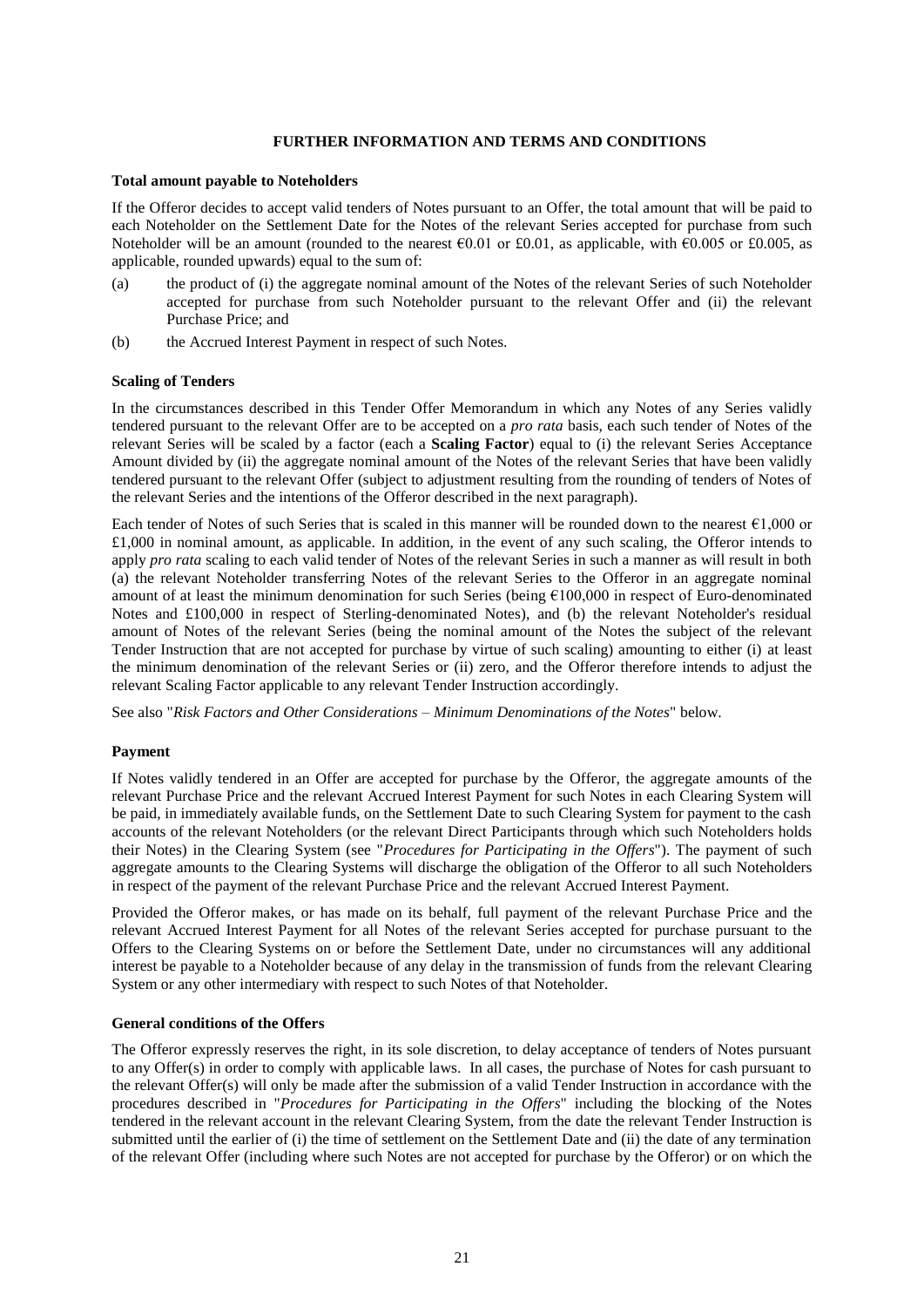Tender Instruction is revoked, in the limited circumstances in which such revocation is permitted. See also "*Risk Factors and Other Considerations*".

The Offeror will at all times have the discretion to accept for purchase any Notes tendered in the relevant Offer(s), the tender of which would otherwise be invalid or, in the sole opinion of the Offeror, may otherwise be invalid.

The Offeror is not under any obligation to accept any tender of Notes for purchase pursuant to the relevant Offer(s). Tenders of Notes for purchase may be rejected in the sole discretion of the Offeror for any reason and it is not under any obligation to Noteholders to furnish any reason or justification for refusing to accept a tender of any Notes for purchase. For example, tenders of Notes for purchase may be rejected if the relevant Offer is terminated, if the relevant Offer does not comply with the relevant requirements of a particular jurisdiction or for any other reason.

Notes that are not tendered or accepted for purchase pursuant to the relevant Offer will remain outstanding.

Noteholders are advised that the Offeror may, in its sole discretion, accept tenders of Notes of a Series pursuant to the relevant Offer on more than one date if such Offer is extended or re-opened.

The failure of any person to receive a copy of this Tender Offer Memorandum or any announcement made or notice issued in connection with the Offers shall not invalidate any aspect of the Offers. No acknowledgement of receipt of any Tender Instruction and/or other documents will be given by the Offeror or the Tender Agent.

#### **Costs and Expenses**

Any charges, costs and expenses incurred by a Noteholder or any intermediary in connection with the Offers shall be borne by such Noteholder. No brokerage costs are being levied by the Dealer Managers or the Tender Agent. Noteholders should check whether their broker or custodians will assess fees.

## **Announcements**

Unless stated otherwise, announcements in connection with the Offers will be made (i) by publication through RNS and (ii) by the delivery of notices to the Clearing Systems for communication to Direct Participants. Such announcements may also be made on the relevant Reuters Insider Screen and by the issue of a press release to a Notifying News Service. Copies of all such announcements, press releases and notices can also be obtained upon request from the Tender Agent, the contact details for which are on the last page of this Tender Offer Memorandum. Significant delays may be experienced where notices are delivered to the Clearing Systems and Noteholders are urged to contact the Tender Agent for the relevant announcements during the course of the Offers. In addition, Noteholders may contact the Dealer Managers for information using the contact details on the last page of this Tender Offer Memorandum.

## **Governing law**

The Offers, each Tender Instruction and any purchase of Notes pursuant to the Offers, and any non-contractual obligations arising out of or in connection with the Offers, shall be governed by and construed in accordance with English law. By submitting a Tender Instruction, the relevant Noteholder irrevocably and unconditionally agrees for the benefit of the Offeror, the Parent, the Dealer Managers and the Tender Agent that the courts of England are to have jurisdiction to settle any disputes that may arise out of or in connection with the Offers or such Tender Instruction (including any disputes relating to any non-contractual obligations arising out of or in connection with the Offers) and that, accordingly, any suit, action or proceedings arising out of or in connection with the foregoing may be brought in such courts.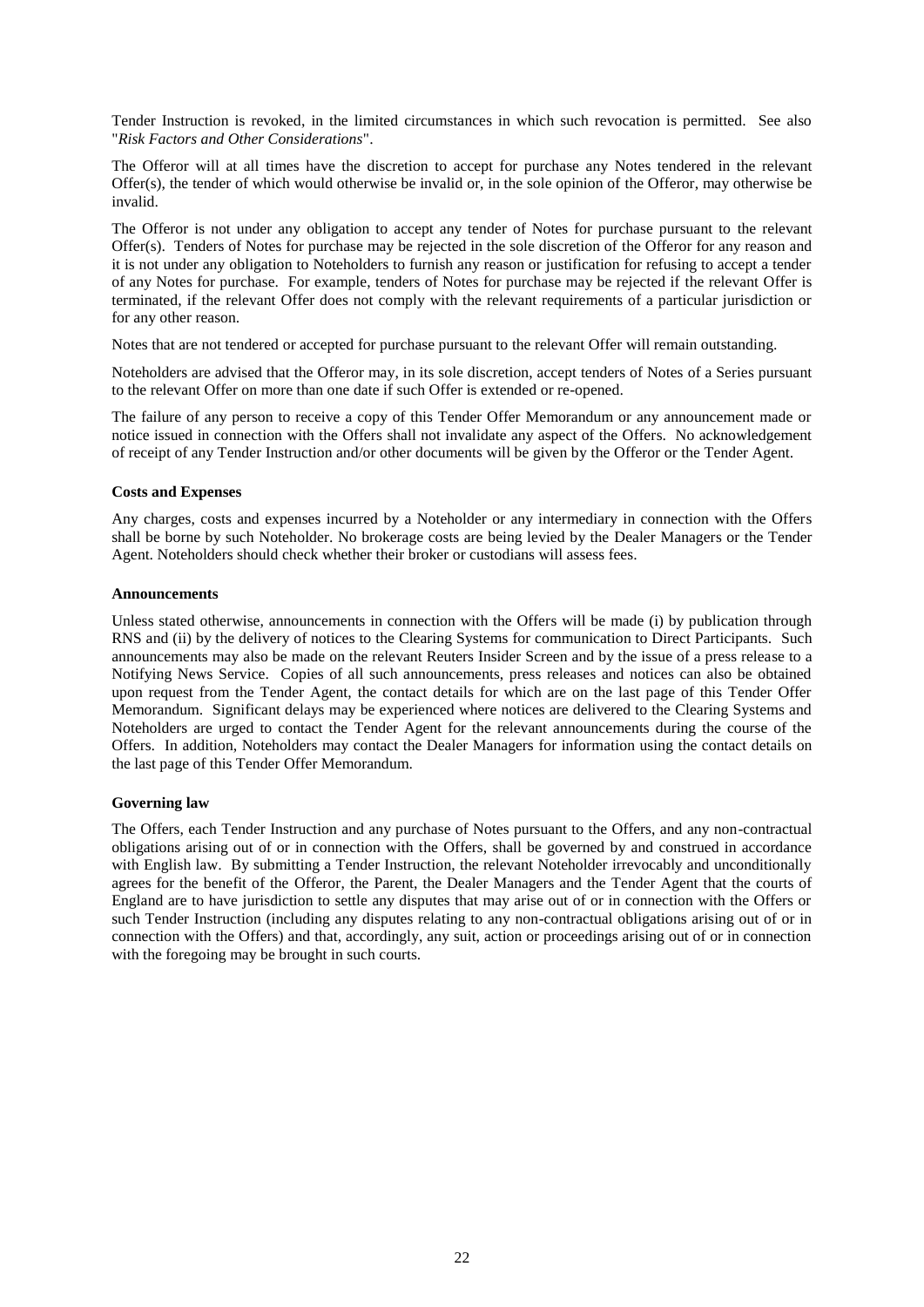## **RISK FACTORS AND OTHER CONSIDERATIONS**

*Before making a decision whether to tender Notes pursuant to an Offer, Noteholders should carefully consider all of the information in this Tender Offer Memorandum and, in particular, the following factors.*

*Any investment decision to purchase any New Notes should be made solely on the basis of the information contained in the Programme Prospectus and the final terms to be published by the Issuer relating to the New Notes. Noteholders who may wish to subscribe for New Notes should also carefully consider all of the information in the Programme Prospectus, including the risk factors therein.*

## **Uncertainty as to the trading market for Notes not purchased**

Although the Notes that are not validly tendered by Noteholders or accepted for purchase by the Offeror will continue to be admitted to the official list of the Financial Conduct Authority and to trading on the main market of the London Stock Exchange plc, to the extent tenders of Notes in an Offer are accepted by the Offeror and such Offer is completed, the trading markets for the Notes of the relevant Series that remain outstanding following such completion may be significantly more limited. Such remaining Notes may command a lower price than a comparable issue of securities with greater market liquidity. A reduced market value and liquidity may also make the trading price of such remaining Notes more volatile. As a result, the market price for such Notes that remain outstanding after the completion of the relevant Offer may be adversely affected as a result of such Offer. None of the Offeror, the Parent, the Dealer Managers or the Tender Agent or their respective affiliates has any duty to make a market in any such remaining Notes.

It will not be possible to ascertain the aggregate nominal amount of the Notes of a given Series to be accepted for purchase prior to the Expiration Deadline.

#### **No obligation to accept tenders of Notes for purchase**

The Offeror is not under any obligation to accept, and it shall not have any liability to any person for nonacceptance of, any tender of Notes for purchase pursuant to the Offers. The Offeror will determine the allocation of a Priority Level Consideration Amount between each Series with the relevant Priority Level in its absolute discretion, and reserves the right to accept significantly more or significantly less (or none) of any such Series as compared to the other such Series. Tenders of Notes for purchase may be rejected in the sole discretion of the Offeror for any reason and it is not under any obligation to Noteholders to furnish any reason or justification for refusing to accept a tender of Notes for purchase. For example, tenders of Notes for purchase may be rejected if the relevant Offer is terminated, if the relevant Offer does not comply with the relevant requirements of a particular jurisdiction or for any other reason.

#### **Responsibility for complying with the procedures of the Offers**

Noteholders are responsible for complying with all of the procedures for tendering Notes pursuant to the Offers. None of the Offeror, the Parent, the Dealer Managers or the Tender Agent or any of their respective affiliates assumes any responsibility for informing any Noteholder of irregularities with respect to such Noteholder's participation in an Offer.

#### **Completion, termination and amendment**

Until the Offeror announces whether it has decided to accept valid tenders of Notes pursuant to any or all of the Offers, no assurance can be given that any Notes validly tendered for purchase will be accepted by the Offeror, or that any Notes will be purchased pursuant to any Offer. In addition, subject to applicable law and as provided in this Tender Offer Memorandum, the Offeror may, in its sole discretion, extend, re-open, amend or terminate any Offer at any time before such announcement and may, in its sole discretion, waive any of the conditions to such Offer either before or after such announcement.

#### **Scaling**

If the aggregate nominal amount of Notes of a Series validly tendered for purchase is greater than the relevant Series Acceptance Amount for such Series, the Offeror intends to accept Notes for purchase on a *pro rata* basis (see "*The Offers – Scaling*" and "*Further Information and Terms and Conditions - Scaling of Tenders*").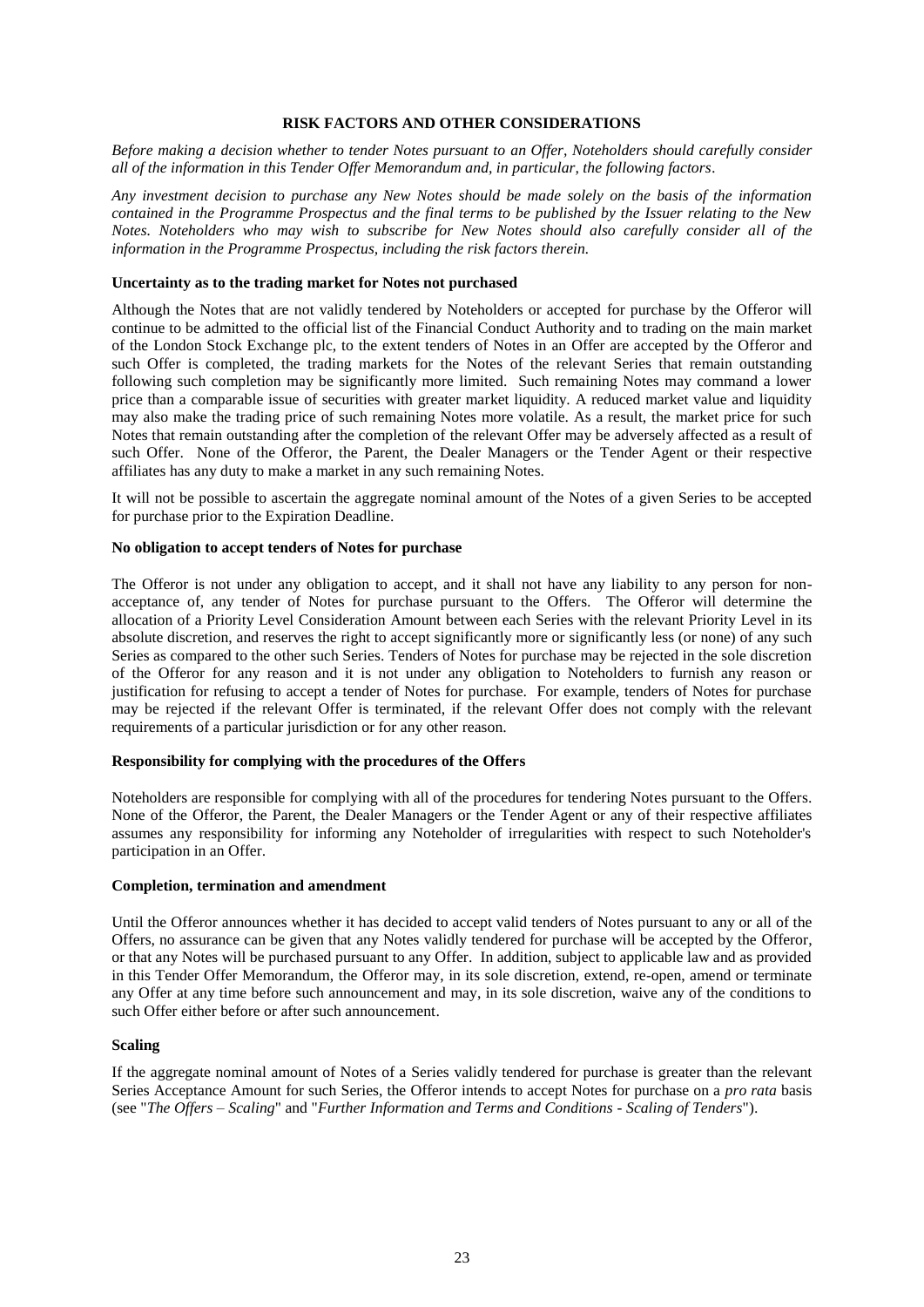## **Tender Instructions irrevocable**

Tender Instructions will be irrevocable except in the limited circumstances described in "*Amendment and Termination*".

## **Compliance with offer and distribution restrictions**

Noteholders are referred to the offer and distribution restrictions in "*Offer and Distribution Restrictions*" and the agreements, acknowledgements, representations, warranties and undertakings in "*Procedures for Participating in the Offers*", which Noteholders will be deemed to make on submission of a Tender Instruction. Noncompliance with these could result in, among other things, the unwinding of trades and/or heavy penalties.

#### **Responsibility to consult advisers**

Each Noteholder is solely responsible for making its own independent appraisal of all matters as such Noteholder deems appropriate (including relating to the Offers, the Offeror, the Notes and, if applicable, the New Notes) and each Noteholder must make its own decision as to whether to tender any or all of its Notes for purchase pursuant to the Offers and (if applicable) to invest in any New Notes.

Noteholders should consult their own tax, accounting, financial and legal advisers regarding the suitability to themselves of the tax, accounting and other consequences of participating in the Offers or investing in any New Notes.

None of the Offeror, the Parent, the Dealer Managers, the Tender Agent, or any director, officer, employee, agent or affiliate of any such person, is acting for any Noteholder, or will be responsible to any Noteholder for providing any protections which would be afforded to its clients or for providing advice in relation to the Offers, and accordingly none of the Offeror, the Parent, the Dealer Managers, the Tender Agent, or any director, officer, employee, agent or affiliate of any such person, makes any representation or recommendation whatsoever regarding the Offers, or any recommendation as to whether Noteholders should tender Notes in any Offer.

## **Restrictions on transfer of Notes**

When considering whether to participate in an Offer, Noteholders should take into account that restrictions on the transfer of Notes by Noteholders will apply from the time of submission of Tender Instructions. A Noteholder will, on submitting a Tender Instruction, agree that its Notes will be blocked in the relevant account in the relevant Clearing System from the date the relevant Tender Instruction is submitted until the earlier of (i) the time of settlement on the Settlement Date and (ii) the date of any termination of the relevant Offer (including where such Notes are not accepted for purchase by the Offeror) or on which the Tender Instruction is revoked, in the limited circumstances in which such revocation is permitted.

## **Costs incurred in blocking the Notes**

Fees, if any, which may be charged by the relevant Clearing System to a Direct Participant in connection with the blocking (or unblocking) of the relevant Notes or otherwise must be borne by such Direct Participant or as otherwise agreed between the relevant Direct Participant and Noteholder. For the avoidance of doubt, Direct Participants and Noteholders shall have no recourse to the Offeror, the Parent, the Dealer Managers or the Tender Agent with respect to such costs.

#### **Other purchases or redemption of the Notes**

Whether or not the Offers are completed, the Offeror, the Parent, the Dealer Managers, the Tender Agent and their respective affiliates may, to the extent permitted by applicable law, continue to acquire, from time to time during or after the Offers, Notes other than pursuant to the Offers, including through open market purchases and privately negotiated transactions, or otherwise, upon such terms and at such prices as they may determine, which may be more or less than the prices to be paid pursuant to the relevant Offer(s) and could be for cash or other consideration or otherwise on terms more or less favourable than those contemplated in the relevant Offer(s). The Offeror may also redeem any outstanding Notes in accordance with their terms and conditions.

#### **Minimum Denominations of the Notes**

A Noteholder whose tender of Notes for purchase pursuant to the relevant Offer is accepted by the Offeror and who, following purchase of the relevant Notes on the Settlement Date, continues to hold in its account with the relevant Clearing System further Notes of any Series in a nominal amount of less than the minimum denomination for such Series (being €100,000 in respect of Euro-denominated Notes and £100,000 in respect of Sterling-denominated Notes) would need to purchase a nominal amount of the relevant Notes such that its holding amounts to at least the applicable minimum denomination before (a) such Notes may be traded in the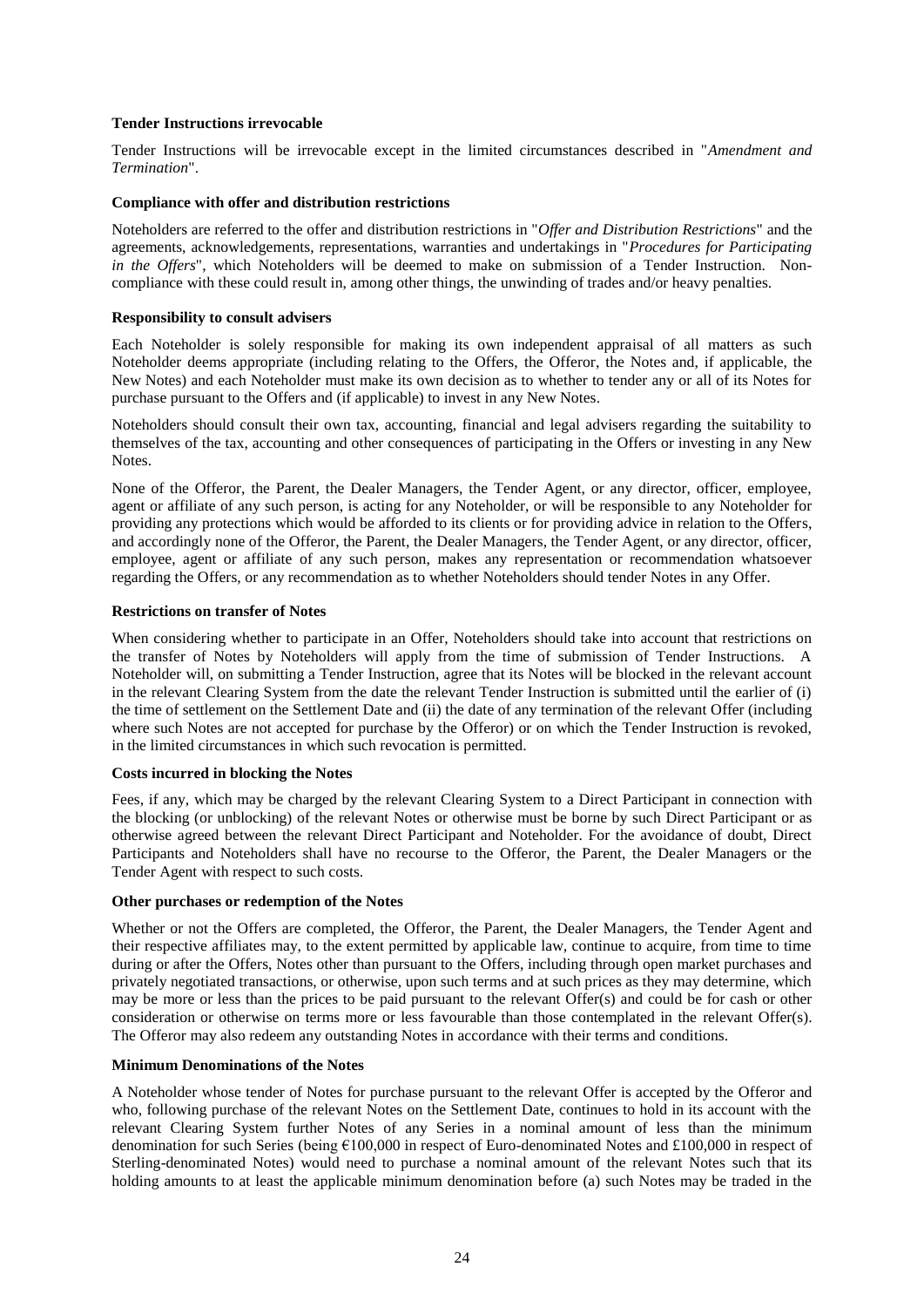Clearing Systems or (b) it may receive a definitive Note in respect of such Notes (should definitive Notes be printed).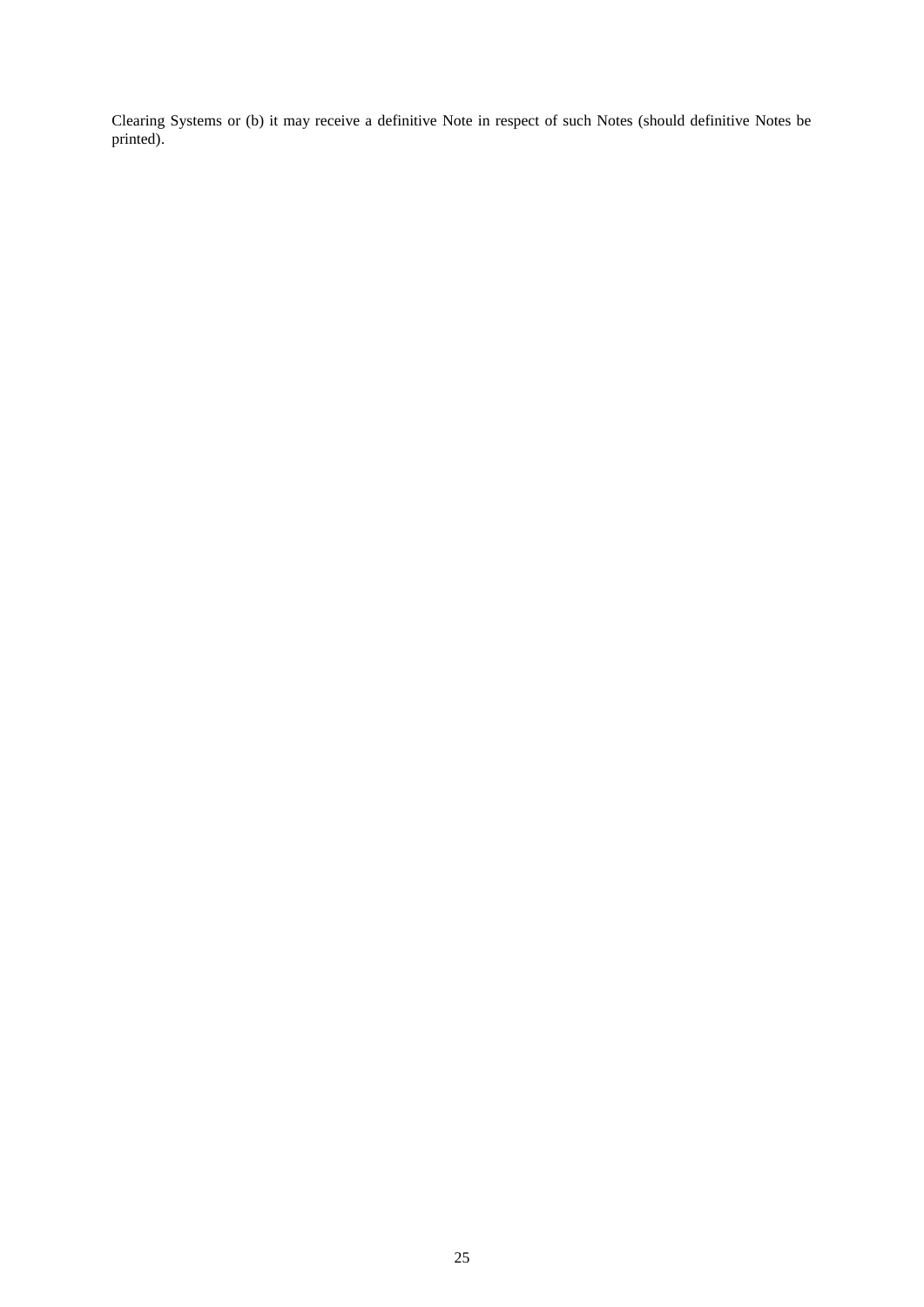## **TAX CONSEQUENCES**

In view of the number of different jurisdictions where tax laws may apply to a Noteholder, this Tender Offer Memorandum does not discuss the tax consequences for Noteholders arising from the purchase of Notes by the Offeror pursuant to the Offers. Noteholders are urged to consult their own professional advisers regarding these possible tax consequences under the laws of the jurisdictions that apply to them or to the sale of their Notes and the receipt pursuant to the relevant Offer of the relevant Purchase Price and the relevant Accrued Interest Payment. Noteholders are liable for their own taxes and similar or related duties imposed on them under the laws of any applicable jurisdiction and have no recourse to the Offeror, the Parent, the Dealer Managers or the Tender Agent with respect to taxes arising in connection with any Offer.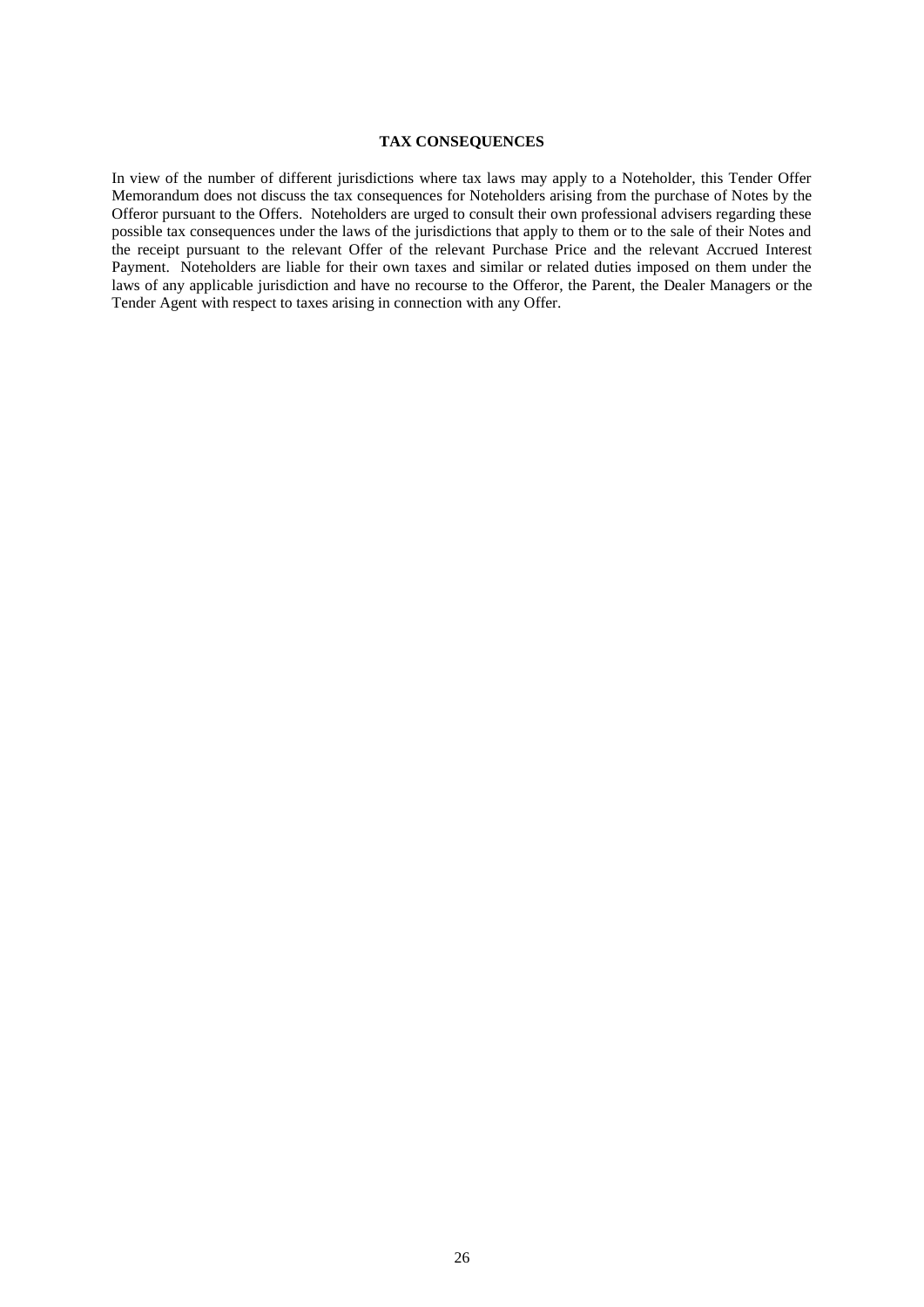#### **PROCEDURES FOR PARTICIPATING IN THE OFFERS**

*Noteholders who need assistance with respect to the procedures for participating in the Offers should contact the Tender Agent, the contact details for which are on the last page of this Tender Offer Memorandum.*

#### **Summary of Action to be Taken**

The Offeror will only accept tenders of Notes for purchase pursuant to an Offer which are made by way of the submission of valid Tender Instructions in accordance with the procedures set out in this section "*Procedures for Participating in the Offers*".

To tender Notes for purchase pursuant to an Offer, a Noteholder should deliver, or arrange to have delivered on its behalf, via the relevant Clearing System and in accordance with the requirements of such Clearing System, a valid Tender Instruction that is received by the Tender Agent by the Expiration Deadline.

*Noteholders are advised to check with any broker, dealer, bank, custodian, trust company, nominee or other intermediary through which they hold Notes when such intermediary would need to receive instructions from a Noteholder in order for that Noteholder to be able to participate in, or (in the limited circumstances in which revocation is permitted) revoke their instruction to participate in, an Offer by the deadlines specified in this Tender Offer Memorandum. The deadlines set by any such intermediary and each Clearing System for the submission and withdrawal of Tender Instructions will be earlier than the relevant deadlines specified in this Tender Offer Memorandum.*

## **Tender Instructions**

The tendering of Notes in an Offer will be deemed to have occurred upon receipt by the Tender Agent from the relevant Clearing System of a valid Tender Instruction submitted in accordance with the requirements of such Clearing System by the Expiration Deadline. The receipt of such Tender Instruction by the relevant Clearing System will be acknowledged in accordance with the standard practices of such Clearing System and will result in the blocking of the relevant Notes in the Noteholder's account with the relevant Clearing System so that no transfers may be effected in relation to such Notes, from the date the relevant Tender Instruction is submitted until the earlier of (i) the time of settlement on the Settlement Date and (ii) the date of any termination of the relevant Offer (including where such Notes are not accepted for purchase by the Offeror) or on which the Tender Instruction is revoked, in the limited circumstances in which such revocation is permitted. See also "*Risk Factors and Other Considerations*"

Tender Instructions must be submitted in respect of a minimum nominal amount of Notes of the relevant Series of no less than the minimum denomination for such Series (being  $\epsilon$ 100,000 in the case of any Series of Eurodenominated Notes and £100,000 in the case of any Series of Sterling-denominated Notes), and may be submitted in integral multiples of the relevant permitted integral multiple amount thereafter (being  $\epsilon$ 1,000 in the case of any Series of Euro-denominated Notes and £1,000 in the case of any Series of Sterling-denominated Notes).

Noteholders must take the appropriate steps through the relevant Clearing System so that no transfers may be effected in relation to such blocked Notes at any time after the date of submission of such Tender Instruction, in accordance with the requirements of the relevant Clearing System and the deadlines required by such Clearing System. By blocking such Notes in the relevant Clearing System, each Direct Participant will be deemed to consent to have the relevant Clearing System provide details concerning such Direct Participant's identity to the Tender Agent (and for the Tender Agent to provide such details to the Offeror, the Parent, the Dealer Managers and to their respective legal advisers).

**Only Direct Participants may submit Tender Instructions. Each Noteholder that is not a Direct Participant must arrange for the Direct Participant through which such Noteholder holds its Notes to submit a valid Tender Instruction on its behalf to the relevant Clearing System before the deadlines specified by the relevant Clearing System (which will be earlier than the deadlines specified in this Tender Offer Memorandum).**

It is a term of each Offer that Tender Instructions are irrevocable except in the limited circumstances described in "*Amendment and Termination*". In such circumstances, Tender Instructions may be revoked by a Noteholder, or the relevant Direct Participant on its behalf, by submitting a valid electronic withdrawal instruction to the relevant Clearing System. To be valid, such instruction must specify the Notes to which the original Tender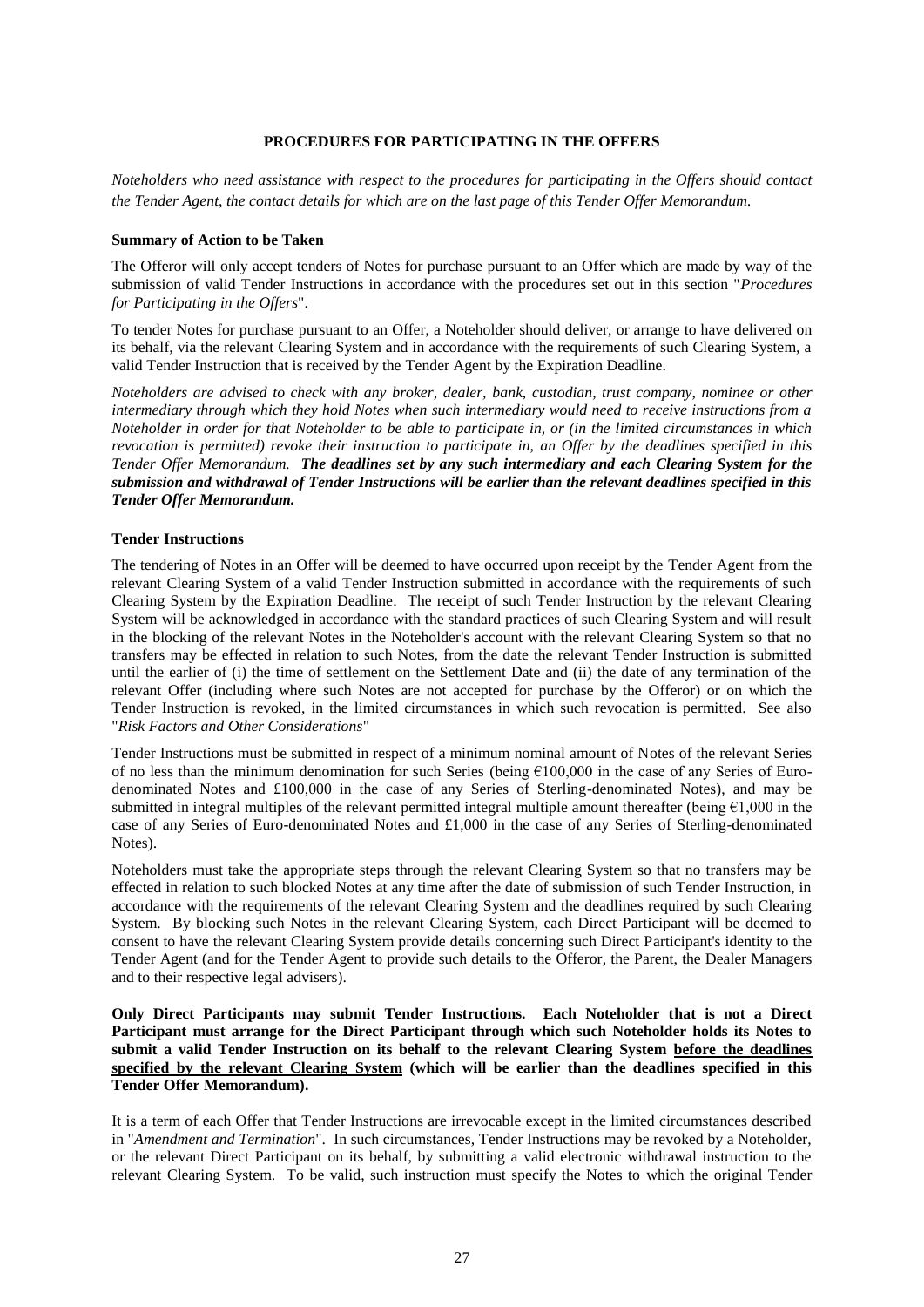Instruction related, the securities account to which such Notes are credited and any other information required by the relevant Clearing System.

By submitting a valid Tender Instruction to the relevant Clearing System in accordance with the standard procedures of such Clearing System, a Noteholder and any Direct Participant submitting such Tender Instruction on such Noteholder's behalf shall be deemed to agree, and acknowledge, represent, warrant and undertake, to the Offeror, the Parent, the Dealer Managers and the Tender Agent the following at the Expiration Deadline and the time of settlement on the Settlement Date (if a Noteholder or Direct Participant is unable to make any such agreement or acknowledgement or give any such representation, warranty or undertaking, such Noteholder or Direct Participant should contact the Tender Agent immediately):

- (a) it has received the Tender Offer Memorandum, and has reviewed and accepts the offer and distribution restrictions, terms, conditions, risk factors and other considerations of the relevant Offer, all as described in this Tender Offer Memorandum, and has undertaken an appropriate analysis of the implications of the relevant Offer without reliance on the Offeror, the Parent, the Dealer Managers or the Tender Agent (or any of their respective directors, officers, employees, agents or affiliates);
- (b) by blocking the relevant Notes in the relevant Clearing System, it will be deemed to consent, in the case of a Direct Participant, to have such Clearing System provide details concerning its identity to the Tender Agent (and for the Tender Agent to provide such details to the Offeror, the Parent and the Dealer Managers, and their respective legal advisers);
- (c) upon the terms and subject to the conditions of the relevant Offer, it tenders for purchase in the relevant Offer the nominal amount of Notes blocked in its account in the relevant Clearing System and, subject to and effective on such purchase by the Offeror, it renounces all right, title and interest in and to all such Notes purchased by or at the direction of the Offeror and waives and releases any rights or claims it may have against the Offeror and/or the Parent, as applicable, with respect to any such Notes and the relevant Offer;
- (d) if the Notes tendered for purchase are accepted by the Offeror it acknowledges that (i) the relevant Purchase Price and the relevant Accrued Interest Payment will be paid in euro (in the case of the Eurodenominated Notes) or Sterling (in the case of the Sterling-denominated Notes), (ii) such cash amounts will be deposited by or on behalf of the Offeror with the Clearing Systems on the Settlement Date and (iii) on receipt of such cash amounts, the Clearing Systems will make payments promptly to the accounts in the Clearing Systems of the relevant Noteholders;
- (e) it agrees to ratify and confirm each and every act or thing that may be done or effected by the Offeror or the Parent or any of their respective directors or any person nominated by the Offeror in the proper exercise of his or her powers and/or authority hereunder;
- (f) it agrees to do all such acts and things as shall be necessary and execute any additional documents deemed by the Offeror to be desirable, in each case to complete the transfer of the relevant Notes to the Offeror or its nominee against payment to it of the relevant Purchase Price and the relevant Accrued Interest Payment for such Notes and/or to perfect any of the authorities expressed to be given hereunder;
- (g) it has observed the laws of all relevant jurisdictions; obtained all requisite governmental, exchange control or other required consents; complied with all requisite formalities; and paid any issue, transfer or other taxes or requisite payments due from it in each respect in connection with any offer or acceptance in any jurisdiction and that it has not taken or omitted to take any action in breach of the terms of the relevant Offer or which will or may result in the Offeror, the Parent, the Dealer Managers, the Tender Agent, their respective affiliates or any other person acting in breach of the legal or regulatory requirements of any such jurisdiction in connection with the relevant Offer;
- (h) all authority conferred or agreed to be conferred pursuant to its acknowledgements, agreements, representations, warranties and undertakings, and all of its obligations shall be binding upon its successors, assigns, heirs, executors, trustees in bankruptcy and legal representatives, and shall not be affected by, and shall survive, its death or incapacity;
- (i) no information has been provided to it by the Offeror, the Parent, any Dealer Manager or the Tender Agent, or any of their respective directors, officers, employees, agents or affiliates, with regard to the tax consequences for Noteholders arising from the purchase of Notes by the Offeror pursuant to the relevant Offer and the receipt by the Noteholder of the relevant Purchase Price and relevant Accrued Interest Payment, and it acknowledges that it is solely liable for any taxes and similar or related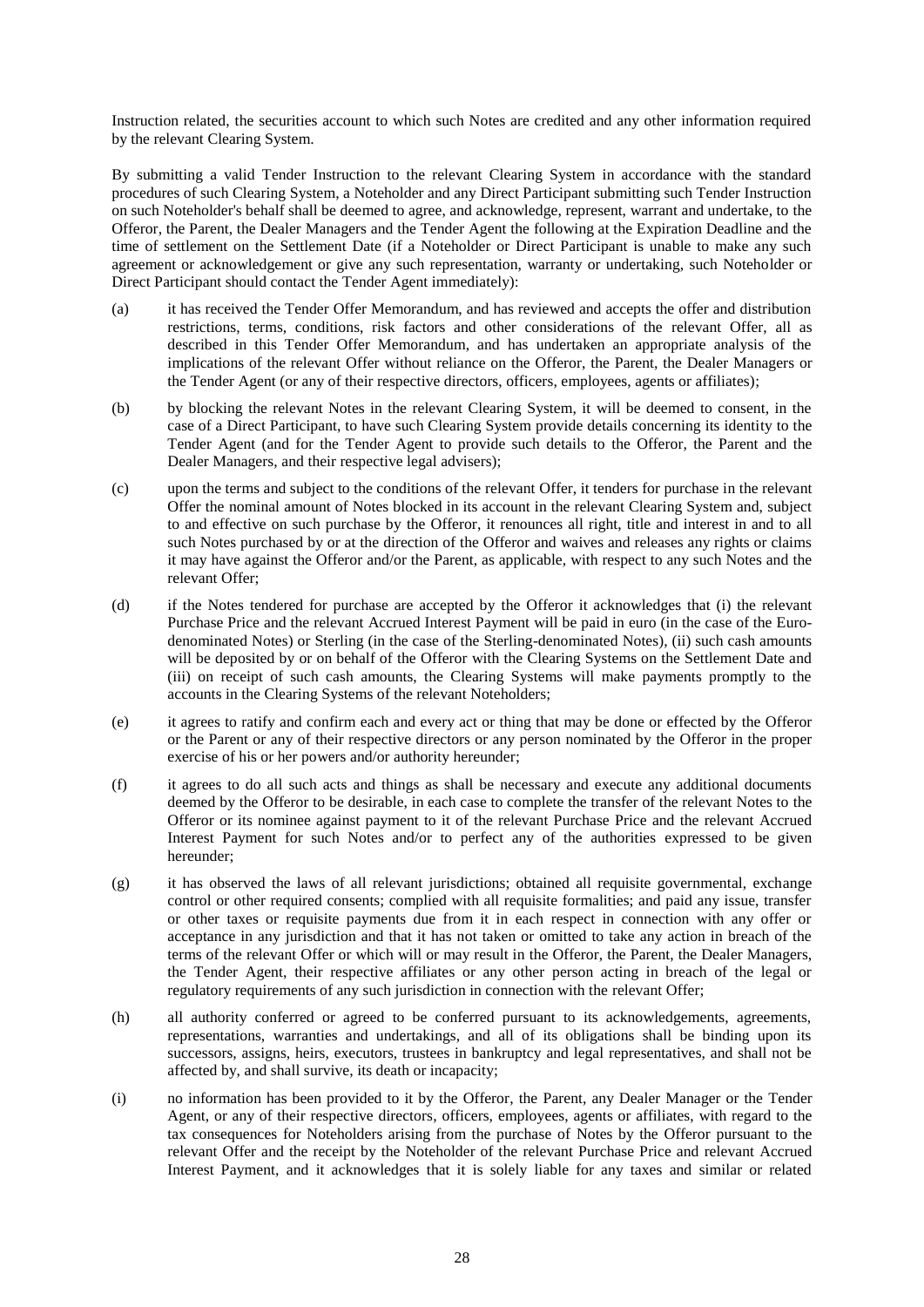payments imposed on it under the laws of any applicable jurisdiction as a result of its participation in the relevant Offer and agrees that it will not and does not have any right of recourse (whether by way of reimbursement, indemnity or otherwise) against the Offeror, the Parent, any Dealer Manager or the Tender Agent, or any of their respective directors, officers, employees, agents or affiliates, or any other person in respect of such taxes and payments;

- (j) it has had access to such financial and other information concerning the Notes, and has consulted with its own legal, regulatory, tax, business, investment, financial, accounting or other advisers, as it deems necessary or appropriate in order to make an informed decision with respect to its tendering of Notes for purchase in the relevant Offer; it is not relying on any communication (written or oral) made by any party involved in the relevant Offer or any such party's affiliates as constituting a recommendation to tender Notes in the relevant Offer; and it is able to bear the economic risks of participating in the relevant Offer;
- (k) it is not a person to whom it is unlawful to make an invitation pursuant to the relevant Offer under applicable securities laws and it has (before submitting, or arranging for the submission on its behalf, as the case may be, of the Tender Instruction in respect of the Notes it is tendering for purchase) complied with all laws and regulations applicable to it for the purposes of its participation in the relevant Offer;
- (l) either (a) (i) it is the beneficial owner of the Notes being tendered in the relevant Offer, (ii) it did not receive in the United States a copy of this Tender Offer Memorandum or any other document or information related to the relevant Offer and did not send any such document or information into the United States, (iii) it has not used, directly or indirectly, the mails of, or a means of communication or other means or instrumentality of commerce or the facilities of a United States securities exchange in relation to the relevant Offer, and (iv) it is located and resident outside the United States and it is participating in the relevant Offer from outside the United States or (b) (i) it is acting on behalf of the beneficial owner of the Notes being tendered in the relevant Offer on a non-discretionary basis and has been duly authorised to so act and (ii) such beneficial owner has confirmed to it and has authorised it to represent that such beneficial owner did not receive in the United States a copy of this Tender Offer Memorandum or any other document or information related to the relevant Offer and that it did not send any such document or information into the United States, such beneficial owner has not used, directly or indirectly, the mails of, or a means of communication or other means or instrumentality of commerce or the facilities of a United States securities exchange in relation to the relevant Offer and such beneficial owner is located and resident outside the United States and it is participating in the relevant Offer from outside the United States;
- (m) it is not located or resident in Italy or, if it is located in Italy, it is an authorised person or is tendering Notes through an authorised person (such as an investment firm, bank or financial intermediary permitted to conduct such activities in Italy in accordance with the Legislative Decree No. 58 of 24 February 1998, as amended, CONSOB Regulation No. 20307 of 15 February 2018, as amended from time to time, and Legislative Decree No. 385 of 1 September 1993, as amended) and in compliance with applicable laws and regulations or with requirements imposed by CONSOB or any other Italian authority;
- (n) it is not located or resident in the United Kingdom or, if it is located or resident in the United Kingdom, it is a person falling within the definition of investment professionals (as defined in Article 19(5) of the Financial Promotion Order) or within Article 43 of the Financial Promotion Order, or to whom this Tender Offer Memorandum and any other documents or materials relating to the relevant Offer may otherwise lawfully be communicated in accordance with the Financial Promotion Order;
- (o) it is not located or resident in France or, if it is located or resident in France, it is a qualified investors as defined in Article 2(e) of Regulation (EU) 2017/1129 (as amended);
- (p) it is not a Sanctions Restricted Person;
- (q) it has full power and authority to tender the Notes it has tendered in the relevant Offer, it will not transfer any beneficial interest in any such Notes to any other person (other than pursuant to the relevant Offer) from the date of submission of the relevant Tender Instruction until the time of settlement on the Settlement Date or until any revocation of the relevant Tender Instruction (in the limited circumstances in which revocation is permitted) and, if such Notes are accepted for purchase by the Offeror such Notes will be transferred to, or to the order of, the Offeror with full title free from all liens, charges and encumbrances, not subject to any adverse claim and together with all rights attached to such Notes, and it will, upon request, execute and deliver any additional documents and/or do such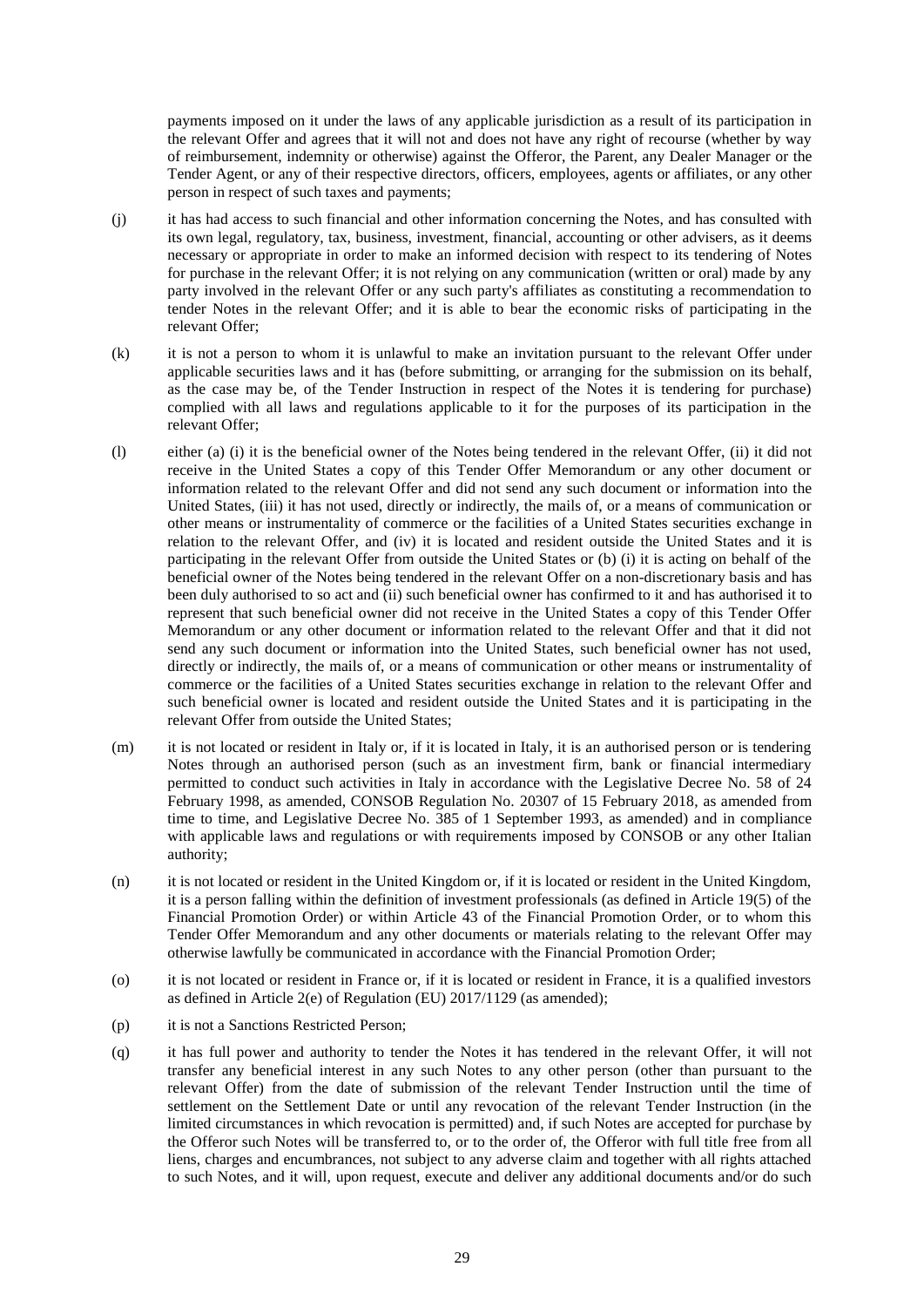other things deemed by the Offeror to be necessary or desirable to complete the transfer and cancellation of such Notes or to evidence such power and authority;

- (r) it holds and will hold, until the time of settlement on the Settlement Date, the Notes blocked in the relevant Clearing System and, in accordance with the requirements of, and by the deadline required by, such Clearing System, it has submitted, or has caused to be submitted, a Tender Instruction to such Clearing System to authorise the blocking of the tendered Notes with effect on and from the date of such submission so that, at any time pending the transfer of such Notes on the Settlement Date to the Offeror, or to its agent on its behalf, or until any revocation of the relevant Tender Instruction (in the limited circumstances in which revocation is permitted), no transfers of such Notes may be effected;
- (s) the terms and conditions of the relevant Offer shall be deemed to be incorporated in, and form a part of, the Tender Instruction which shall be read and construed accordingly, and that the information given by or on behalf of such Noteholder in the Tender Instruction is true and will be true in all respects at the time of the purchase of the Notes tendered on the Settlement Date;
- (t) it accepts that the Offeror is under no obligation to accept tenders of Notes for purchase pursuant to the relevant Offer, and accordingly such tender may be accepted for purchase or rejected by the Offeror in its sole discretion and for any reason;
- (u) it acknowledges that the Offeror, the Parent, the Dealer Managers and the Tender Agent will rely on the truth and accuracy of the foregoing acknowledgements, agreements, representations, warranties and undertakings and it shall indemnify the Offeror, the Parent, the Dealer Managers and the Tender Agent against all and any losses, costs, claims, liabilities, expenses, charges, actions or demands which any of them may incur or which may be made against any of them as a result of any breach of any of the terms of, or any of the agreements, representations, warranties and/or undertakings given by it in connection with the relevant Offer;
- (v) it understands that acceptance by the Offeror for purchase of Notes validly tendered by it pursuant to the relevant Offer will constitute a binding agreement between it and the Offeror in accordance with, and subject to, the terms and conditions of the relevant Offer;
- (w) the information given by or on behalf of such Noteholder in the Tender Instruction is in all respects true, accurate and not misleading and will in all respects be true, accurate and not misleading at the time of the purchase of the relevant Notes on the Settlement Date; and
- (x) in the event of a withdrawal or termination of the relevant Offer, the Tender Instructions with respect to the relevant Notes will be deemed to be withdrawn, and the relevant Notes will be unblocked in the Direct Participant's Clearing System account.

The representation, warranty and undertaking set out at paragraph (p) above shall, other than when such representation, warranty and undertaking is made by a Noteholder (and, if applicable, the Direct Participant submitting the relevant Tender Instruction on such Noteholder's behalf) at the time of submission of the relevant Tender Instruction, not apply if and to the extent that it is or would be a breach of any provision of Council Regulation (EC) No 2271/1996 (including as it forms part of UK domestic law by virtue of the European Union (Withdrawal) Act 2018) (the **Blocking Regulations**) and/or any law or regulation implementing the relevant Blocking Regulation in any Member State of the European Union or the United Kingdom, as applicable.

The receipt of a Tender Instruction by the relevant Clearing System will constitute instructions to debit the securities account of the relevant Direct Participant on the Settlement Date in respect of the Notes that the relevant Noteholder has validly tendered and which have been accepted for purchase by the Offeror pursuant to the relevant Offer, upon receipt by such Clearing System of an instruction from the Tender Agent for such Notes to be transferred to the specified account of the Offeror or its agent on its behalf and against payment by the Offeror of the relevant Purchase Price and the relevant Accrued Interest Payment for such Notes, subject to the automatic withdrawal of those instructions on the date of any termination of the relevant Offer (including where such Notes are not accepted for purchase (in whole or in part) by the Offeror) or on the valid revocation of such Tender Instruction, in the limited circumstances in which such revocation is permitted as described in "*Amendment and Termination - Revocation Rights*", and subject to acceptance of the relevant Offer by the Offeror and all other conditions of the relevant Offer.

## **General**

## *Separate Tender Instructions*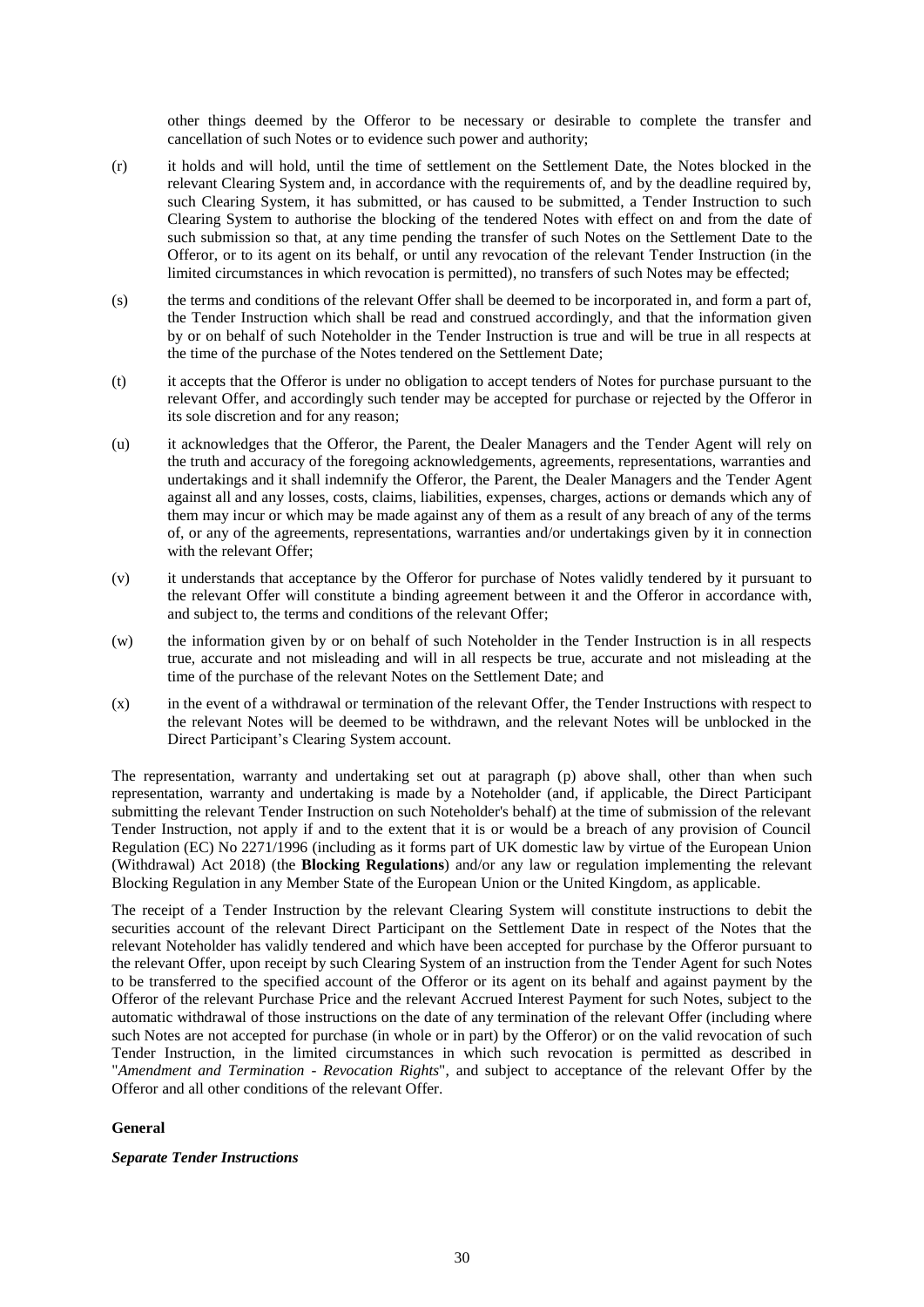A separate Tender Instruction must be completed on behalf of each beneficial owner and in respect of Notes of each Series.

## *Irrevocability*

The submission of a valid Tender Instruction in accordance with the procedures set out in this section "*Procedures for Participating in the Offers*" will be irrevocable (except in the limited circumstances described in "*Amendment and Termination - Revocation Rights*").

## *Irregularities*

All questions as to the validity, form, eligibility and valid revocation (including times of receipt) of any Tender Instruction will be determined by the Offeror in its sole discretion, which determination shall be final and binding.

The Offeror reserves the absolute right to reject any and all Tender Instructions or revocation instructions not in proper form or for which any corresponding agreement by the Offeror to accept would, in the opinion of the Offeror and its legal advisers, be unlawful. The Offeror also reserves the absolute right to waive any defects, irregularities or delay in the submission of any and all Tender Instructions or revocation instructions. The Offeror also reserves the absolute right to waive any such defect, irregularity or delay in respect of a particular tender of Notes, whether or not it elects to waive similar defects, irregularities or any delay in respect of other tenders of Notes.

Any defect, irregularity or delay must be cured within such time as the Offeror determines, unless waived by it. Tender Instructions will be deemed not to have been made until such defects, irregularities or delays have been cured or waived. None of the Offeror, the Parent, the Dealer Managers or the Tender Agent or any of their respective affiliates shall be under any duty to give notice to a Noteholder of any defects, irregularities or delays in any Tender Instruction or revocation instruction nor shall any of them incur any liability for failure to give such notice.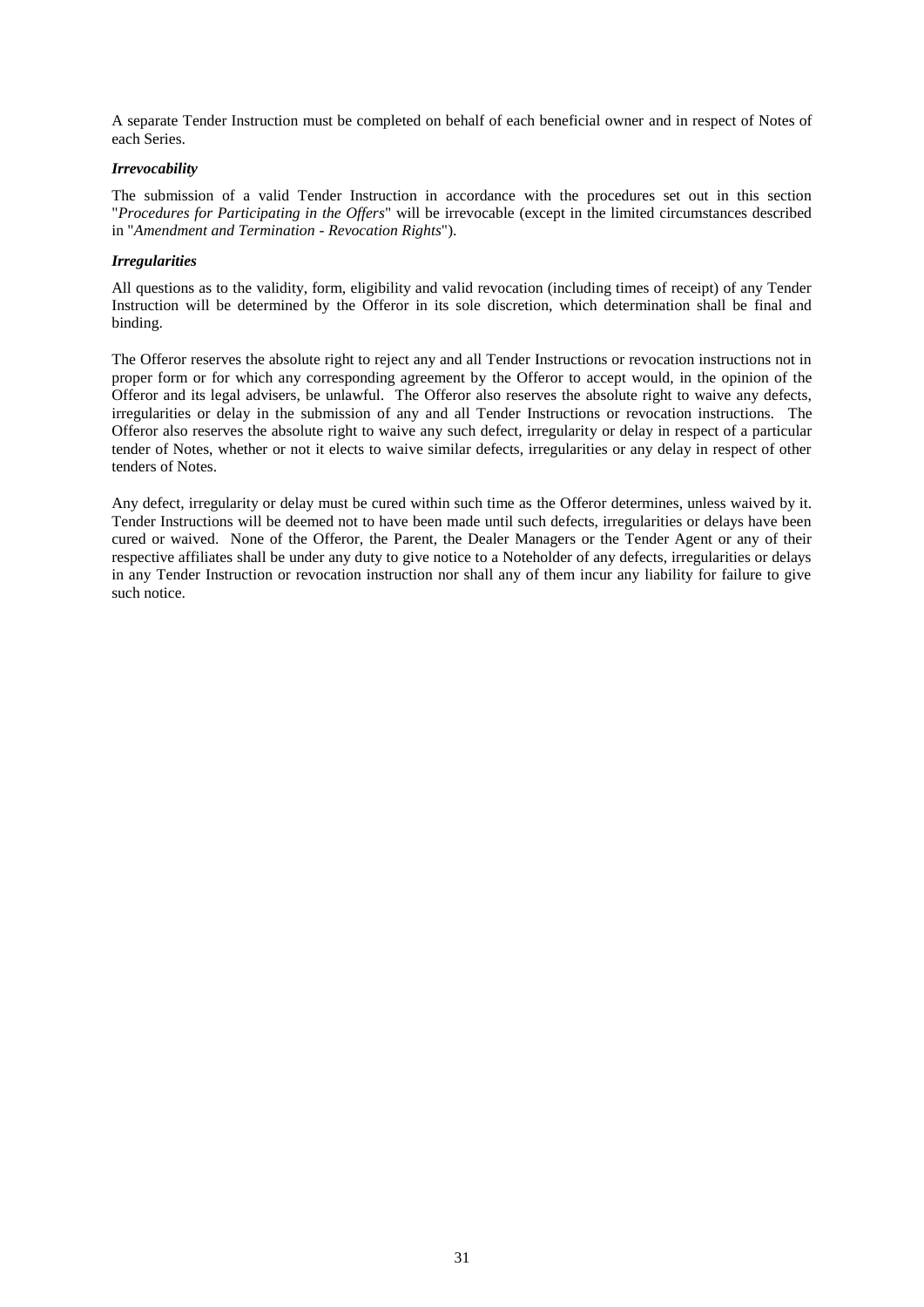## **AMENDMENT AND TERMINATION**

#### **Amendment and Termination**

Notwithstanding any other provision of an Offer, the Offeror may, subject to applicable laws, at its option and in its sole discretion, at any time before any acceptance by it of the Notes tendered for purchase in the relevant Offer:

- (a) extend the Expiration Deadline for, or re-open, such Offer (in which case all references in this Tender Offer Memorandum to "Expiration Deadline" shall, for the purposes of the relevant Offer and unless the context otherwise requires, be to the latest time and date to which the Expiration Deadline has been so extended or such Offer re-opened);
- (b) otherwise extend, re-open or amend such Offer in any respect (including, but not limited to, any increase, decrease, extension, re-opening or amendment, as applicable, in relation to the Expiration Deadline, Settlement Date, the February 2023 Notes Purchase Yield, the relevant Purchase Spread, the relevant Priority Level, (in the case of the Sterling-denominated Notes) the relevant Benchmark Security or (in the case of Euro-denominated Notes) relevant Benchmark Rate, as applicable to such Offer);
- (c) delay the acceptance of Tender Instructions or purchase of Notes validly tendered in such Offer until satisfaction or waiver of the conditions to such Offer, even if such Offer has expired; or
- (d) terminate such Offer, including with respect to Tender Instructions submitted before the time of such termination.

The Offeror also reserves the right at any time to waive any or all of the conditions of an Offer as set out in this Tender Offer Memorandum.

The Offeror will ensure Noteholders are notified of any such extension, re-opening, amendment or termination as soon as is reasonably practicable after the relevant decision is made. To the extent a decision is made to waive any condition of an Offer generally, as opposed to in respect of certain tenders of Notes for purchase only, such decision will also be announced as soon as is reasonably practicable after it is made. See "*Further Information and Terms and Conditions – Announcements*".

## **Revocation Rights**

If the Offeror amends an Offer in any way (including by way of the making of any announcement, or the issue of any supplement or other form of update to this Tender Offer Memorandum, in which any material development is disclosed) that, in the opinion of the Offeror (in consultation with the Dealer Managers), is materially prejudicial to the interests of Noteholders that have already submitted Tender Instructions in the relevant Offer before the announcement of such amendment (which announcement shall include a statement that in the opinion of the Offeror such amendment is materially prejudicial to the interests of such Noteholders), then such Tender Instructions may be revoked at any time from the date and time of the announcement of such amendment until 4.00 p.m. (London time) on the second Business Day following such announcement (subject to the earlier deadlines required by the Clearing Systems and any intermediary through which Noteholders hold their Notes).

For the avoidance of doubt, (a) a decision by the Offeror to set the Final Consideration Amount at a significantly higher or level lower than the Target Consideration Amount, or (b) any extension or re-opening of an Offer (including any amendment in relation to the Expiration Deadline and/or Settlement Date) in accordance with the terms of such Offer as described in this section "*Amendment and Termination*" shall not be considered materially prejudicial to the interests of Noteholders that have previously submitted Tender Instructions (provided that, in the case of (b) above, the settlement of such Offer as so extended or re-opened will be completed by the Offeror by no later than the day falling ten Business Days after the originally scheduled Settlement Date).

Noteholders wishing to exercise any right of revocation as set out above should do so in accordance with the procedures set out in "*Procedures for Participating in the Offers – Tender Instructions*". Beneficial owners of Notes that are held through an intermediary are advised to check with such entity when it needs to receive instructions to revoke a Tender Instruction in order to meet the above deadline. For the avoidance of doubt, any Noteholder who does not exercise any such right of revocation in the circumstances and in the manner specified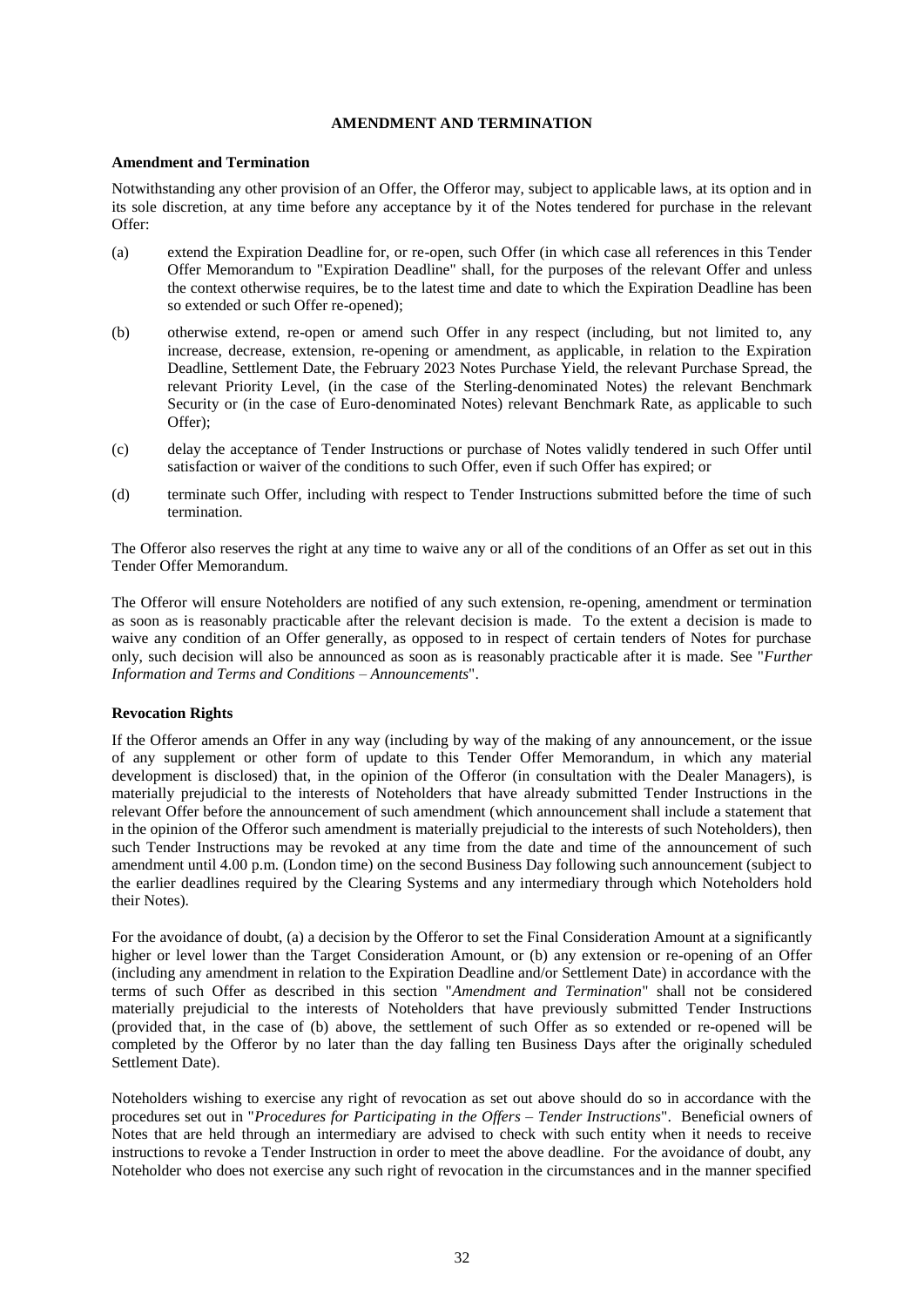above, shall be deemed to have waived such right of revocation and its original Tender Instruction will remain effective.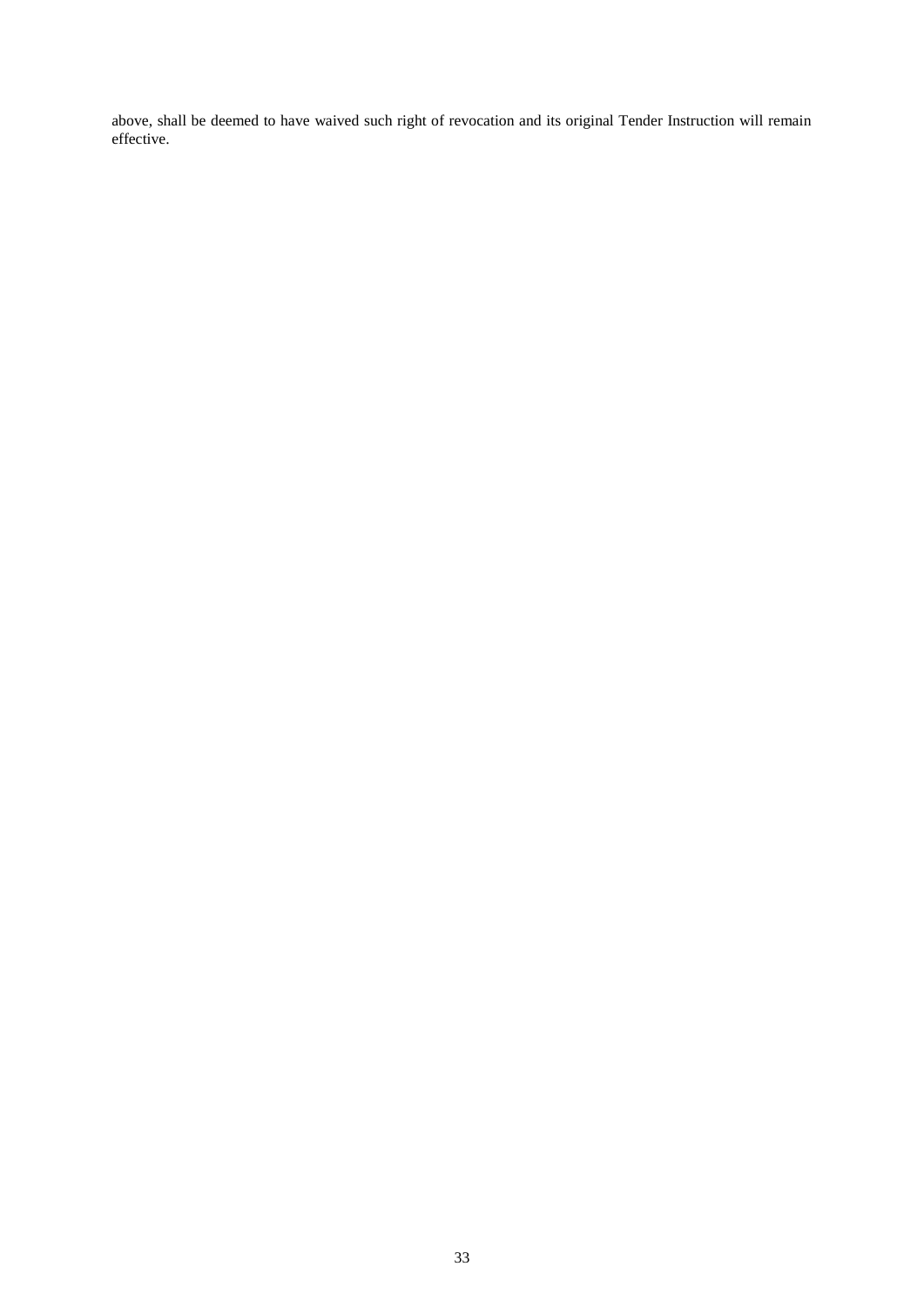## **DEALER MANAGERS AND TENDER AGENT**

The Offeror has retained Lloyds Bank Corporate Markets plc and SMBC Nikko Capital Markets Limited to act as Dealer Managers and Lucid Issuer Services Limited to act as Tender Agent for the Offers. The Offeror and the Parent have entered into a dealer manager agreement with the Dealer Managers and an engagement letter with the Tender Agent, each of which contains certain provisions regarding payment of fees, expense reimbursement and other arrangements relating to the Offers.

For the purposes of the settlement of the Offers on the Settlement Date, the relevant Purchase Price and Accrued Interest Payment for each Noteholder in respect of the Notes validly tendered by such Noteholder and accepted for purchase by the Offeror will be calculated on behalf of the Offeror. Such calculation will, absent manifest error, be conclusive and binding on the Offeror and the Noteholders.

The Dealer Managers and their respective affiliates may contact Noteholders regarding the Offers and may request brokerage houses, custodians, nominees, fiduciaries and others to forward this Tender Offer Memorandum and related materials to Noteholders.

The Dealer Managers and their respective affiliates have provided and continue to provide certain investment banking services to the Offeror, the Parent and their respective affiliates for which they have received and will receive compensation that is customary for services of such nature.

Neither of the Dealer Managers, the Tender Agent or any of their respective directors, employees or affiliates assumes any responsibility for the accuracy or completeness of the information concerning the Offers, the Offeror or the Parent or any of their respective affiliates or the Notes contained in this Tender Offer Memorandum or for any failure by the Offeror and/or the Parent to disclose events that may have occurred and may affect the significance or accuracy of such information.

Each Dealer Manager may (i) submit Tender Instructions for its own account and (ii) submit Tender Instructions (subject to the offer restrictions set out in "*Offer and Distribution Restrictions*") on behalf of Noteholders.

None of the Offeror, the Parent, the Dealer Managers, the Tender Agent, or any director, officer, employee, agent or affiliate of any such person, is acting for any Noteholder, or will be responsible to any Noteholder for providing any protections which would be afforded to its clients or for providing advice and/or assistance in relation to the Offers, and accordingly none of the Offeror, the Parent, the Dealer Managers, the Tender Agent, or any of their respective directors, officers, employees, agents or affiliates make any representation or recommendation whatsoever regarding the Offers, or any recommendation as to whether Noteholders should tender Notes in an Offer.

The Tender Agent is the agent of the Offeror and owes no duty to any Noteholder.

Except for the fees and certain expenses payable to the Dealer Managers and the Tender Agent, the Offeror will not pay any commissions or other remuneration to any broker, salesperson or other person soliciting tenders of the Notes.